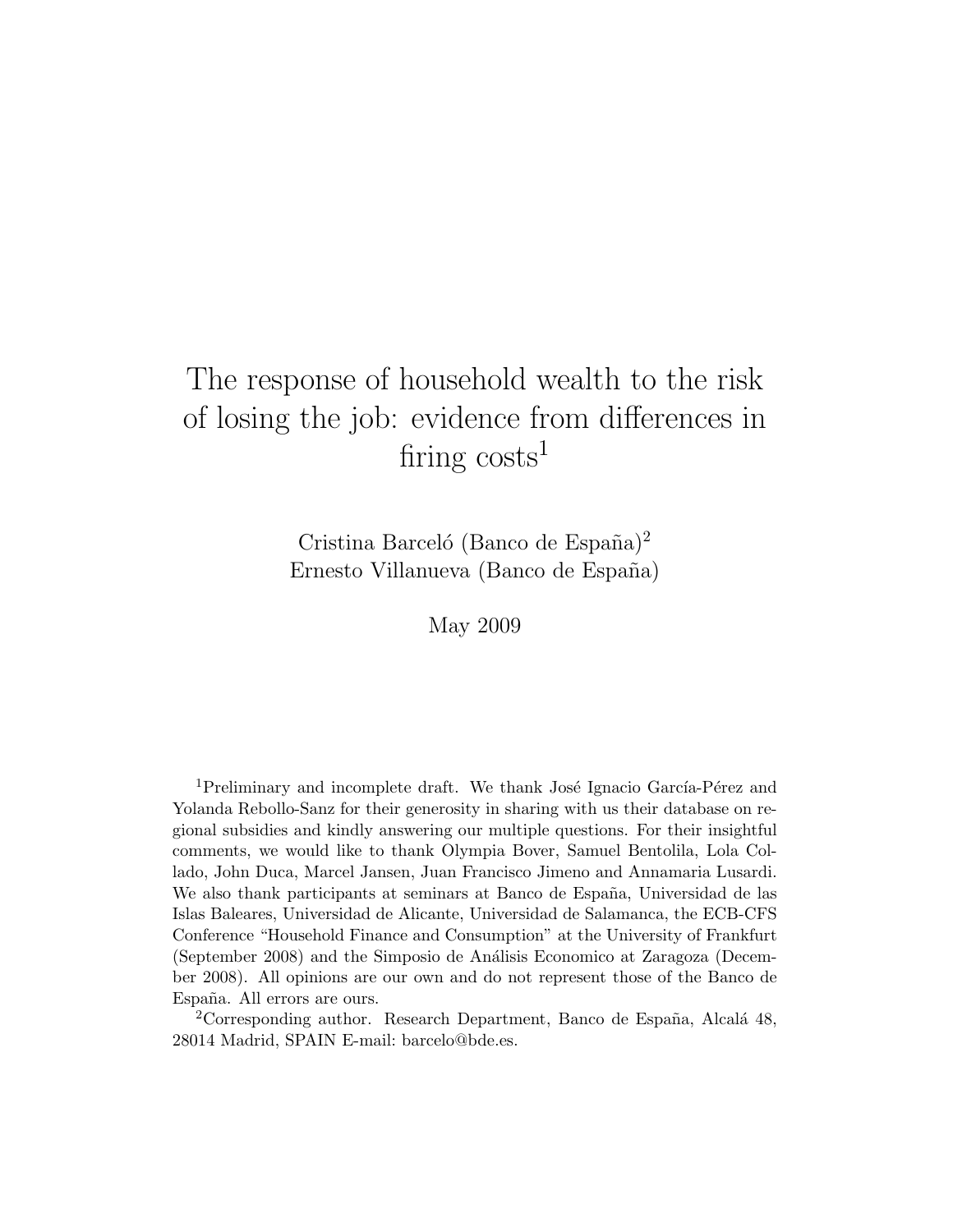### Abstract

Economic theory predicts that individuals exposed to the risk of losing their job postpone their consumption and accumulate more assets to build a buffer stock of saving. We provide a new test of the hypothesis using substantial variation in severance payments across contracts in the Spanish labor market. While the fraction of workers covered by a high severance payment contract that transit into unemployment is below 2% per quarter, the corresponding estimate among workers covered by high firing cost contracts exceeds 10%. Using the 2002 and 2005 waves of a new survey of wealth and consumption we estimate the link between the probability that several household members lose their job and the wealth and consumption of that household. We instrument the type of contract using regional variation in the amount, timing and target groups of subsidies given to firms to upgrade low severance payment contracts into high severance payment ones. We find that workers covered by fixed-term contracts accumulate more financial wealth. An increase of one standard deviation in the probability of losing the job increases average financial wealth by 3.6 months of income.

Keywords: precautionary savings, household wealth and consumption, labor firing costs.

JEL codes: D12, D31, D91, J41.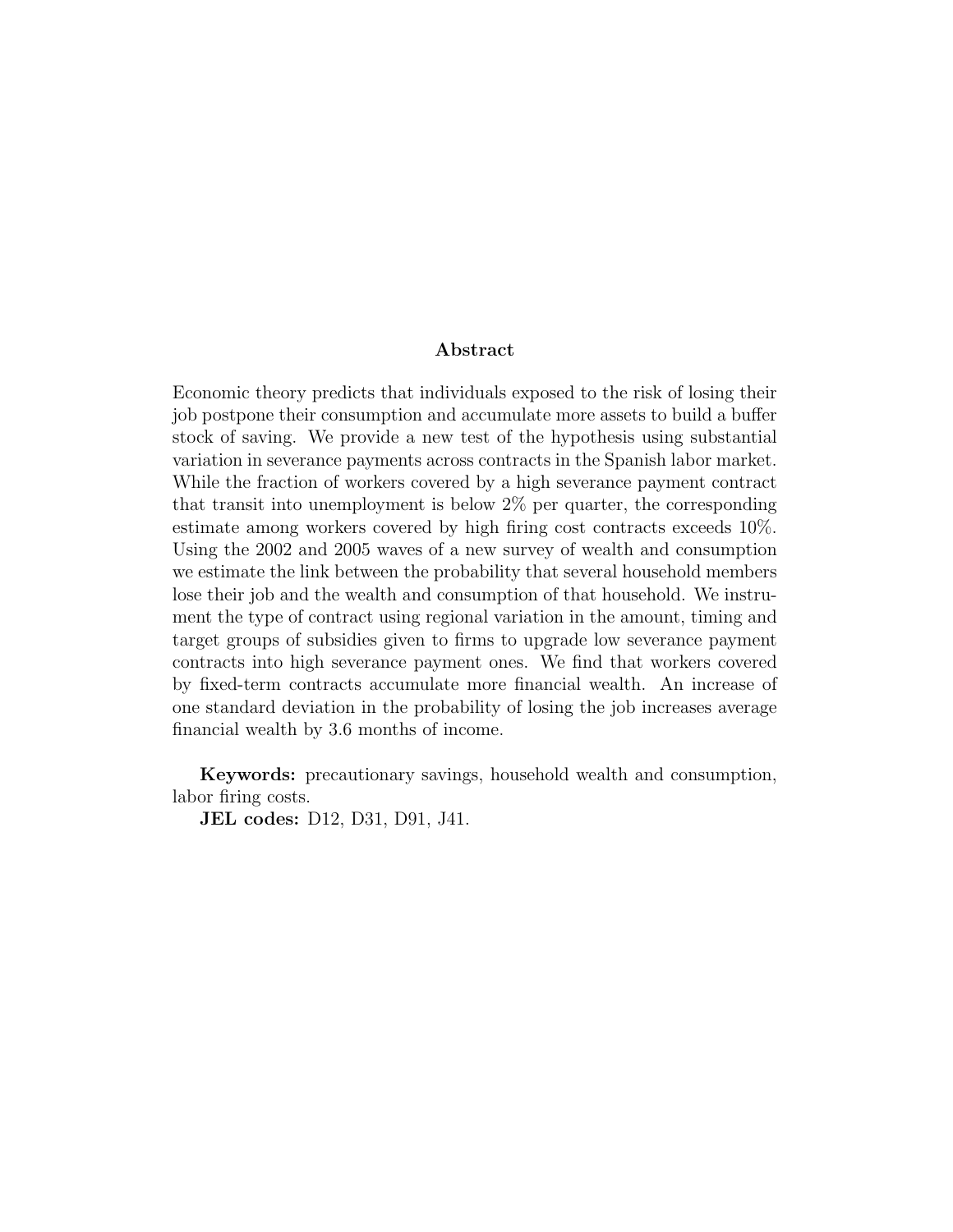## 1 Introduction

Economic theory predicts that households that are more exposed to the risk of losing their job postpone their consumption and accumulate more assets to build a buffer that permit absorbing income losses associated to unemployment spells (see Caballero, 1990, or Carroll, 2001). The extent of precautionary savings has important consequences for the sensitivity of consumption to increases in income (Hall, 2006) and for understanding the determinants of the distribution of household wealth. From a policy perspective, in a situation of growing unemployment it is important to assess if households exposed to lay-offs have accumulated wealth to sustain consumption during an unemployment spell and how large those buffers are. Our study exploits the large variation in the costs of dismissing workers covered by different contracts in the Spanish labor market to quantify the size of wealth accumulated among households exposed to the risk of job loss.

A large literature has used different methods to establish if households facing (or perceiving) higher chances of losing their job have lower consumption levels and/or accumulate higher levels of wealth. The results are not uncontroversial; Carroll, Dynan and Krane (2003) find that households with higher exposure to the risk of losing their job (and sufficiently high permanent income) have more wealth, consistent with the precautionary saving model. Fuchs-Schündeln and Schündeln (2005) use the reunification of Germany and the transition from a (possibly) risk-free environment to a capitalist economy to examine if affected households accumulated more wealth, using civil servants as a control group. They find evidence consistent with the hypothesis of precautionary saving. Engen and Gruber (2001) document that unemployment subsidies crowd out private wealth accumulation, a finding that is consistent with the idea that workers accumulate precautionary savings. On the other hand, Guiso, Jappelli and Terlizzese (1992) or the survey of of Browning and Lusardi (1996) find little evidence for precautionary savings.

The discrepancy of the results may be due to several problems. First, it is hard to measure to what extent an individual is exposed to the risk of losing his or her job.<sup>1</sup> Second, even when one can find a group that does experience a higher probability of transiting into unemployment, it is not always the case that the higher probability is uncorrelated with the unobserved propensity to save (see Fuchs-Schündeln and Schündeln, 2005 and Lusardi, 1997 for evidence on self-selection). Second, workers who are relatively more

<sup>1</sup>A very interesting approach measures subjective expectations of job loss (Manski and Straub, 2000, Arrondel, 2009). Our study focuses on objective measures of job loss.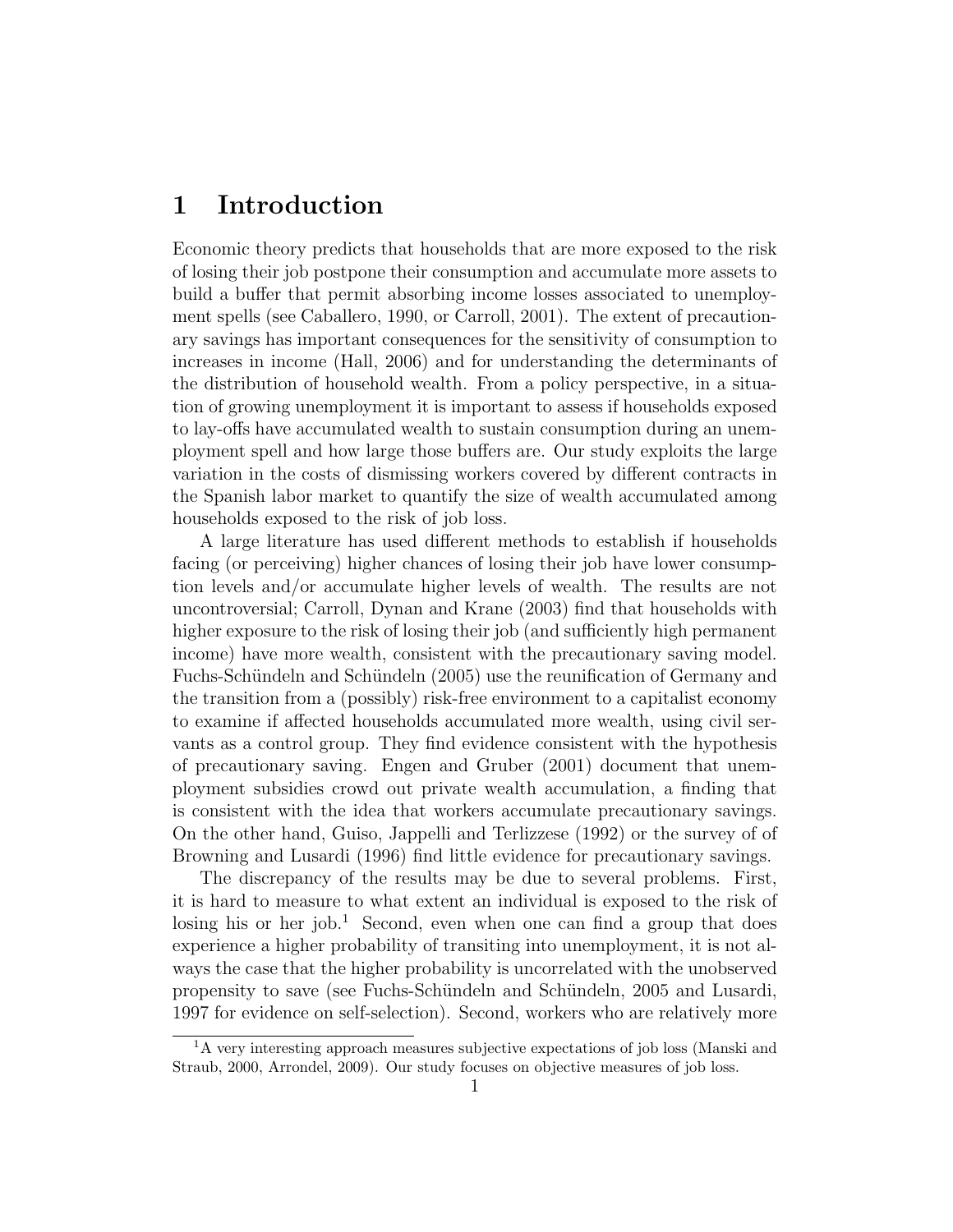exposed to the risk of losing the job are also more likely to have consumed their wealth balances in recent unemployment spells, biasing downward the link between household wealth and exposure to job loss. Finally, credit constraints often generate predictions that are empirically hard to distinguish from a precautionary saving motive: individuals who are more exposed to the risk of losing the job are also riskier borrowers from the bank's perspective.<sup>2</sup>

Our study has three advantages that permit examining the relationship between the probability of losing the job and household decisions like consumption and wealth.

First, differences in dismissal costs cause that identifiable groups of the population face very different probabilities of transiting into non-employment. During the eighties, Italy, Spain, Germany, Sweden, Portugal and France (among other countries) introduced low firing cost contracts as a way to fight against unemployment. Typically, countries that introduced fixed-term contracts already featured rigid labor markets with very high dismissal costs. Fixed-term contracts allowed firms hire workers paying a small firing cost in the event they needed to downsize (see Dolado, Garcia-Serrano and Jimeno, 2002, for an overview). The introduction of fixed-term contracts has generated labor markets where identifiable groups of individuals face very different probabilities of transiting into unemployment for reasons unrelated to their own choice, but to firm's labor demand. Among all countries that introduced fixed-term contracts, Spain is the country with the highest share of fixed-term contracts (30%), thus providing an ideal setting to analyze the saving decisions of households differently exposed to the risk of losing the job.<sup>3</sup>

Secondly, due to regional regulations in the Spanish labor markets, the incidence of fixed-term contracts varies across regions and demographic groups. In 1997, six out of the 17 Spanish regions implemented subsidies to firms that promoted workers covered by a fixed-term contract into regular (high

<sup>2</sup>For example Carroll, Dynan and Krane (2003) note that a fraction of the buffer stock accumulated by households more exposed to the risk of losing the job could be due to higher loan-to-value requirements by banks. They quantify an upper bound of such confounding effect at most half of the estimated buffer stock. Fuchs-Schündeln and Schündeln (2005) mention the problem, but do not provide an explicit test quantifying the impact.

<sup>3</sup>A large literature has examined the impact of dismissal costs on unemployment rates and employment fluctuations but, to our knowledge, there is little evidence on how household wealth responds to the (lack of) turbulence generated by those labor market regulations.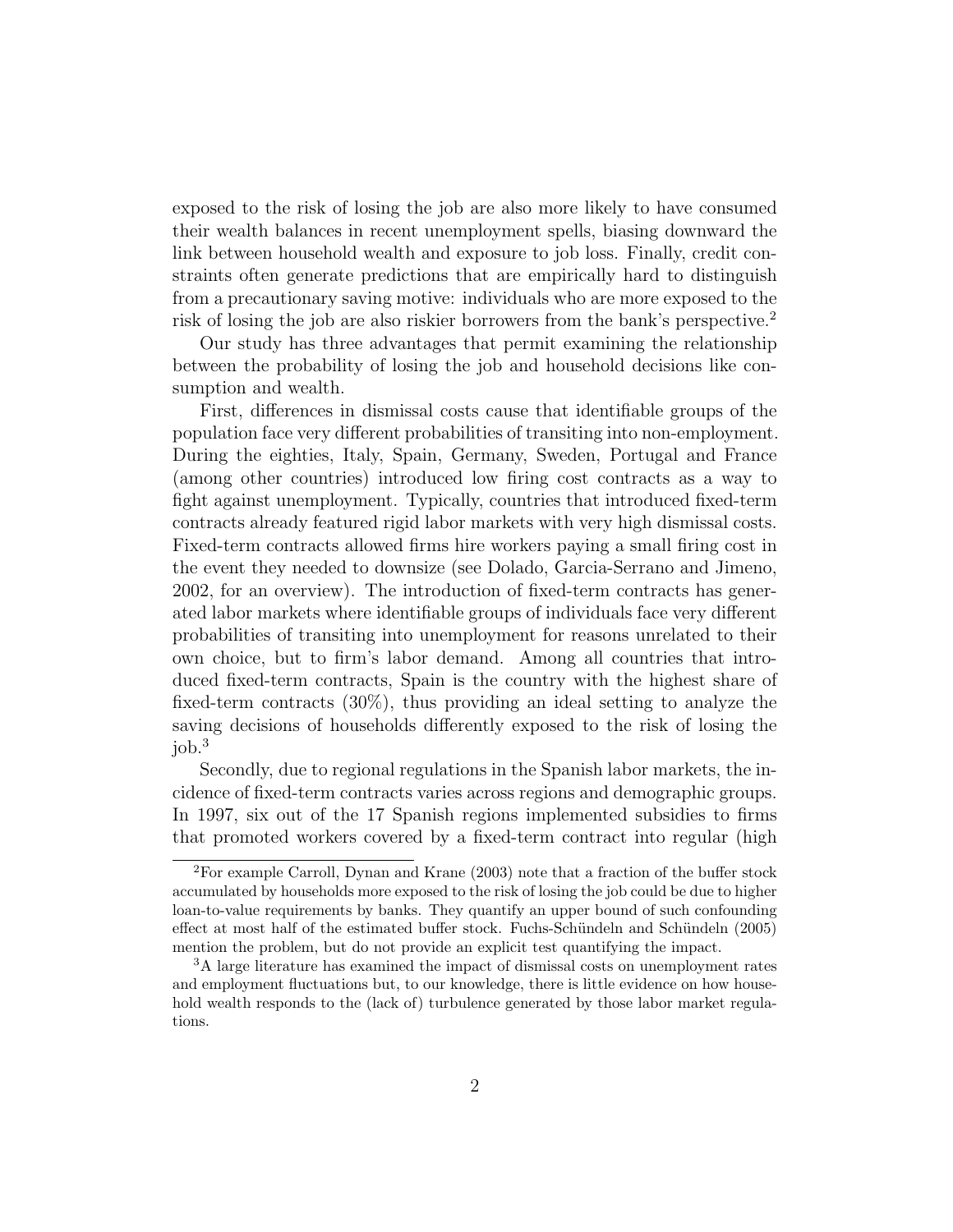dismissal costs) open-ended contracts. Between 1998 and 2004, most regions started giving subsidies to contract conversion. Furthermore, different regions targeted different demographic groups and gave very different subsidies. As a result, there is substantial variation in the firm's incentives to offer their workers an open-ended (high dismissal cost) contract. Such arguably exogenous variation permits us to estimate the reaction of wealth to differences in the risk of losing the job among workers who are comparable in other dimensions. Namely, we can compare workers who got a high dismissal cost contract because a subsidy to contract conversion was available to those who did not get a high dismissal cost contract because of the absence of the subsidy in their region-age-gender cell.

Finally, we use an unusually rich wealth and consumption survey: the 2002 and 2005 waves of the Spanish Survey of Household Finances (in Spanish, Encuesta Financiera de las Familias, EFF), conducted by the Banco de España. The EFF is one of the few surveys containing detailed information on households' assets, consumption and on the labor market situation of each household member.<sup>4</sup> In addition, the EFF contains information about a number of outcomes that allows us to test the validity of our approach. In particular, we can use information on credit rejections to examine if wealth differences are due to credit-supply or household's demand factors.<sup>5</sup>

We present the empirical results in three steps. First, we document that the amount of the subsidy to contract conversion in the age-gender-region cell the worker belonged to in the first two years of tenure with the current firm is a significant predictor of the type of contract held by the household head. Second, we present intention-to-treat estimates documenting that workers whose firm could obtain a higher subsidy by converting their fixed-term contract into a permanent one accumulated lower levels of financial wealth. Finally, we construct two-stage least squares estimates indicating that households whose head obtained a high dismissal cost contract as a consequence of the regional subsidies have financial wealth-earnings ratios between 20% and 30% lower than households whose head had a low firing cost contract. Nevertheless, we do not find that high dismissal cost contracts lead to higher wealth

<sup>4</sup>For example, we do not need to construct saving rates (that are typically noisy) or measures of wealth based on interest income, but can examine household wealth levels directly.

<sup>&</sup>lt;sup>5</sup>In ongoing work, we are examining if consumption and consumption growth responses to the risk of losing the job are consistent with the link we estimate between wealth and having a high dismissal cost contract.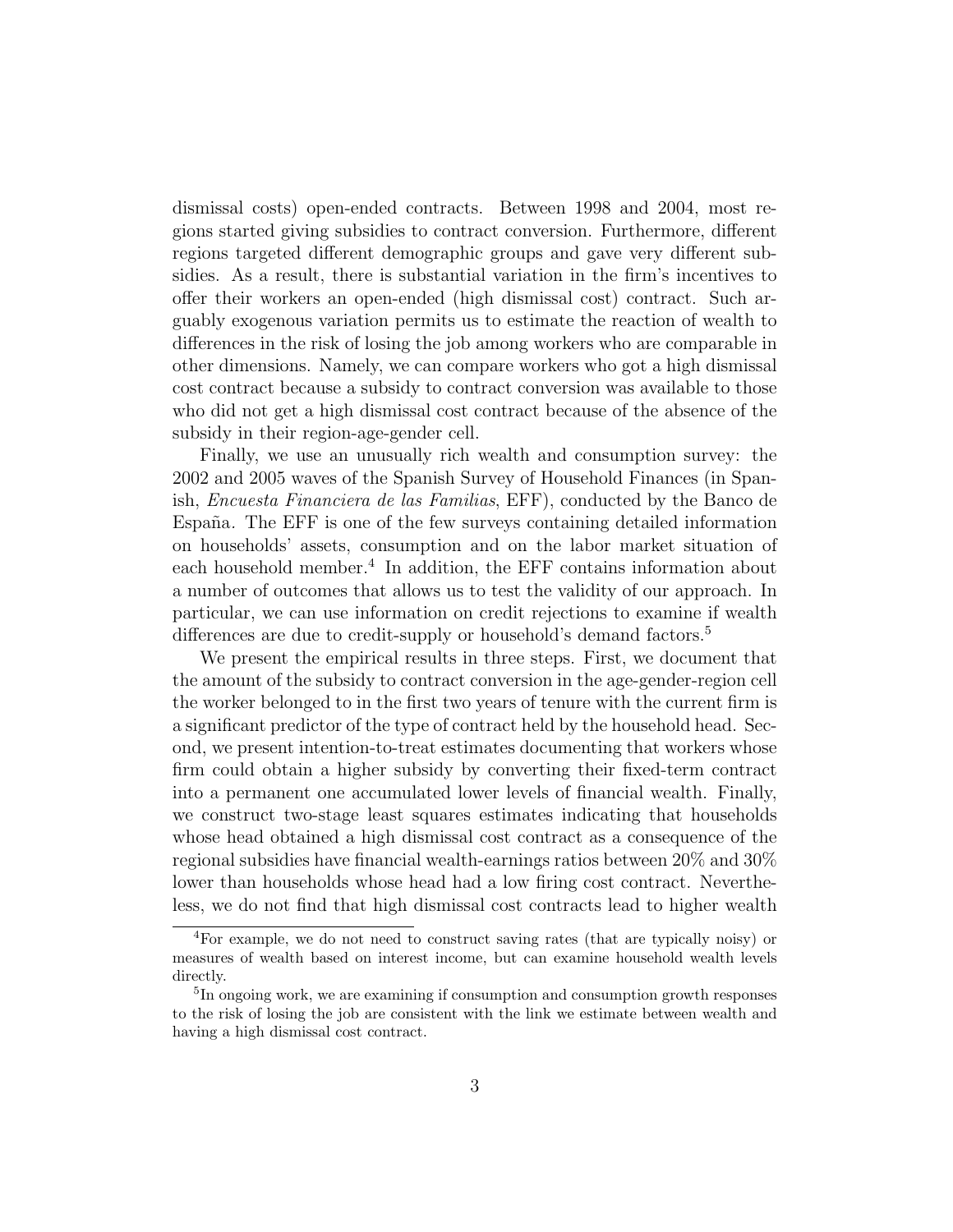when we include the net value of owner-occupied housing. Finally, we document that subsidies to contract conversion have little predictive ability in experiencing a credit rejection. We argue that those findings are consistent with a precautionary saving motive.

Section 2 summarizes the legislation of dismissal costs in Spain and its implications for wealth accumulation. Section 3 presents the data. Section 4 presents the identification strategy and Section 5 presents the main results.

## 2 Dismissal costs in Spain

Spain had one of the most rigid labor markets among European countries before 1984. The main form of contract was what from now on we term an "open-ended" contract. Such contracts featured high dismissal costs: between 20 and 45 days per year worked. The former applied if the worker appealed to Court and the judges declared the dismissal as "fair". Otherwise, the corresponding severance payment amounted to 45 days per year worked, with a limit of  $24$  months' wages. Izquierdo and Lacuesta  $(2006)$  and Galdon-Sánchez and Güell (2000) estimate that between  $72\%$  and  $75\%$  of cases that arrived to court were declared "unfair" by Spanish judges. In 1984, in a context of high unemployment rates, a menu of contracts that were exempted from the general rule of high severance payments were introduced. The legal figure used was the authorization of extending contracts that before 1984 were used to regulate seasonal jobs to other types of labor relationships ("fixedterm" contracts). Such contracts initially had dismissal costs of 12 days per year worker, and the worker had no right to sue the employer claiming that the lay-off was unfair.

Fixed-term contracts were heavily used by Spanish employers and, by 1994, 30% of workers reported to the Spanish Labor Force Survey (EPA, in its Spanish initials) being covered by a fixed-term ("low-firing cost" contract). While subject to small fluctuations, the share has remained stable since, despite of several reforms that tried to address the problem of the duality in the labor market. The use of such contracts has been widespread across industries, and even the Public Administration has made substantial use of such contracts to fill positions (Dolado, Garcia-Serrano and Jimeno, 2002). Not surprisingly, fixed-term contracts are a strong predictor of the probability of transiting into unemployment. According to the Spanish Labor Force Survey (EPA, in its Spanish initials) an individual whose job position is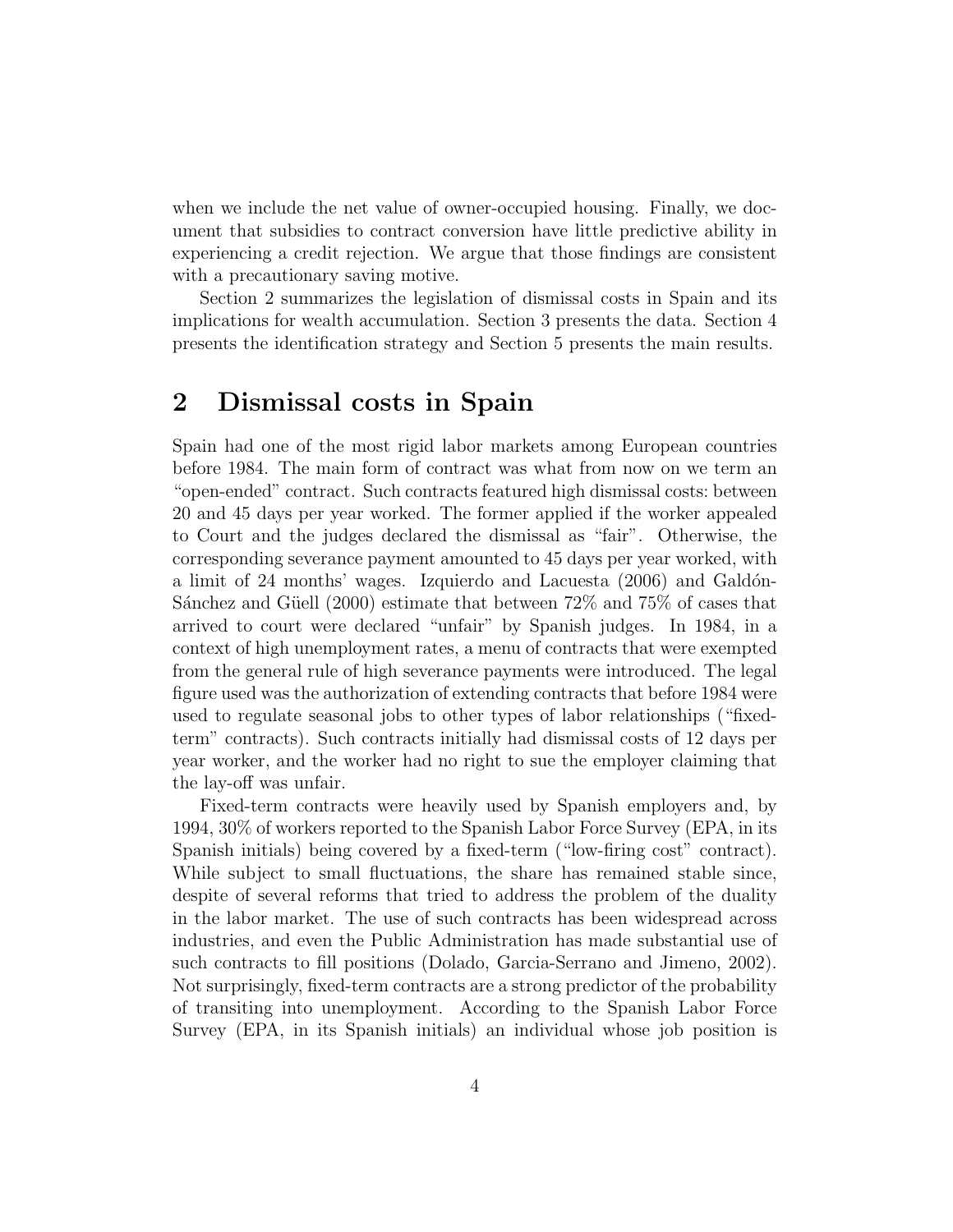regulated by a fixed-term contract was 6% more likely to be observed in unemployment in the next quarter than a worker covered by an open-ended contract (see Güell and Petrongolo, 2007 or García-Ferreira and Villanueva, 2007 for further reference).

Our study considers one of the attempts to reduce the use of fixed-term contracts to obtain exogenous variation in the fraction of the workforce that is exposed to the risk of losing the job. In 1997, several of the 17 Spanish regions introduced regional subsidies to incentive firms to use open-ended contracts to hire workers (see García-Pérez and Rebollo-Sanz, 2009, for a detailed explanation). A set of subsidies were given to firms that converted fixed-term contracts into open-ended ones. A second set of subsidies were given to firms that hired unemployed workers using open-ended contracts. In this study, we focus only on subsidies to the conversion of fixed-term contracts into open-ended ones. Those subsidies typically took the form of either a lump sum given to the firm by the public administration in the year when the conversion took place or to a reduction to the pay-roll tax. Table A.2 documents how amount that subsidized contract conversion varied across gender and age groups. It is also worth noting that some major regions did not implement those subsidies at all between 1997 and 2004 (Catalonia). Other regions, like Andalucia offered such subsidies to contract conversion to particular age groups. Finally, other major regions like Madrid did not offered them until 2002. The amount subsidized was substantial; García-Pérez and Rebollo-Sanz (2009) estimate that the lump sum received by the firm could amount around 20% of the yearly labor cost of the worker.

In sum, the incentive to the firm to convert a fixed-term contract into an open-ended one varied across regions of residence, with the year in which the contract started and with the age and gender of the worker. Thus, we exploit those differential incentives to obtain arguably exogenous variation in the exposure of workers to the risk of losing the job. If regional subsidies to contract conversion affected the stock of workers covered by an open-ended contract across age, gender, time at the firm and region cells (a hypothesis we explicitly test below), we will be able to compare the wealth accumulation patterns of similar workers who end up covered by different dismissal costs for exogenous reasons.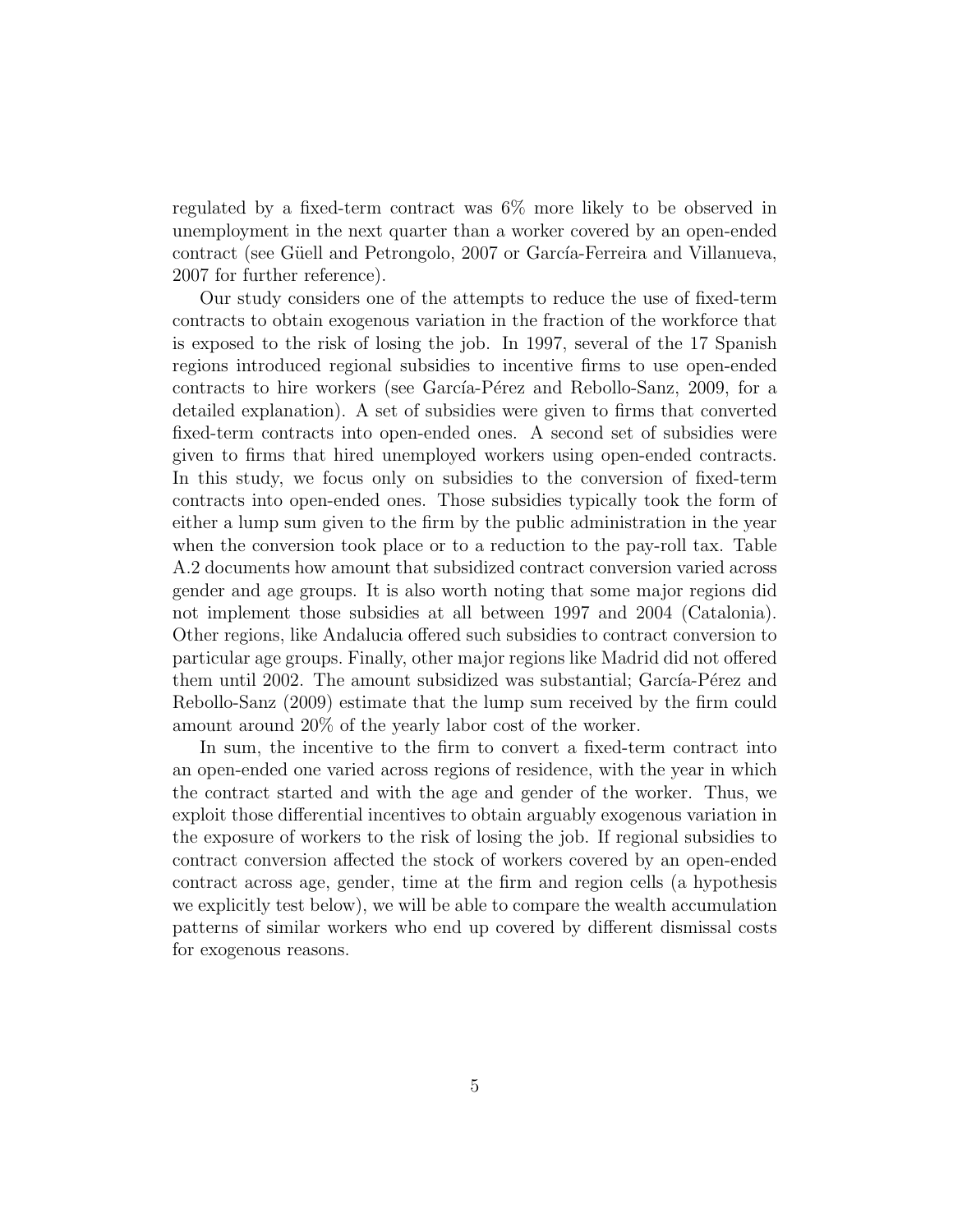### 2.1 Modelling issues

We build on analytical results by Blundell and Stoker (1999). Assume that an individual lives for two periods, does not discount the future, and that there is a zero interest rate. The individual has an inelastic labor supply and is subject only to a single source of income risk: job loss. Namely, secondperiod income  $Y$  can either be the unemployment benefit  $b$  if the individual loses his or her job or the current level of earnings  $y$  if the individual keeps his or her job. The first event happens with probability  $p$ . We further assume that consumption is adjustable, and differ a rigorous discussion of the case of hard-to-adjust consumption to a future draft. The utility function of the individual is the following:

$$
\max_{c_1,c_2} \quad \log c_1 + E_1 \log(c_2)
$$

Where the expectation is taken over the binary random variable  $Y$ , with mean,  $pb + (1 - p)y$ , and variance,  $Var_1(Y) = (1 - p)p[y - b]^2$ . Following Blundell and Stoker (1999), we define the present value of expected wealth in period 1 as the sum of the initial wealth in period 1 and the expected stream of income in period 2, as follows:

$$
W = W_1 + pb + (1 - p)y
$$

and define the second-period shock  $\zeta_2$  as the difference between the realization of second-period income and the expected value of the income stream

$$
\zeta_2 = Y - [pb + (1 - p)y]
$$

We are implicitly assuming that the individual can borrow against the expected value of future income (including expected payments due to layoffs). While perhaps not a realistic assumption, it permits obtaining closedform solutions. Blundell and Stoker (1999) linearize around the perfectcertainty solution of consumption (that is linear in first-period wealth) and obtain the following consumption levels in the presence of risk:

$$
c_1 = \frac{1}{2 + \frac{Var_1(Y)}{W^2}}W
$$
\n(1)

Equation (1) implies that when we compare two individuals A and B, with the same level of expected income, but where the first has a zero prob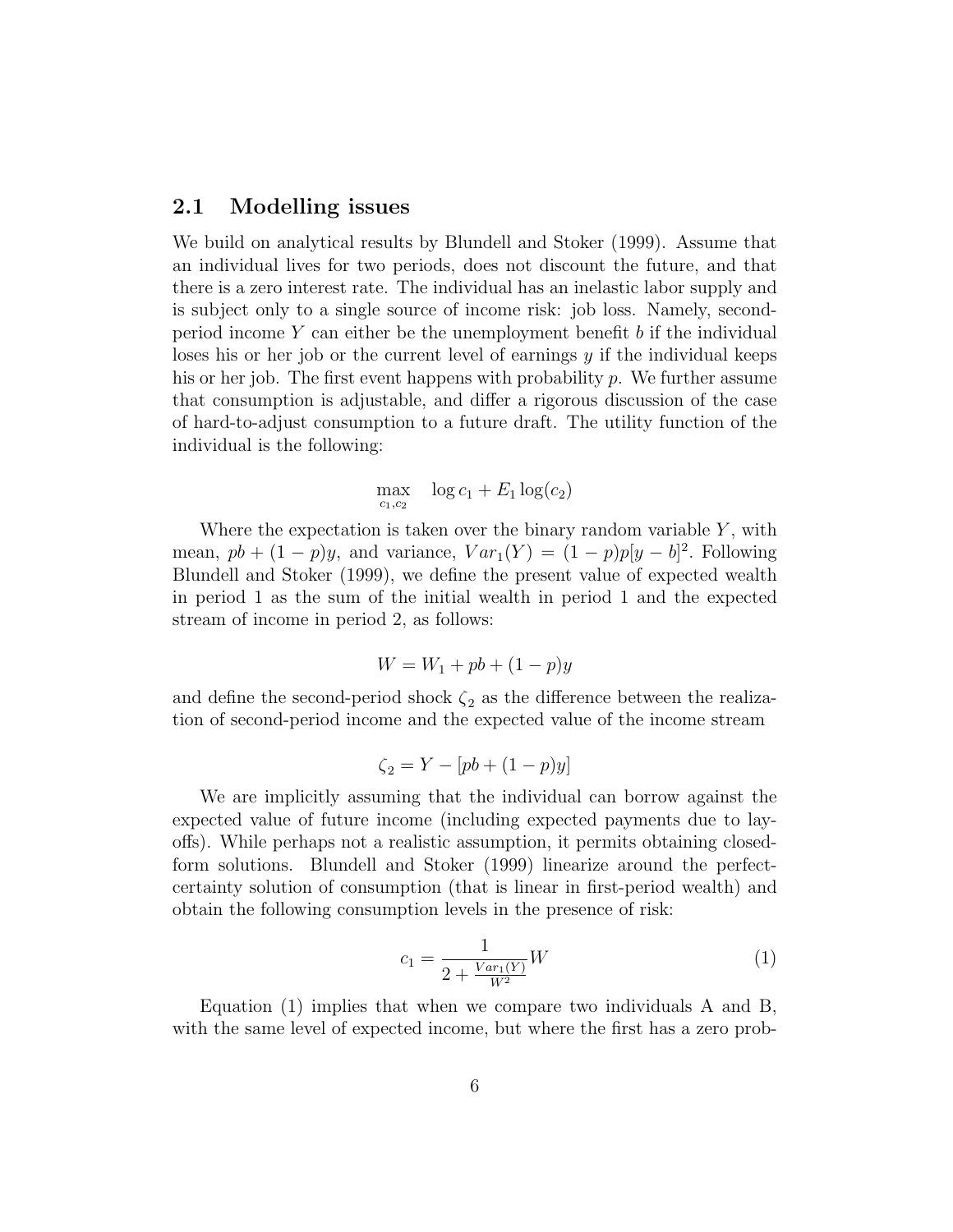ability of losing the job but the second is exposed to a non-zero chance of unemployment, the second one must have a lower level of consumption.

A second implication is that the consumption growth of both individuals is different; the individual who is exposed to the risk of losing the job postpones consumption to the future and hence will exhibit higher consumption growth. Blundell and Stoker (1999) and others derive the following expression for consumption growth

$$
\log(c_2) - \log(c_1) = \frac{Var_1(Y)}{W^2} + \frac{1}{c_1}\zeta_2
$$
 (2a)

In Equation (2a), consumption growth of an individual exposed to the risk of losing the job is a stochastic variable. It may take positive or negative values depending on whether or not the individual experiences the unemployment shock. Now, taking expectations in Equation (2a) over the distribution of Y one obtains the following expression:

$$
E_1[\log(c_2) - \log(c_1)] = \frac{Var_1(Y)}{W^2}
$$
 (2)

That is, workers who, as of period 1, realize that they are exposed to a higher risk of losing their job are more likely to postpone consumption and thus experience higher consumption growth than workers in safer jobs.

Overall, the discussion thus far suggests three testable hypotheses:

- First, do workers who are more exposed to the risk of losing the job consume less?
- Second, do workers who are more exposed to the risk of losing the job exhibit higher consumption growth?
- Third, do workers who are more exposed to the risk of losing the job hold more (liquid) wealth?

## 3 Dataset and summary statistics

The main dataset we use is the 2002 and 2005 waves of the Spanish Survey of Household Finances, conducted by the Banco de España (in Spanish,  $En$ cuesta Financiera de las Familias). The EFF surveys around 5,000 households in each wave, obtaining detailed information about wealth holdings,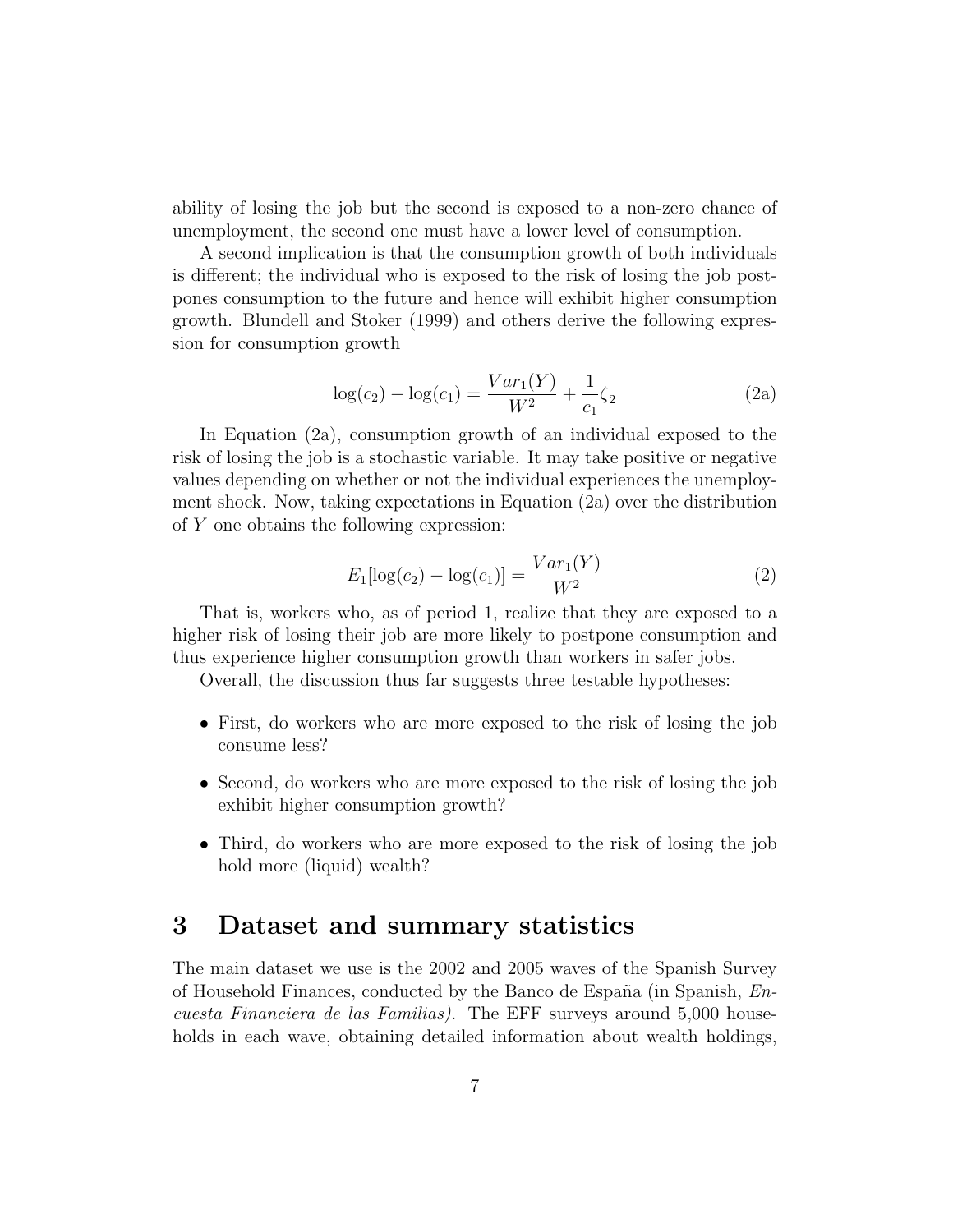debt, payment habits and consumption at the household level and individual information about demographics, income and labor income status. Based on the wealth tax, there is over-sampling of wealthy households. Around 40% of the sample corresponds to households liable to the wealth tax. In this preliminary version of the paper, all the calculations reported make use of only the first of the five multiply imputed data sets provided by the Banco de Espa˜na as a way of dealing with item-non-response; in the final version of the paper we will combine the estimates done separately on each of the five data sets to take into account imputation uncertainty and facilitate a correct use of the data –for details on the EFF imputations see Bover (2004) and Barceló  $(2006)$ .

#### The dependent variable:

We use various measures of wealth. The first is "liquid" wealth, i.e., a subset of wealth that we assume to be easily cashed in the event of an emergency. It contains amounts held in checking and saving accounts, mutual funds, stock (either listed or not), all types of bonds and other financial assets. Nevertheless, there is a discussion regarding whether or not households are able to use housing equity to finance a period of unemployment. For example, Carroll, Dynan and Krane (2003) argue that US households have access to home equity loans that permit "cashing" housing wealth. Shore and Sinai (forthcoming) argue that if both durable goods (housing) and nondurable goods enter the utility function, prudent agents react to increased risk as "risk-loving" gamblers and *increase* their consumption of housing.<sup>6</sup> Both arguments would lead to include the value of housing in the wealth measure (for different reasons). On the other hand, Engen and Gruber (2001) argue that housing wealth cannot act as a buffer against unemployment risk (and find evidence in that direction). Thus, we also experiment with two alternative measures that include, sequentially and in addition to "liquid" wealth, (a) the value of real estate properties net of associated debts and (b) the net value of main house. Throughout the paper, we assume that vehicles, pension funds (the Spanish version of IRAs, which were not cashable

 ${}^{6}$ The reason for such behavior is that in the event of a minor income drop, households who do *not* find it optimal to adjust their housing after a shock must reduce non-durable consumption substantially. An increase of the probability of experiencing a large income drop (that would make a housing adjustment the best option) relative to the probability of a minor income loss diminishes the likelihood of the bad scenario of overconsumption of housing services and underconsumption of nondurable goods. Thus, a household that faces the risk of large losses acts as risk lover toward housing consumption.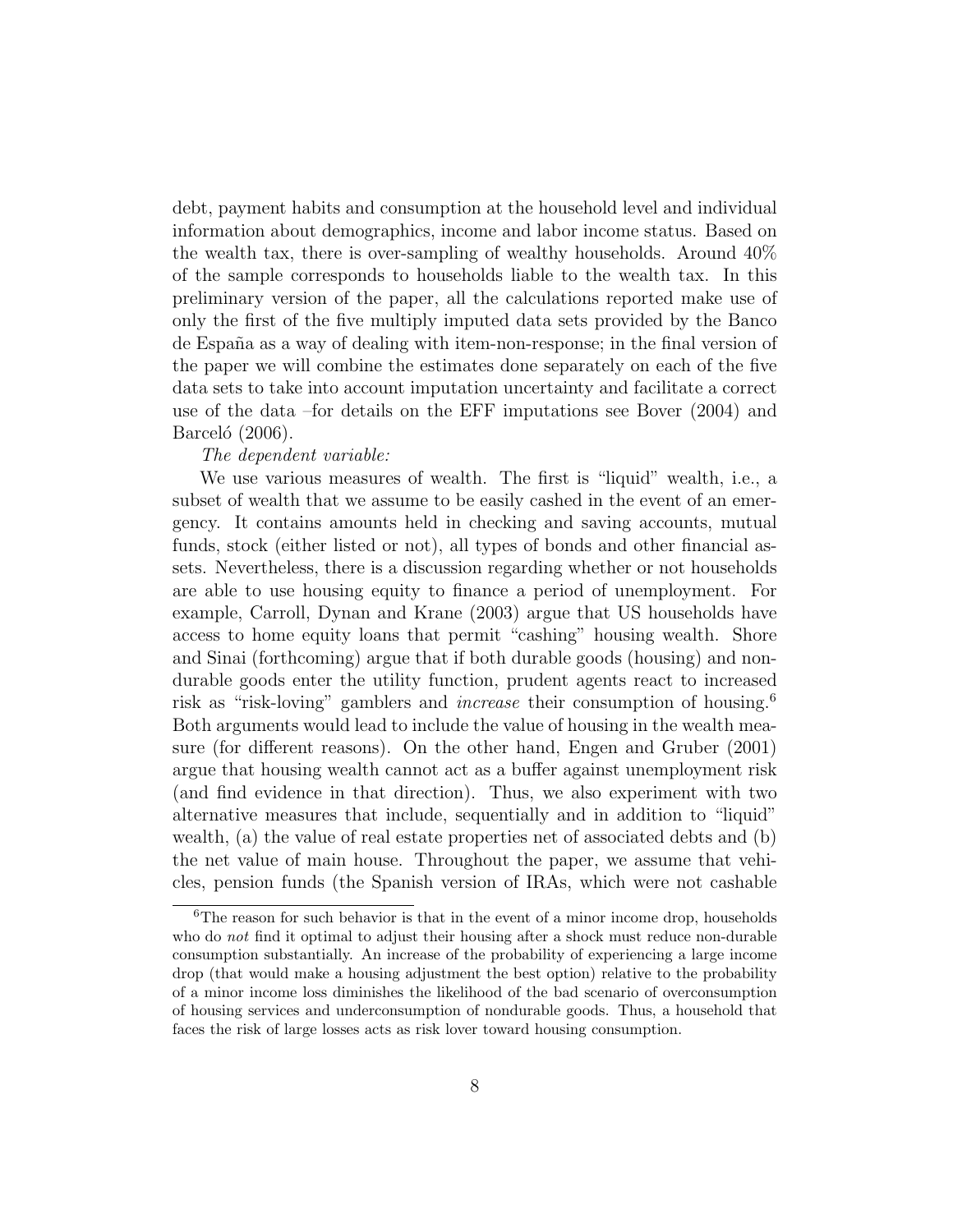in case of unemployment), life insurance and business wealth cannot serve a precautionary saving motive and exclude them from the analysis.

Sample selection in the Wealth Survey:

The main sample is composed of households headed by an employee head between 23 and 65 years of age.<sup>7</sup> We excluded those cases that had total labor earnings below 1,000 euros of 2005. The reason for dropping the self-employed is that the instrument we use (regional subsidy to contract conversion) was only available for employees. The sample contains 3,853 household-years. As we take logarithms of wealth in most of the analysis, we lose another 114 cases that have zero financial wealth.<sup>8</sup>

Our measure of the probability of losing the job: Fixed-term contracts.

We establish the risk of losing the job according to the contract type of in the first job reported by the head of the household. Dolado, García-Serrano and Jimeno (2002) document that the public sector was one of the most active employers in using fixed-term contract, and thus we chose not to exclude individuals who work for the public sector. Additionally, we also treat civil servants as an additional worker covered by an open-ended contract; Fuchs-Schündeln and Schündeln (2005), have documented the self-selection of workers with strong preferences for saving into civil servant status, and we do not want to select our sample on the basis of attitudes toward saving. Finally, we also included as workers covered by "fixed-term contracts" those who declare not being covered by a contract currently.

### 3.1 Summary statistics

We start by documenting that the type of contract held by a worker does correlate with the probability of transiting into unemployment. We then present summary statistics comparing the income, wealth and consumption of households headed by workers with open-ended and with fixed-term contracts.

<sup>7</sup>The definition of head of the household is not left to the household, but was determined based on the relative incomes of household members.

<sup>8</sup>Some of the sample restrictions, like the exclusion of unemployed heads or households with zero wealth, merit further investigation. Nevertheless, we suspect that the impact of those restrictions will be small, given the small number of cases involved.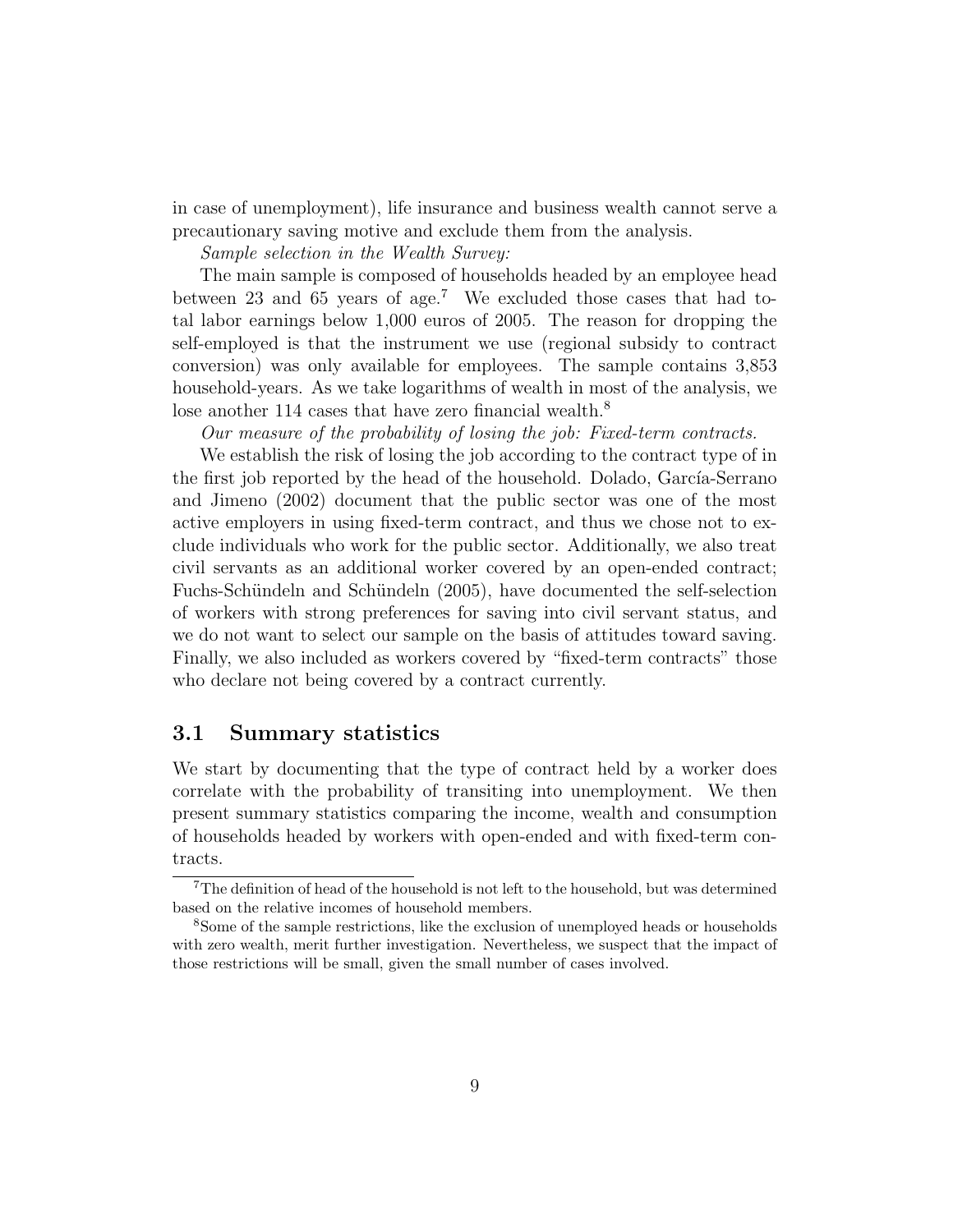### 3.1.1 Documenting differences in the exposure to the risk of losing the job

Table A.1 in the Appendix shows suggestive evidence documenting that workers covered by fixed-term contracts are indeed more likely to transit into unemployment. There we present results of (gender specific) *logit* regressions of the probability of transiting into unemployment on several covariates and, most importantly, a measure of whether or not the individual has a fixed-term contract. The omitted group in the regressions are self-employed workers. Clearly, employees with an open-ended contract face a much lower probability of transiting into non-employment than either employees with a fixed-term contract and similar to that of self-employed workers.

We show various measures of exposure to the risk of losing the job in Table 1. Each cell in the Panel A of Table 1 represents the predicted probability of transiting from employment to unemployment in a quarter for groups of the population defined by the type of contract. The probabilities are estimated using the estimates in Table A.1. Panel B provides an alternative measure of job insecurity. The EFF asks in each wave the number of months that each household member was working during the year prior to the interview (2001 in the case of the 2002 wave and 2004 for the 2005 wave). Using the fact that the EFF has a longitudinal component, we estimated a logit model of the probability of spending at least one month in unemployment in 2004 for each employee in 2002 that was also successfully interviewed in the 2005 wave. The explanatory variables are basically the same as in Table A.1. While the statistics in Panel A of Table 1 measure high-frequency moves from employment to unemployment, the statistics in Panel B measure longrun exposure to the risk of losing the job.

In Panel B, employed heads of household that are employees covered by a fixed-term contract are 7.7 percentage points more likely to move from employment to unemployment than similar workers with open-ended contracts. From a longer-run perspective, workers covered by a fixed-term contract were 13.2 percentage points more likely to experience a spell of unemployment of at least a month two years later than workers with an open-ended contract. The differences are present for all levels of skill. Table 1 suggests that the differences in the exposure to the risk of losing the job are substantially different according to the type of contract.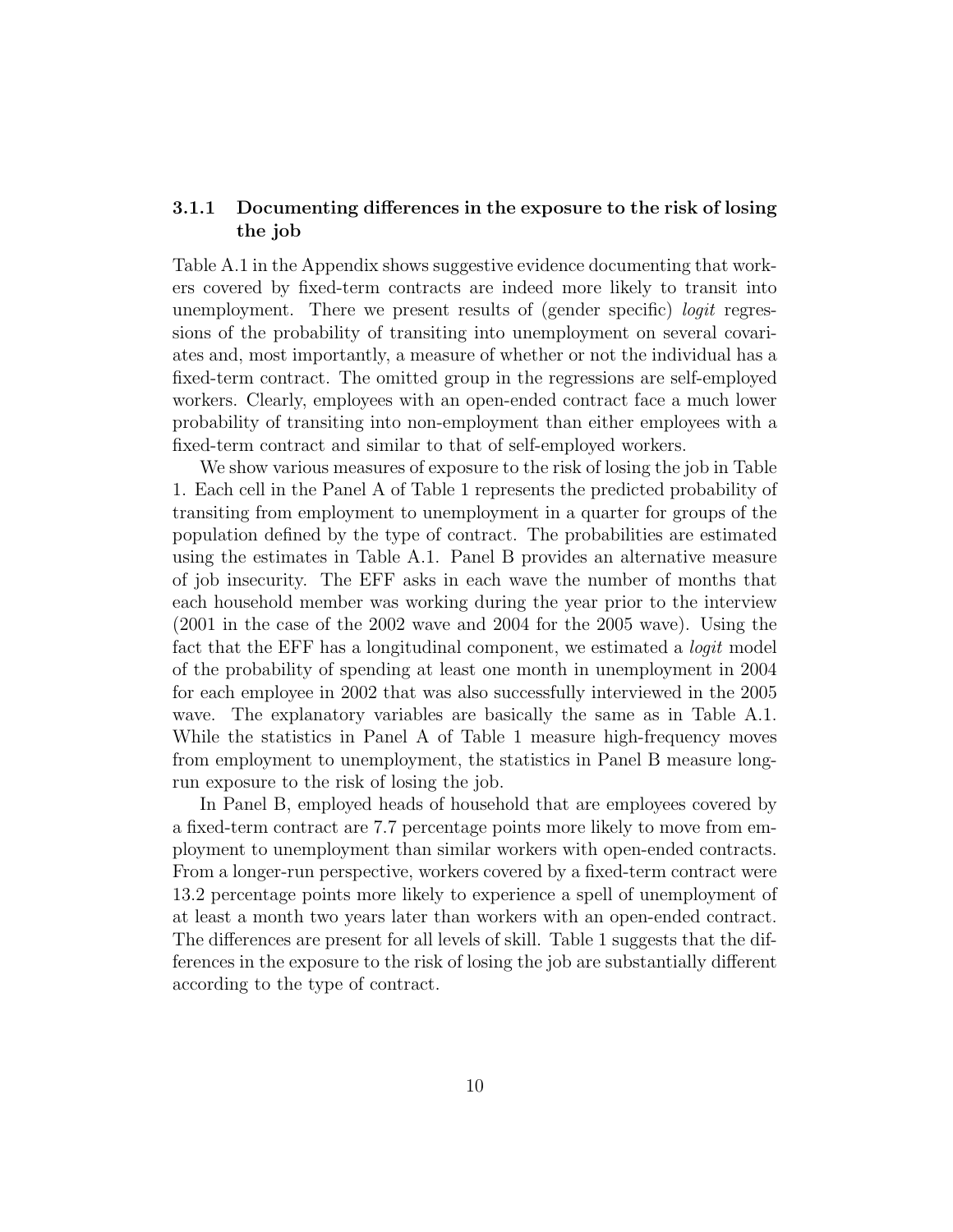#### 3.1.2 Differences in income, wealth and consumption

The summary statistics of the EFF sample are presented in Table 2. There, we split the sample according to our measure of "exposure to unemployment risk". The first group are households whose the head is an employee with an open-ended (or high dismissal cost) contract. The second group is composed by households whose head is an employee with a fixed-term contract.

The summary statistics in Table 2 suggest that the group of households headed by an employee with an open-ended contract are older and wealthier than the group of households where a member has a fixed-term contract. Both groups differ among many dimensions. Heads covered by an openended contract are older than heads covered by a fixed-term contract (44 vs 40 years of age). They are also more likely to be in the firm (14 years of tenure vs 3.5) and have higher household earnings. Given those comparisons, it is not surprising that households headed by an individual with an open-ended contract are more likely to own a house (87 percent vs 69 percent), have higher wealth-earnings ratios.

The summary statistics stress the idea that simple differences in contract status alone cannot be used to test for a precautionary saving motive. Households headed by individuals with an open-ended and fixed-term contracts differ in many of the observable (and, most likely, unobservable) characteristics that one would expect to result in higher wealth accumulation. Thus, we need to use an instrument that changes the contract of a worker holding constant those characteristics that lead to higher wealth accumulation ability.

### 3.1.3 The instrument: eligibility to subsidies to contract conversion

We compute the subsidy an individual is eligible to by using the reported time at the job, the current (exact) age, gender, and region of residence.<sup>9</sup> We have used the subsidy available during the first and second years of the time at the firm, as that is the time when most contracts were converted according to the 2003-2004 waves of the Spanish Labor Force Survey (see below).

<sup>9</sup>Due to confidenciality reasons, region of residence is not available in the public version of the EFF.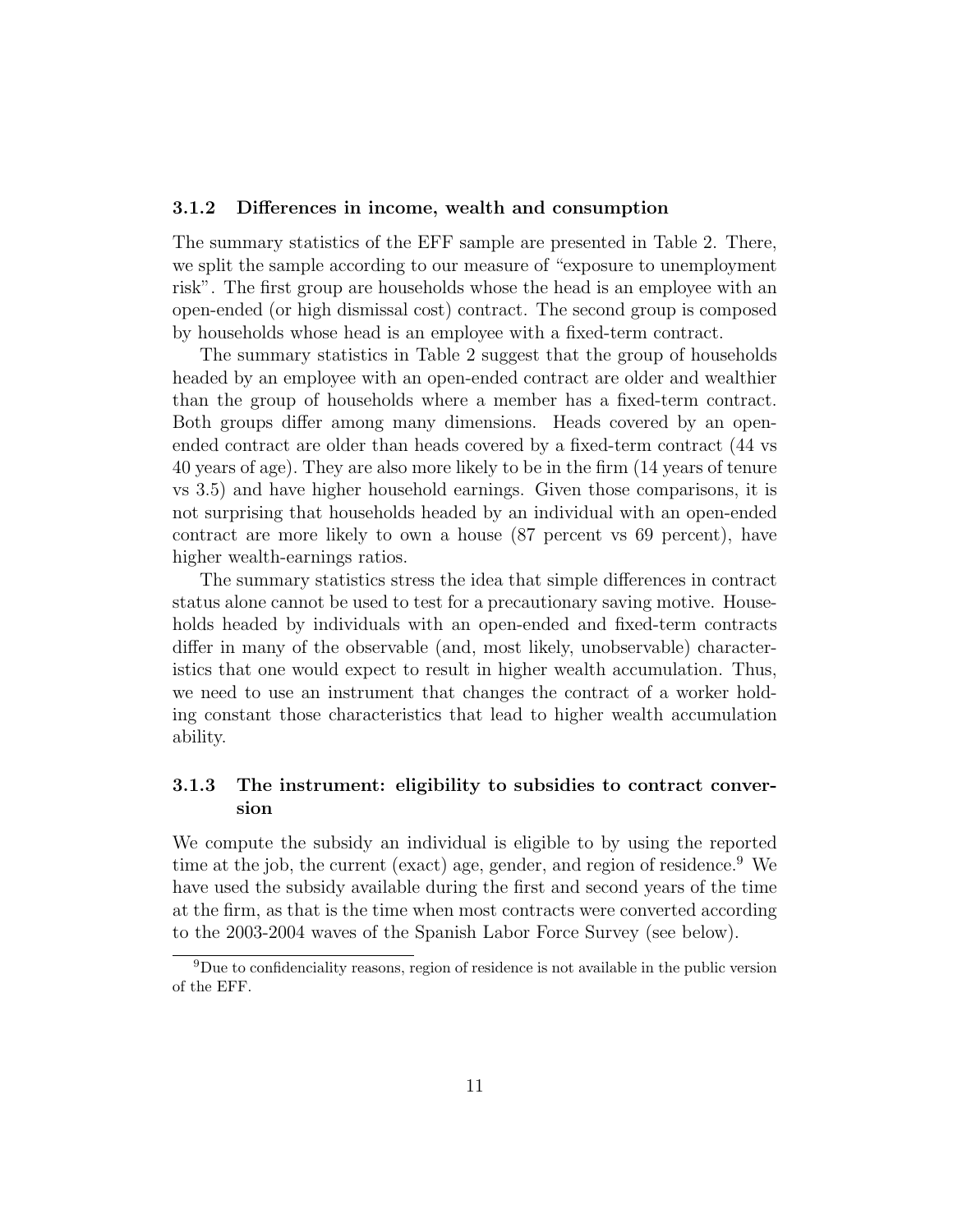## 4 Identification strategy

There are several problems in estimating the link between the risk of losing the job and the amount of wealth accumulated by the worker for a precautionary motive. First, several authors have convincingly argued that workers less averse to risk are more prone to end up in a job or industry where transitions into unemployment are more prevalent (Lusardi, 1997, Fuchs-Schündeln and Schündeln, 2005). Even controlling for risk aversion, another problematic issue is that workers who are more exposed to the risk of losing the job will most likely have experienced recent unemployment spells and used the accumulated buffer of wealth to sustain consumption during the spell. Thus, in a cross-section of data workers more exposed to the risk of losing the job will be more likely to be observed with small wealth holdings, even if a precautionary motive is indeed present. Carroll, Dynan and Krane (2003) present simulations that document a sharp and relatively persistent drop in household wealth following an unemployment spell.

Our identification strategy exploits the fact that firms differential incentives to use a high or low severance payment contract to hire a worker depending on the year when the contract was made, its region of residence and the demographic group the worker belonged to. In an economy with limited geographical mobility, such variation is in principle not related to the preferences of workers to avoid risk. Secondly, we test whether wealth holdings differ among workers who have been employed by the firm during the same number of periods but whose employers had access to different incentives to hire using a high dismissal cost contract. By holding tenure at the firm constant, we control for sources of differences in wealth due to recent uses of precautionary wealth holdings.

We describe the exact identification strategy below.

## 4.1 The first stage: Do subsidies to contract conversion increase the pool of workers covered by high severance payment contracts?

We start by examining whether the amount of the subsidy to hire a worker using a high severance payment contract during the first two years of the contract relationship is a good instrument for the prevalence of such contracts. We use two main strategies. Firstly, we compare two workers who started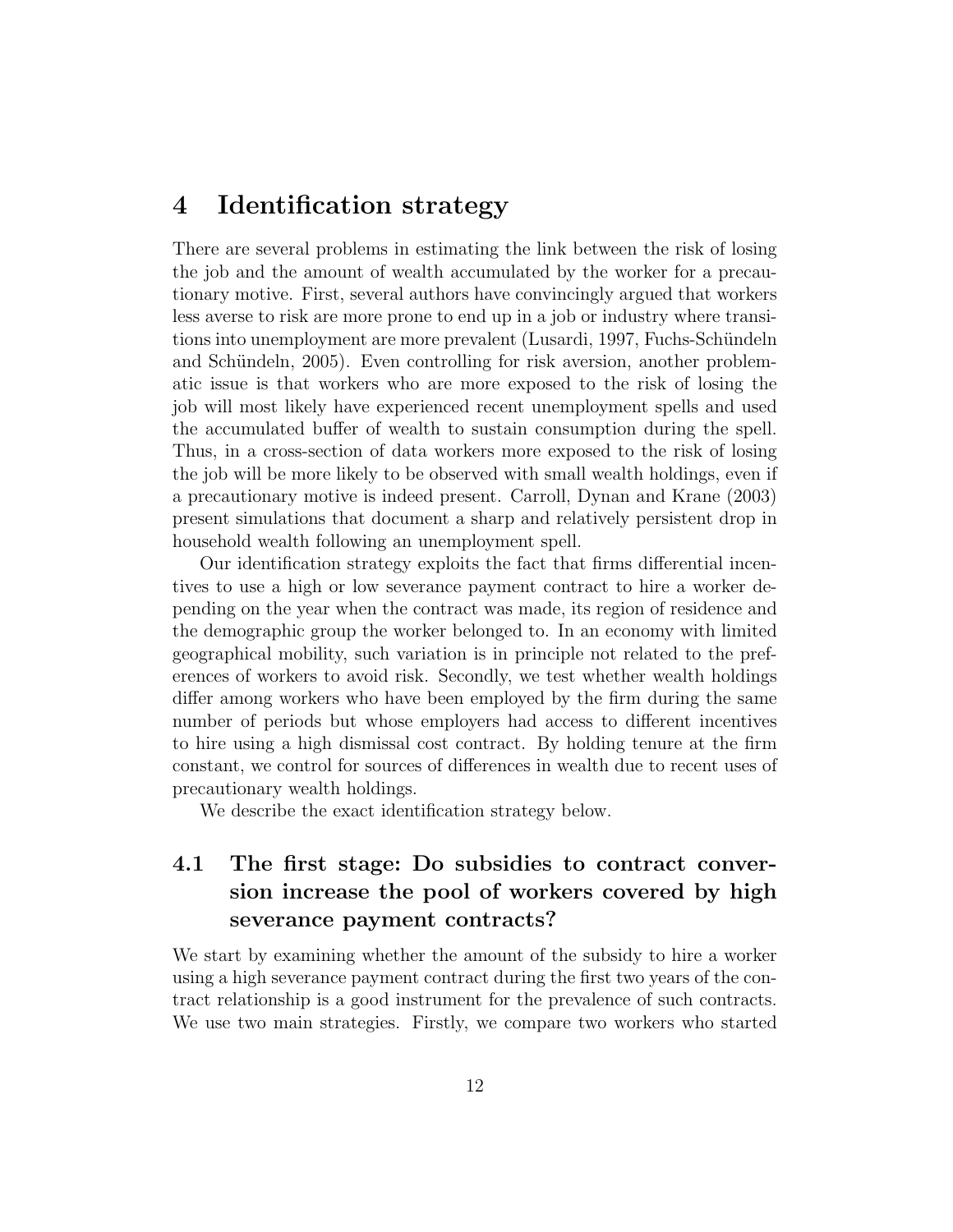to work in the same year in two different regions and examine if the worker who was hired in a region that implemented a higher subsidy to conversion of fixed-term into open-ended ones was more likely to be observed covered by an open ended contract in 2002 or 2005. In principle, firms could use the subsidy in any year after hiring the worker. We use as our instrument the average of the subsidy during the first two years of tenure at the firm. The decision to use the first two years was guided by the evidence from the 2003- 2004 waves of the quarterly Spanish Labor Force Survey (EPA). According to that source, 18% of employed heads of households covered by high firing cost contract were first contracted using a fixed-term contract. Within that fraction, 90% had their contract converted into an open-ended one during the first two years of tenure at the current firm. We also experiment using an average of the subsidy amount during the first three years at the firm, with little impact on the results.<sup>10</sup>

The first stage regression we run is the following linear probability model:

$$
Open\_ended = \alpha_0 + \alpha_1 Subsidy_{R,g,t_0} + \alpha_2 Subsidy_{R,g,t_0} \cdot 1(Age\_head \ge 35) +
$$
  

$$
\alpha_3 Subsidy_{R,g,t_0} \cdot Fem\_head + \sum_{g=1}^{g=4} \alpha_{4,g} Age\_head_g + \alpha_5 Fem\_head +
$$
  

$$
\alpha_6 Hired\_post97_{t_0} + f(Tenure - 3) + X'\alpha_7 + \varepsilon
$$
 (C.1)

For simplicity of exposition, we remove the subindices  $i$  and  $t$  denoting households and time, respectively, from all equation variables. The dependent variable indicates whether the worker is observed in 2002 or 2005 with a high severance payment contract. The function  $f()$  is a third-order polynomial of Tenure, the time spent working at the current firm. Tenure is a key covariate, that allows us to compare workers who entered at the firm in the same year.<sup>11</sup> The key variable is  $Subsidy_{R,g,t_0}$ , denoting the average maximum statutory amount a firm coul get by converting a fixed-term contract

 $10$ We also experimented including separate variables for the maximum subsidy available in each of the first two, three and fourth year at the firm. Nevertheless, possibly due to the limited sample size, we could not identify separately the impact of each subsidy.

<sup>&</sup>lt;sup>11</sup>Ideally, we could also control for time at the firm in a non-parametric fashion by including tenure fixed-effects, but our sample is a bit small to allow for this. Nevertheless, we replicated regression (C.1) using the (much larger) Spanish Labor Force Survey (EPA) and found that controlling for tenure fixed effects or for a third-order polynomial yielded very similar results.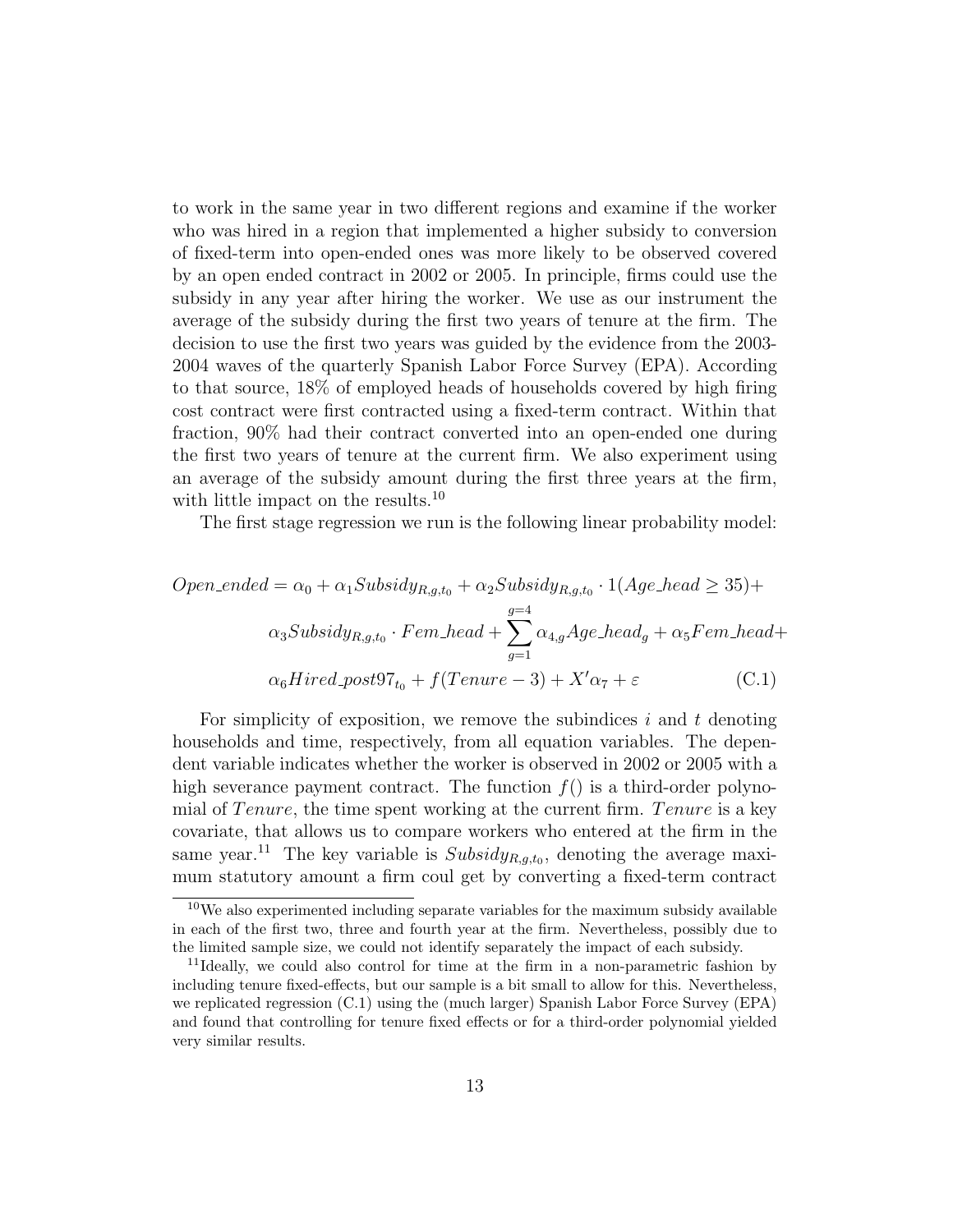into an open-ended one during the first two years of tenure of the worker. Note that subsidies vary across regions (indexed by  $R$ ), age group (indexed by g) and the time when the contract started (indexed by  $t_0$ ). García-Pérez and Rebollo-Sanz (2009) have documented that the impact of the subsidies on contract conversion varied with the age and gender of the worker. In particular, they find limited effects among younger workers. Thus, we interact the subsidy with a dummy for workers over 35 and with the gender of the household head (and we also include separate dummies for 10-year band age groups of the head and a separate dummy for female). Finally,  $X_i$  is a vector of covariates that includes three dummies with the educational level attained by the worker (primary education or less (omitted category), first stage of secondary education, upper secondary school and college), three industry dummies (agriculture, industry, construction and service sector, the last is the omitted category), the logarithm of household income, indicators of the household size up to six members or more and an indicator of whether the spouse or partner of the household head is employed.<sup>12</sup> It also includes a dummy for whether or not the contract was signed after 1997. The dummy controls for the fact that subsidies started in almost all regions in 1997 and that in 1997 there was a national-level reform that introduced a new set of open-ended contracts with lower firing costs and established a set of payroll deductions to the conversion of fixed term contract into open-ended ones (see Jimeno, Kugler and Hernanz, 2002). By including the post-1997 dummy, we make sure that  $\alpha_1$  captures mainly regional variation in the availability of subsidies to contract conversion. The error term of the equation is denoted  $\forall$  ε.

Coefficients of interest: The coefficients of interest are  $\alpha_1$  and the interaction terms  $\alpha_2$  and  $\alpha_3$ .  $\alpha_1$  is an intention-to-treat effect that measures the impact of the statutory amount of the subsidy to contract conversion on the probability that a male head of household worker between 36 and 45 years of age is currently covered by an open-ended (high dismissal cost) contract. The parameter  $\alpha_1$  is identified by comparing the chances of being observed with a high dismissal cost contract of two workers hired at the same time, but whose employer had access to different subsidies due to (a) being hired

 $12$ Household earnings is a rather dubious regressor, because one would expect that workers who are able to obtain a high firing cost contract are selected by the firm on the basis of characteristics that are unobserved by the analyst and that may also lead to a higher wage. Nevertheless, excluding income from the first stage regression has little impact on our estimate of  $\alpha_1$ .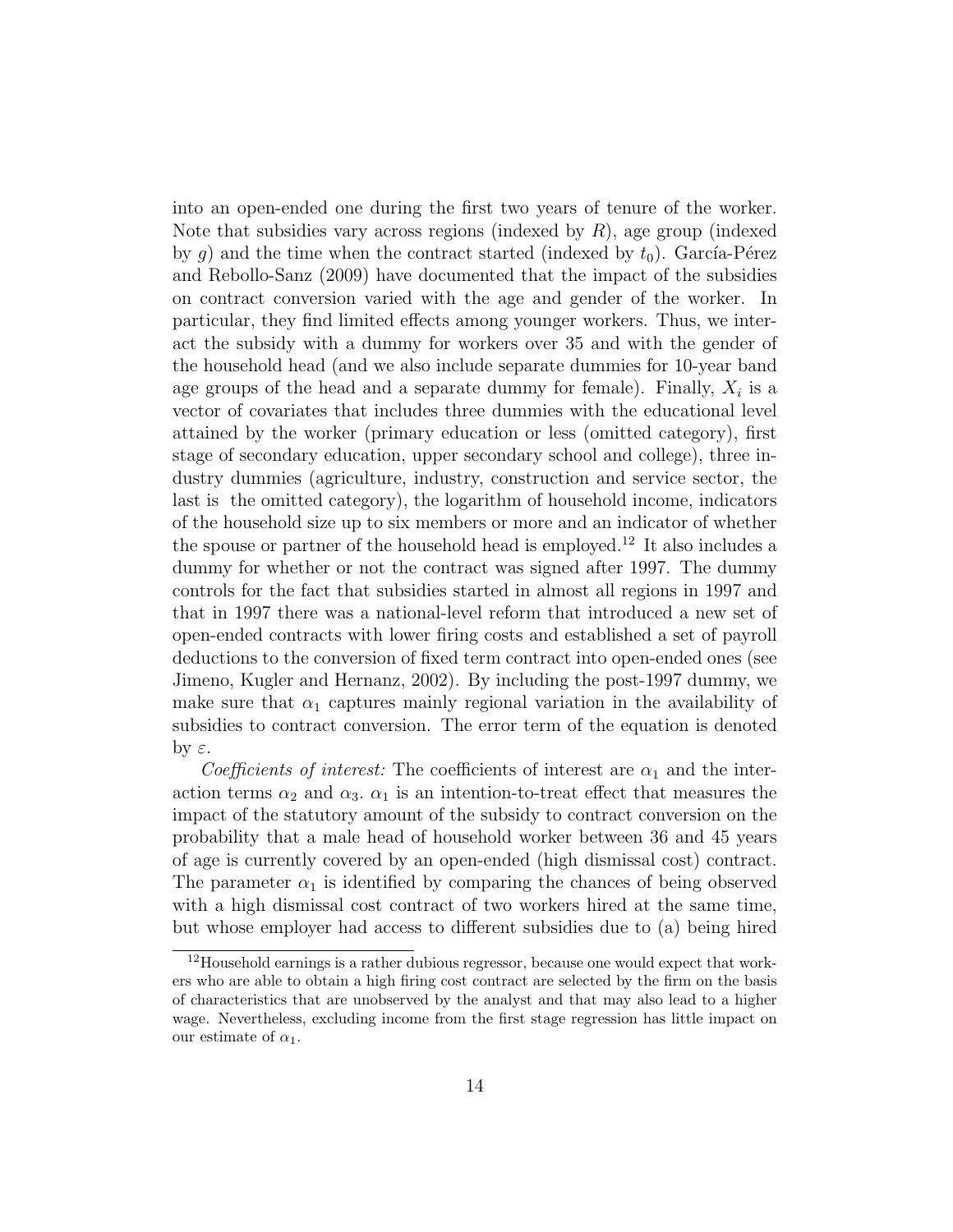in a different region or (b) belonging to a different age group at the time of the hire or (c) belonging to a different gender group at the time of the hire. If the subsidies to contract conversion increased the fraction of workers covered by open-ended contracts,  $\alpha_1$  would be positive.

The parameter  $\alpha_1$  could capture the impact of variables unrelated to the subsidies to contract conversion if employer in different regions exhibited different propensities to use high dismissal cost contracts (for example, due to differences in the industry specialization) or if there were different regional trends driving the decision to hire a worker with a type of contract. We mitigate the second problem by including the unemployment rate in the region in the gender and age-band of the worker at the time of the hiring.

To avoid the concern that  $\alpha_1$  really captures the impact of long-run regional characteristics, rather than the firm's incentive to hire the worker using an open-ended contract, we experiment using an alternative identification strategy that also includes region dummies:

$$
Open\_ended = \alpha_0 + \alpha_1 Subsidy_{R,g,t_0} + \alpha_2 Subsidy_{R,g,t_0} \cdot 1(Age\_head \ge 35) +
$$
  

$$
\alpha_3 Subsidy_{R,g,t_0} \cdot Fem\_head + \sum_{g=1}^{g=4} \alpha_{4,g} Age\_head_g + \alpha_5 Fem\_head +
$$
  

$$
\alpha_6 Hired\_post97_{t_0} + f(Tenure - 3) + X'\alpha_7 + \varepsilon
$$
 (C.1)

In this second case, identification of the parameter  $\alpha_1$  is achieved by comparing the relative chances of having currently covered by an open-ended contract of workers who were hired in the same year by a firm within the same region, but who belong to different demographic groups that were entitled to different levels of the subsidy.

Arguably, the dependent variable is binary, and linear methods may present problems of extrapolation outside the 0-1 range. Still, we present results from OLS specifications because the literature has provided a variety of tests of quality of instruments in a linear setting [see Staiger and Stock (1997)].

## 4.2 Intention-to-treat effects: Do subsidies to contract conversion reduce the amount of household wealth?

Second, we examine intention-to-treat responses of(the logarithm of) household wealth to the presence of regional subsidies when the worker was hired.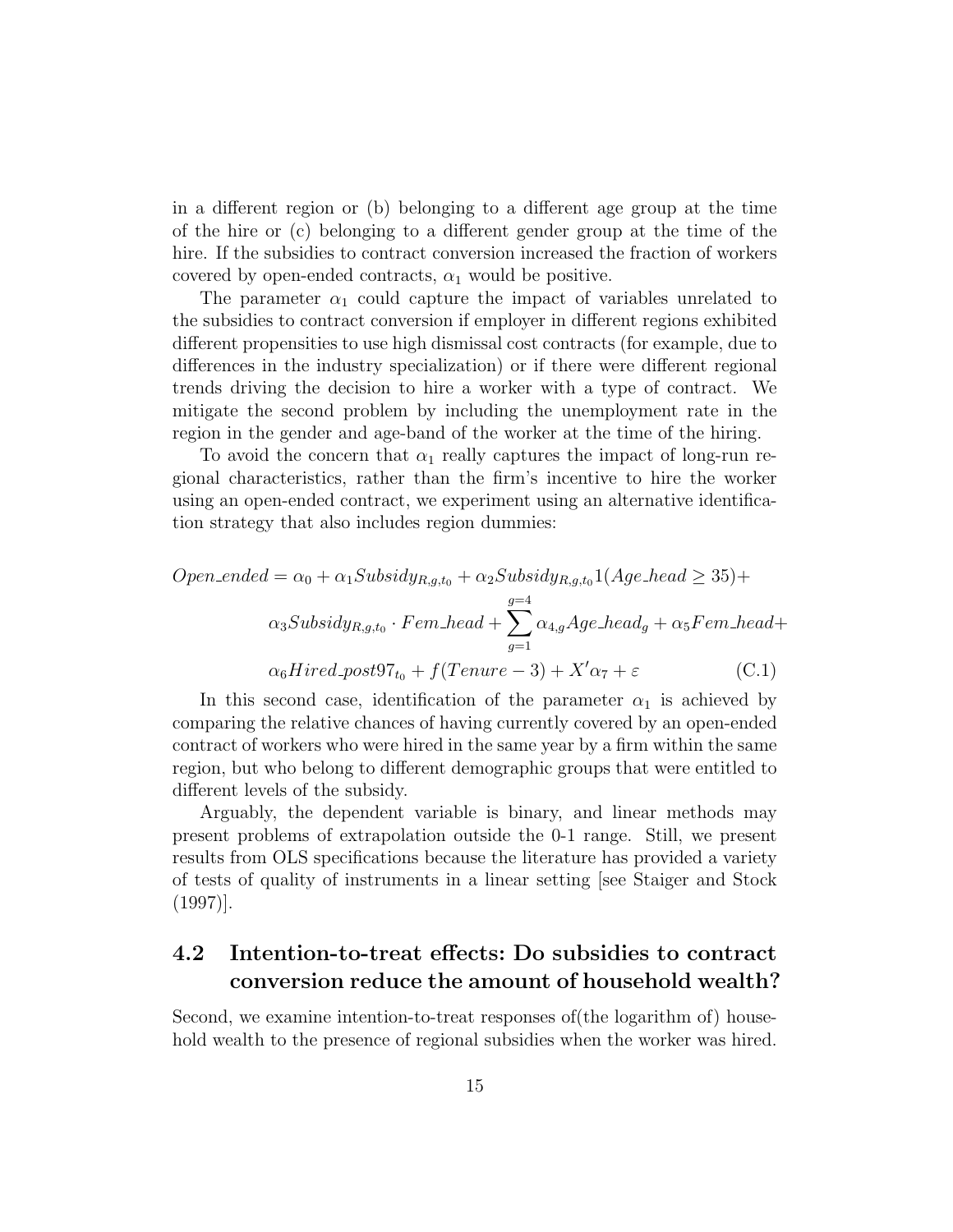This is done to study whether our exogenous variable of subsidies that captures the risk of losing the job by workers initially employed with a fixed-term contract also moves their wealth. In particular, the experiment we think of is the following. Imagine two groups of comparable workers who started working at different firms in the same year. The first group started working in a region that subsidized the conversion of fixed-term contracts into open-ended ones for that worker's demographic group, while the second group was hired in a region that did not introduce such subsidies. Does the group of workers in the "high subsidy" region hold a lower amount of wealth on average? If precautionary motives are indeed operative in the data, the group of workers whose employer had access to a higher subsidy should hold less wealth on average, because a higher fraction of them will have been covered by high firing cost contracts and thus are relatively more protected from the risk of transiting into unemployment.

The exact model we run is the following:

$$
\log(\frac{W}{Y}) = \delta_0 + \delta_1 Subsidy_{R,g,t_0} + \delta_2 Subsidy_{R,g,t_0} \mathbb{1}(Age\_head \geq 35) +
$$
  

$$
\delta_3 Subsidy_{R,g,t_0} \cdot Fem\_head + \sum_{g=1}^{g=4} \delta_{4,g} Age\_head_g + \delta_5 Fem\_head +
$$
  

$$
\delta_6 Hired\_post97_{t_0} + g_1(Tenure - 3) + X'\delta_7 + u \tag{C.2}
$$

Dependent variable: The ratio of household wealth over household earnings. As we discussed above, there are reasons to examine the response of various measures of household wealth to the risk of losing the job. We present the results sequentially starting with the strictest measure of wealth that can be cashed: gross financial wealth (checking and saving accounts, mutual funds, stocks and bonds). The second measure adds real estate other than owner-occupied housing, substracting associated debts. Bover (2005) provides some evidence consistent with the notion that Spanish households use real estate wealth as a buffer against certain forms of risk. The third measure adds the net value of owner-occupied housing to the former measure. Business wealth and non-cashable pension funds are excluded from all the definitions. Finally, to be able to compare our results to those in previous literature that has measured precautionary wealth holdings as the extra fraction of yearly household earnings held as wealth by households whose head is exposed to the risk of losing the job, we normalize wealth holdings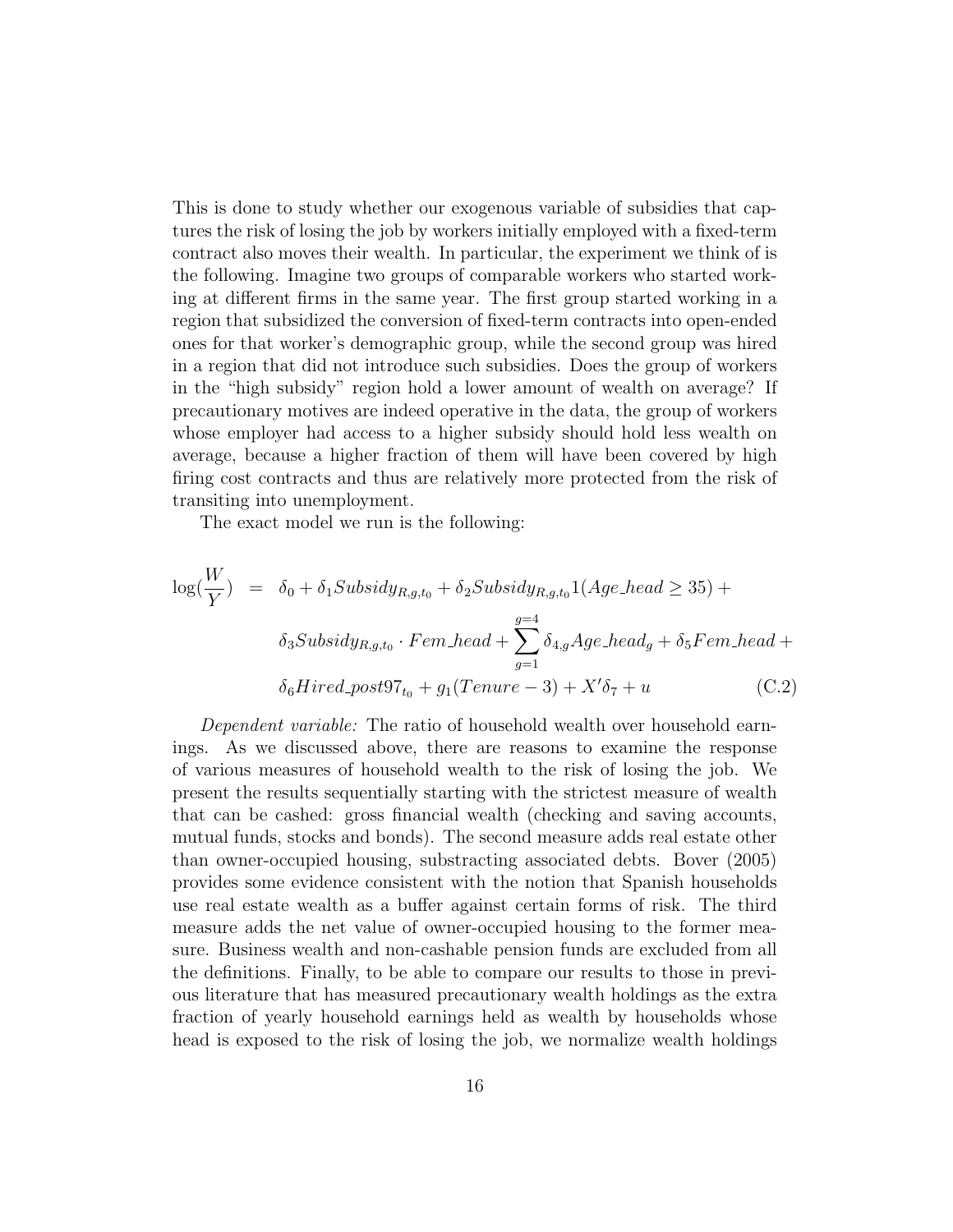by gross household earnings.<sup>13</sup>

Given the strong skewness of the wealth distribution, we decided to work with logarithm of wealth selecting out of the sample a relatively small number of households that have zero "liquid" wealth: 128 out of 3,912 households (3.2 percent of the number of original households). We leave a full assessment of working with other transformations of the wealth variable, like the hyperbolic sine function to a future draft.<sup>14</sup> Finally, according to the model briefly discussed in Section 2, the coefficients associated with the risk of losing a job,  $\delta_1$ , should be negative: workers who (for exogenous reasons) obtained a contract that protects them with high dismissal costs end up holding lower amounts of precautionary wealth.

In equation (C.2) the alternative measures of household wealth are regressed on the variables based on subsidies and on all covariates introduced in the first-stage equation (C.1). The error term of the wealth equation is denoted by u.

## 4.3 Assessing the magnitude: how much more wealth do workers covered by low firing cost contracts hold?

As shown later in the empirical results on Section 5, once we have checked that our exogenous variable of regional subsidies is a good instrument, i.e. it is positively correlated with the stock of open-ended contracts and moves downwards the household wealth of those workers entitled to regional subsidies, we estimate the causal impact of the risk of losing the job on the household wealth by the method of instrumental variables. The OLS estimates of equation (W1) would be biased upwards for the various reasons

<sup>&</sup>lt;sup>13</sup>We tested if normalizing by current income was restrictive by examining the sensitivity of the estimate of  $\delta_1$  in a specification where the dependent variable was the logarithm of household wealth, but that was otherwise similar to C.1. The results hardly changed, possibly because the coefficient of household earnings was very close to 1 in such specification.

We plan to construct a measure of permanent household earnings in a future version of this draft.

<sup>14</sup>We have done a limited number of experiments using the hyperbolic sine transformation of the wealth variable (that preserves zeroes and negative values), obtaining qualitatively similar results. Still, a complete assessment of how to handle the skewness of the wealth variable is left to a future draft of the paper.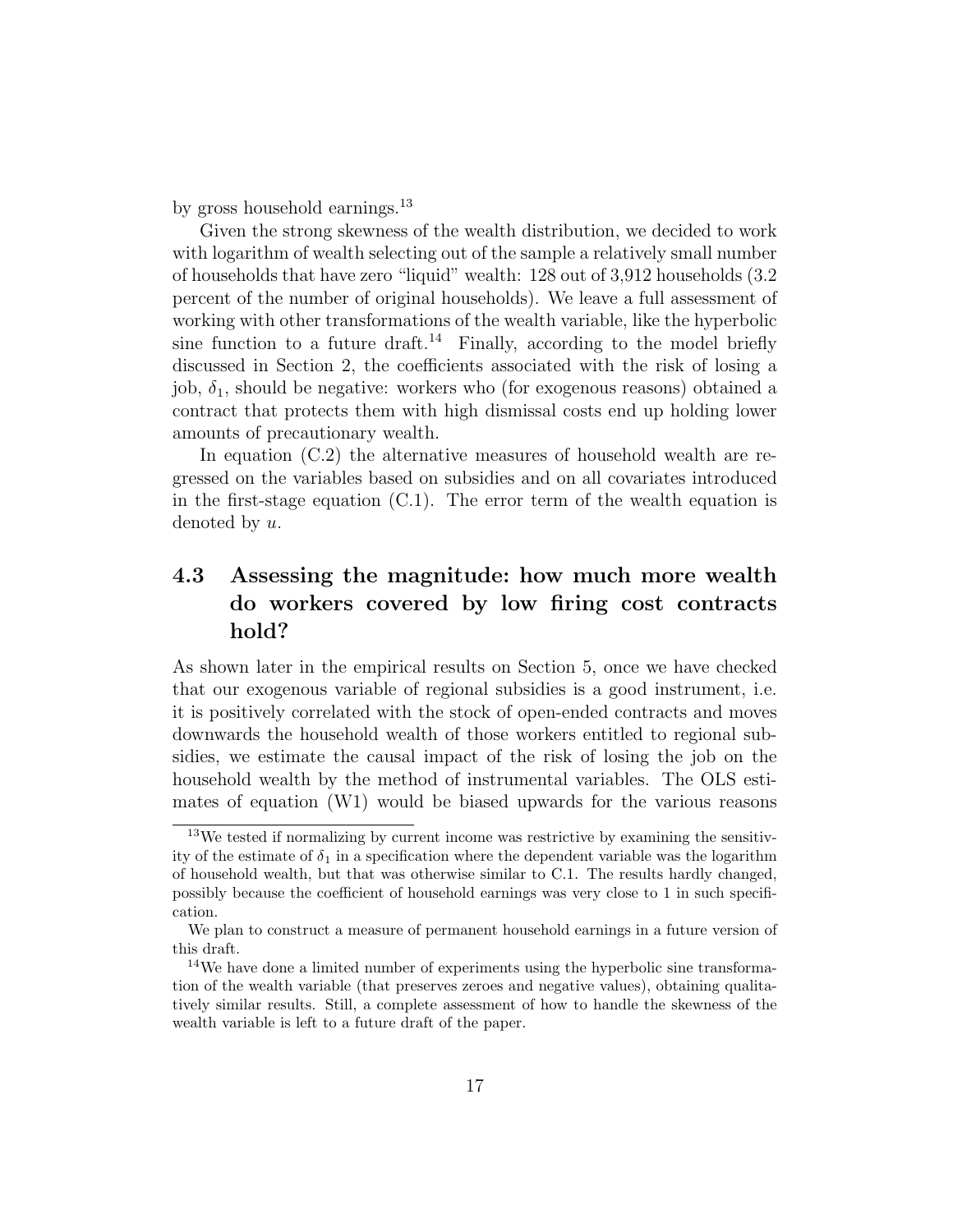mentioned earlier. Thus, we quantify the average impact of holding a high dismissal cost contract on the amount of wealth held using Two Stage Least Squares estimates. Namely, we estimate the following system of equations:

$$
\log(\frac{W}{Y}) = \gamma_0 + \gamma_1 Open\_ended + g_2(Tenure - 3) + X'_i \gamma_2 + v \tag{W1}
$$

$$
Open\_ended = \alpha_0 + \alpha_1 Subsidy_{R,g,t_0} + \alpha_2 Subsidy_{R,g,t_0} \cdot 1(Age\_head \ge 35) +
$$
  

$$
\alpha_3 Subsidy_{R,g,t_0} \cdot Fem\_head + \sum_{g=1}^{g=4} \alpha_{4,g} Age\_head_g + \alpha_5 Fem\_head +
$$
  

$$
\alpha_6 Hired\_post97_{t_0} + f(Tenure - 3) + X'\alpha_7 + \varepsilon
$$
 (C.1)

The parameter of interest is  $\gamma_1$ , which measures the response of (the logarithm of) household wealth over household earnings to holding an high dismissal cost contract. The causal estimation of this coefficient only exploits variation in open-ended contracts that is due to the fact that there were different incentives to use those contracts across regions and demographic groups. The error term of equation  $(W1)$  is denoted by v. Finally, we quantify how many months of household earnings are kept as precautionary wealth by households relatively more exposed to a job loss by multiplying  $\gamma_1$ by the average unconditional wealth-income ratio held by households with a fixed-term contract: 0.117.<sup>15</sup>

## 5 Results

### 5.1 The quality of the instrument

Table 3 presents OLS regressions of the type of contract held on our key identifying variable: the statutory subsidy amount that the firm could get in

$$
Pr\, \text{ecaut\_wealth} = \exp(\gamma_0)[1 - \exp(\gamma_1)]
$$

<sup>&</sup>lt;sup>15</sup>We also experimented evaluating the results taking antilogs in W1, and estimating the amount of precautionary wealth as:

This is an approximation that ignores the variance of the residual of the log of wealth. The results were rather similar to the ones we report below.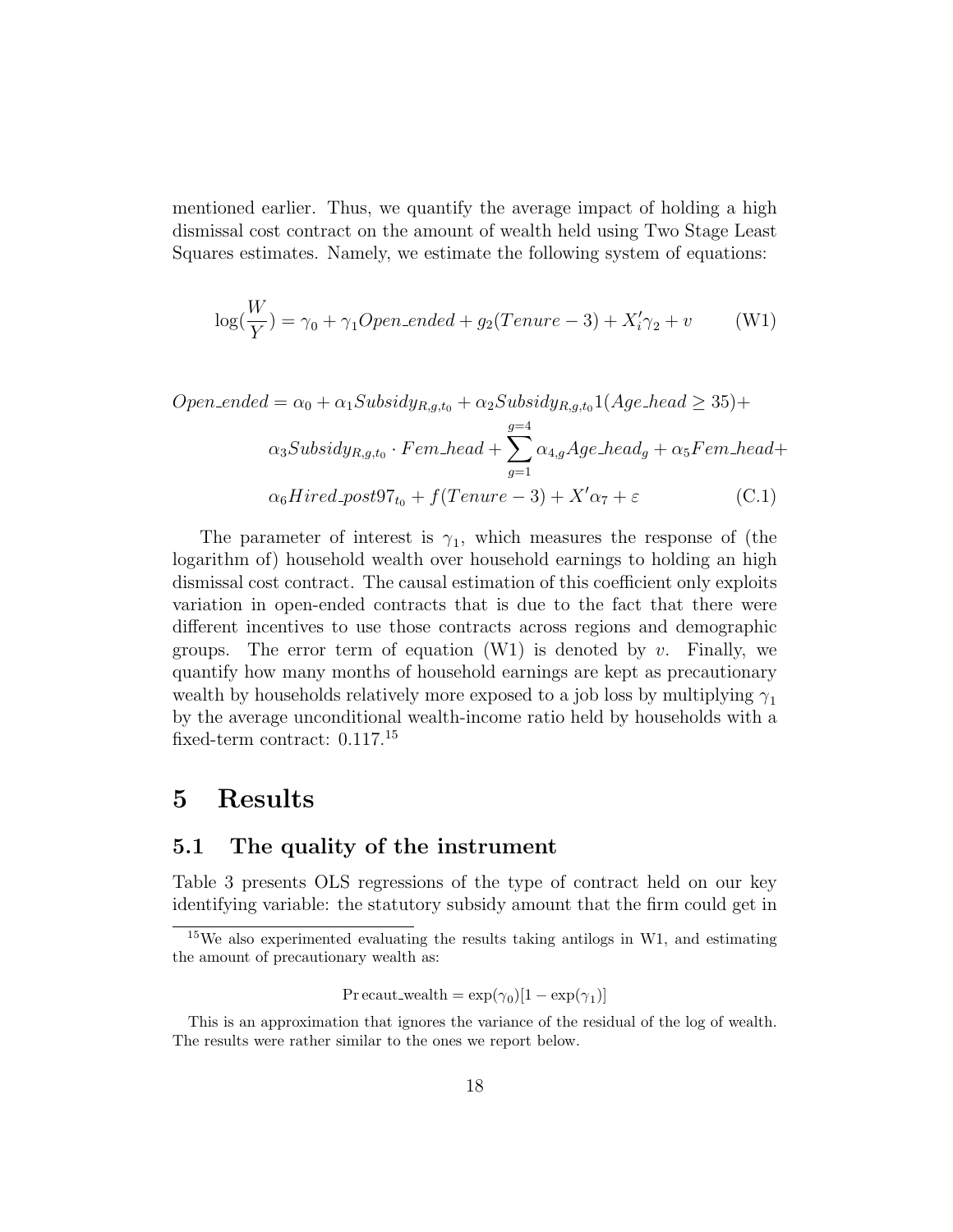the first two years of the contract in the region where the household lives. The standard errors are presented in parentheses and take into account that there can be correlation between the error term due to the imputation of a variable  $(Subsidy_{R,g,t_0})$  that varies across regions, age and gender. Thus, the standard errors correct for autocorrelation at that level. In Table 3, row 1, column 1, the estimate is 0.0181 (standard error: 0.0045). The estimate implies that an increase in the subsidy to the conversion of fixed-term contracts into openended ones in the first two years of the life of the contract increases the chances of observing the worker being covered by open-ended contracts by 1.8%. The estimate is significant at the 1 percent confidence level, and the F-statistic is 16.18.

The estimate of the interaction of  $Subsidy_{R,q,t_0}$  and a dummy for age below 35 years is -0.0054 (standard error: 0.0078). While not significantly different from zero, the magnitude of the estimate implies that subsidies to conversion had a smaller impact on the probability of observing relatively younger workers covered by an open-ended contract in 2002 or 2005: an increase in the subsidy of 1,000 euro increases the stock of young workers covered by an open-ended contract in 2002-2005 by 1.27%. A smaller impact among younger workers is consistent with the findings of García-Pérez and Rebollo (2009). The estimate is also lower among female heads: 1,000 extra euros increase the stock of female heads with a high dismissal cost contract by  $0.54\%$  (=0.0181-0.0127). In principle, females are the most benefitted from the subsidy, but the group of female heads of household is arguably a very selected one according to our definition of household head in the EFF.<sup>16</sup> Overall, the instrument we use seems to work best for male heads of household above 35 years of age.

Specification 2 in Table 3 adds sixteen regional dummies, with Madrid as the excluded group. The estimate of the variable  $Subsidy_{R,g,t_0}$  is 0.0133 (standard error: 0.0049). That is, workers belonging to demographic groups that were entitled to a subsidy to contract conversion 1,000 euros higher than a benchmark group in the same region are 1.33% more likely to be observed in 2002 and 2005 with an open-ended contract. The F-statistic of the instrument in this new specification is 7.37, resulting in a weaker instrument than in the previous specification.

 $16\text{We}$  use the definition of household head provided for the EFF by Banco de España (2005). The household is defined as the reference person designated by the household for replying to the survey except for the case that the reference person is a woman and her partner lives in the household, in such case the household head is the partner.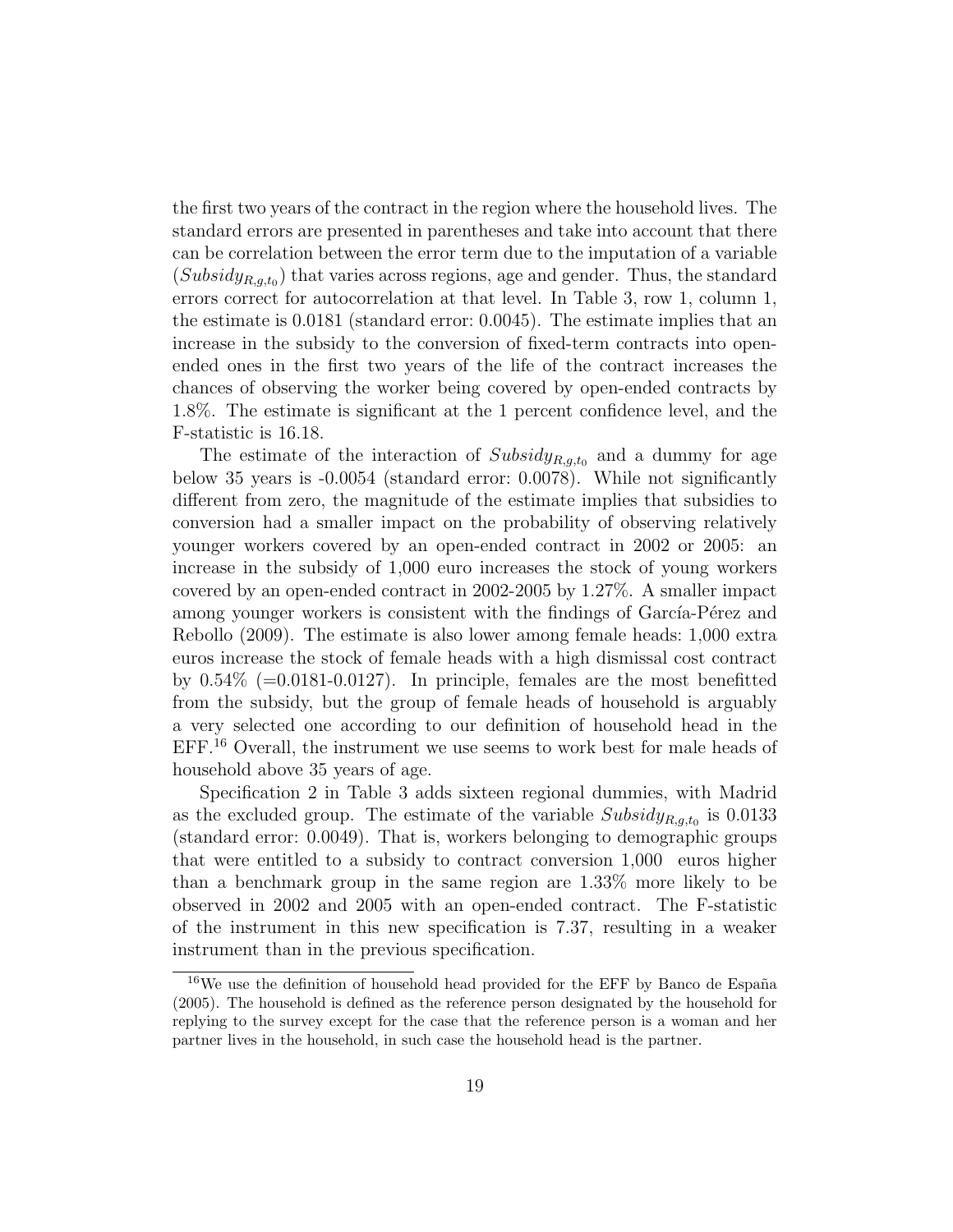Given the pattern of our results, in specifications (3) and (4) we turn to the group for whom the instrument is strongest: the sample of male heads. Within such group, an increase of 1,000 euros in the variable  $Subsidy_{R,g,t_0}$ predicts the share of head male employees covered by an open-ended contract by between 1.67 percentage points (standard error: 0.0051) and 2.08 percentage points (standard error: 0.0048) in a specification that includes and excludes region dummies, respectively.

Overall, we conclude that the instrument "subsidy to contract conversion" works best for the sample of mature male heads (above 35 years of age). The result can be rationalized by economic theory. The decision of an employer to convert a fixed-term contract into an open-ended one may be less responsive to drops in labor costs brought by a subsidy in the case of a young worker than in the case of a mature one. An employer considering whether or not to convert a fixed-term contract into a high dismissal cost one may decide to postpone the decision for a young worker until more information about the productivity of the match is revealed. Nevertheless, in the case of a mature worker, previous employment history and references can make the employer more certain about the expected future productivity of the match.

## 5.2 The response of wealth to the risk of losing the job.

Panel A in Table 4 documents intention-to-treat estimates of the response of "liquid" household wealth to the incentive to convert low dismissal cost contracts into high dismissal costs one  $(Subsidy_{R,g,t_0})$  as shown in equation (C.2). The estimate displayed in the first row and first column of Table 4 shows that a higher incentive to convert a fixed term contract into an open ended ones diminishes household financial wealth by 4.5 percentage points (standard error: 0.22). The estimate is consistent with the notion of precautionary wealth holdings: groups of the population that experiment an exogenous increase in the degree of protection of their job accumulate less financial wealth. The estimate of the interaction between the variable  $Subsidy_{R,q,t_0}$ and an indicator of the household head aged below 35 is 0.036 (standard error: 0.028), positive but not very precise. Adding this estimate to that of the variable Subsidy<sub>R,g,t<sub>0</sub></sub> yields an estimate of 0.009 (=0.045-0.036), suggesting that the incentive to convert fixed-term contracts for workers currently below the age of 35 reduces wealth by less than 0.9%, a small number statistically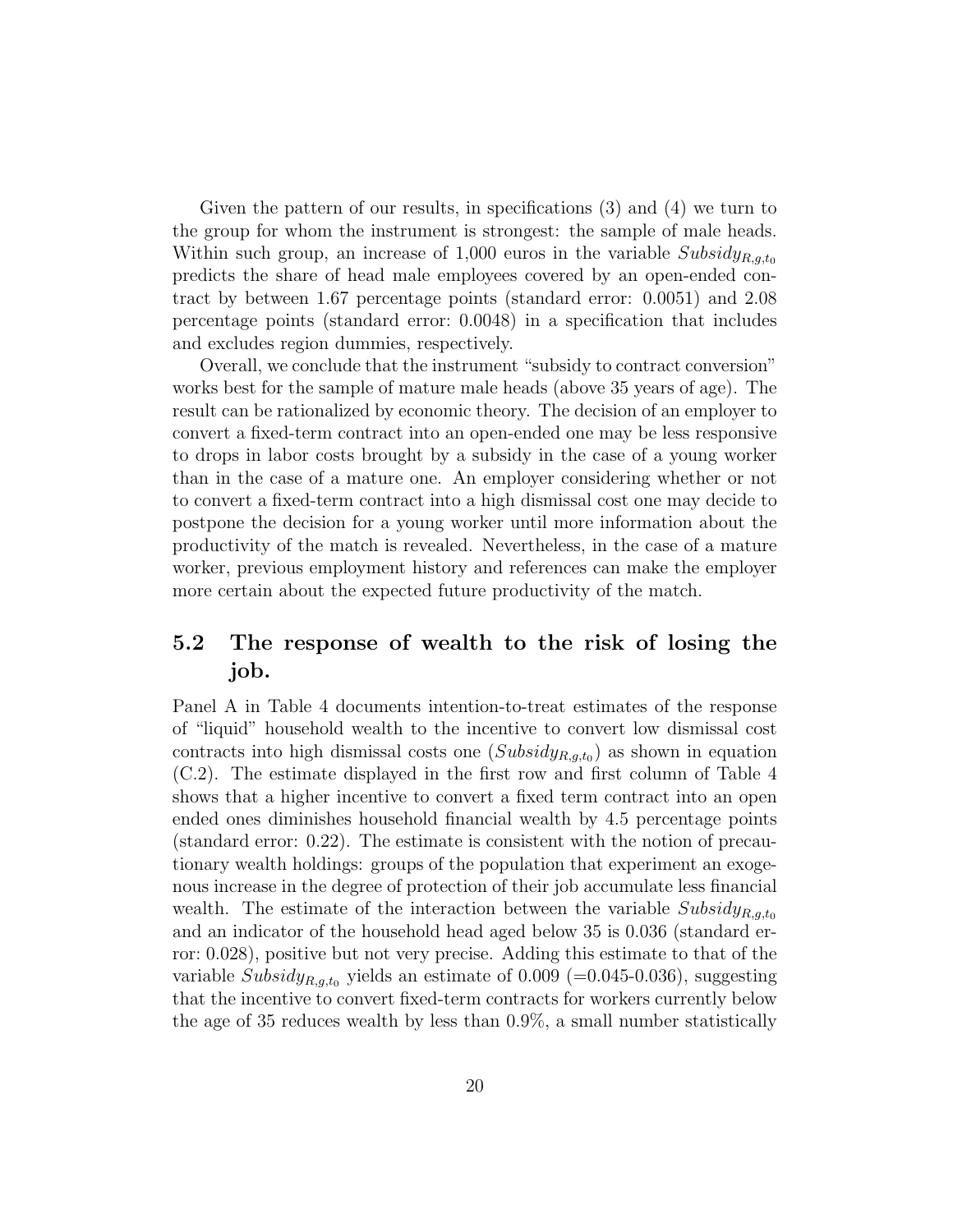not different from zero. The estimate suggests very limited wealth responses among the group of workers below 35 years of age. A possible reason for this small estimate is that the instrument is not very powerful predictor of the stock of workers covered by a high dismissal cost contract below the age of 35.

Column 2 of Table 4 introduces indicators of the region of residence.<sup>17</sup> The estimate of the variable  $Subsidy_{R,g,t_0}$  is -0.0327 (standard error: 0.0239), still negative and consistent with a precautionary saving motive, but not significantly different from zero.

The third column, we present results from our preferred sample, that composed by male heads. The estimate in Table 4, row 1, column 3 of the instrumental variable  $Subsidy_{R,g,t_0}$  is -0.065 (standard error: 0.023), negative and significantly different from zero at the 1 percent confidence level. Thus, when we use a sample of male heads in their mature age, an increase of 1,000 euro of the incentive to convert a fixed-term contract into a permanent one results in a drop of the logarithm of the household wealth to income ratio of 6.5 percentage points. The result is somewhat smaller when we add regional indicators: -0.053 (standard error 0.023), shown in Table 4, column 4, row 1.

Overall, our interpretation of the results in Table 4 is that households headed by a male employee over the age of 35 react to variables measuring an exogenous increase of the probability of being protected from lay-offs by accumulating less wealth in "liquid" financial wealth. We find less evidence of responses among households headed by females or by younger workers, possibly because the incentive to convert fixed-term into open-ended contracts is a less powerful predictor of the type of contract held for those groups.

#### 5.2.1 Two Stage Least Squares Estimates

Table 5 presents OLS and Two Stage Least Squares estimates of the magnitude of the average response of financial wealth to holding a low dismissal cost contract. OLS estimates compare wealth holdings between workers who hold a high dismissal cost contract and those with a low dismissal cost contract. TSLS estimates do the same comparison but focusing on the unobserved group of workers who changed their contract because of the presence of the public subsidy to contract conversion.

 $^{17}\rm{Region}$  indicators allow to control for unobserved characteristics that correlate with wealth, like tastes of inhabitants in a particular region.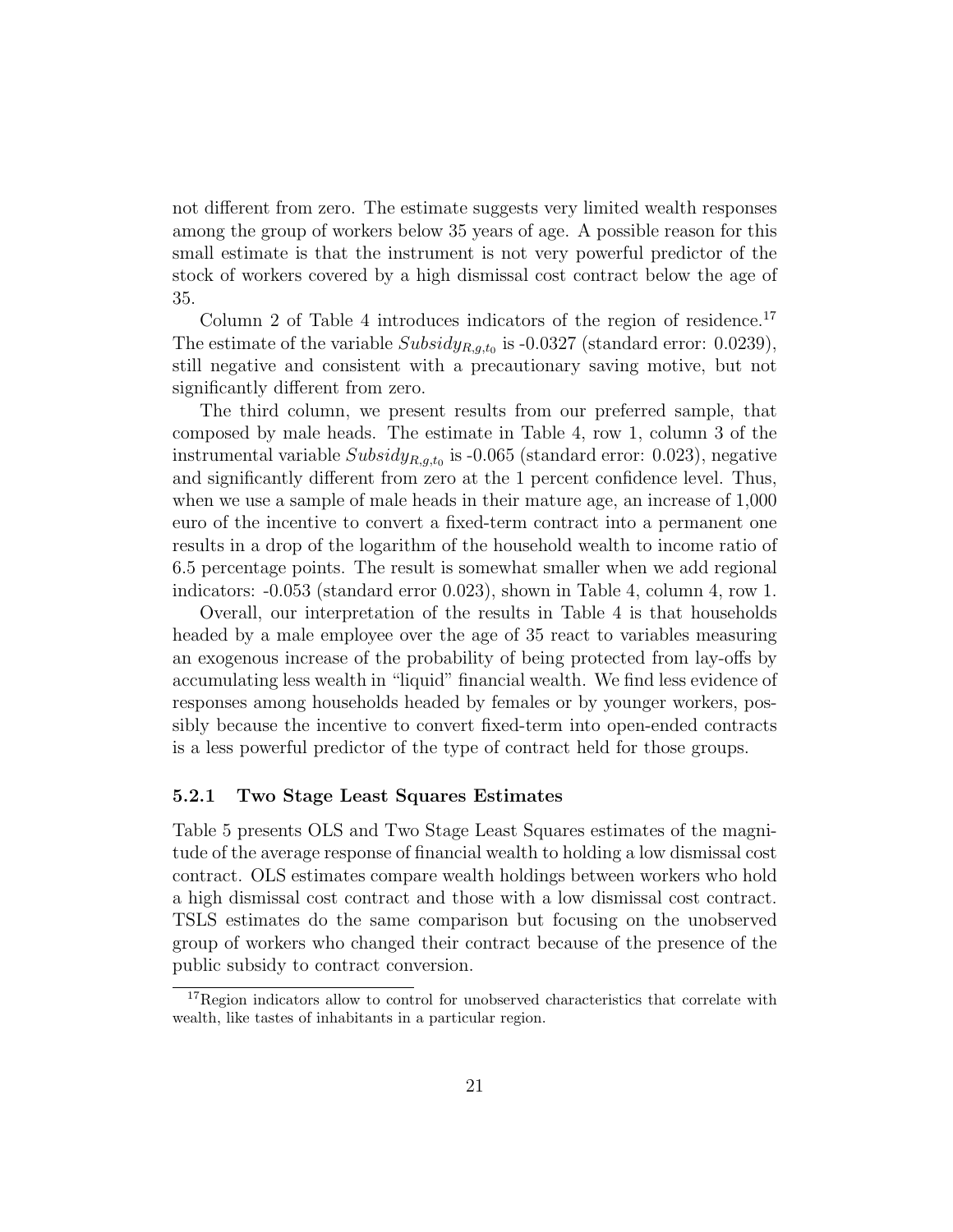Table 5 Panel A presents first-stage estimates of how much it is more likely to observe a worker with an open-ended contract due to regional subsidies for the conversion for each of the groups considered, and Table 5 Panel B examines by how much households reduce their (log) wealth-income ratios when the head holds a high dismissal cost contract. The estimates in both panels are done using the same controls as those shown in Tables 3 and 4. Here we only display our parameters of interest.

The OLS estimate of the impact of "open-ended contract" on the log of household wealth over income ratio is -0.026 (standard error: 0.0945). Multiplying that estimate by 0.117 (the median wealth-income ratio), the estimate suggests that workers covered by fixed-term contracts have wealth holdings about 0.3 percent of their annual earnings higher than comparable workers covered by open-ended contracts (Table 5, Panel B, row 3, column 1). That is a rather small estimate that may be affected by biases due to different previous employment histories. For example, workers whose position is currently covered by a fixed-term contract are relatively more likely to have experienced a recent unemployment spell that affected their wealth holdings than the typical worker covered by an open-ended contract.

The TSLS estimate of the causal impact of holding a fixed-term contract is -2.297 (standard error: 1.342), and is shown in Table 5, Panel B, row 1 column 2. Evaluated at the median wealth-earnings ratio, the estimate suggests that households headed by a male with a fixed-term contract hold about  $26.9\%$ of their gross earnings in financial wealth. Our explanation of the stark difference between the OLS estimate of -0.026 and the TSLS estimate of -2.297 is due to the population affected by our instrument. By exploiting only the variation in current type of contract that is related to the amount of subsidies to contract conversions, the wealth responses in Columns  $(2)-(5)$ of Table 5 only use the fraction of workers currently covered by open-ended contracts who started their current employment spell as fixed-term contract employees. Such workers currently covered by "open-ended contracts" are likely to have had employment histories similar to those of workers who are currently covered by fixed-term contracts.

The estimate of the impact of the type of contract on average wealthearnings ratios is comparable to that in Carroll, Dynan and Krane (2003). They estimate that households in the US react to a percentage point increase in the risk of losing the job by accumulating between 2.5 and 3 months of income. Nevertheless, one must take into account that the differences in the chances of transiting into unemployment we exploit are much higher than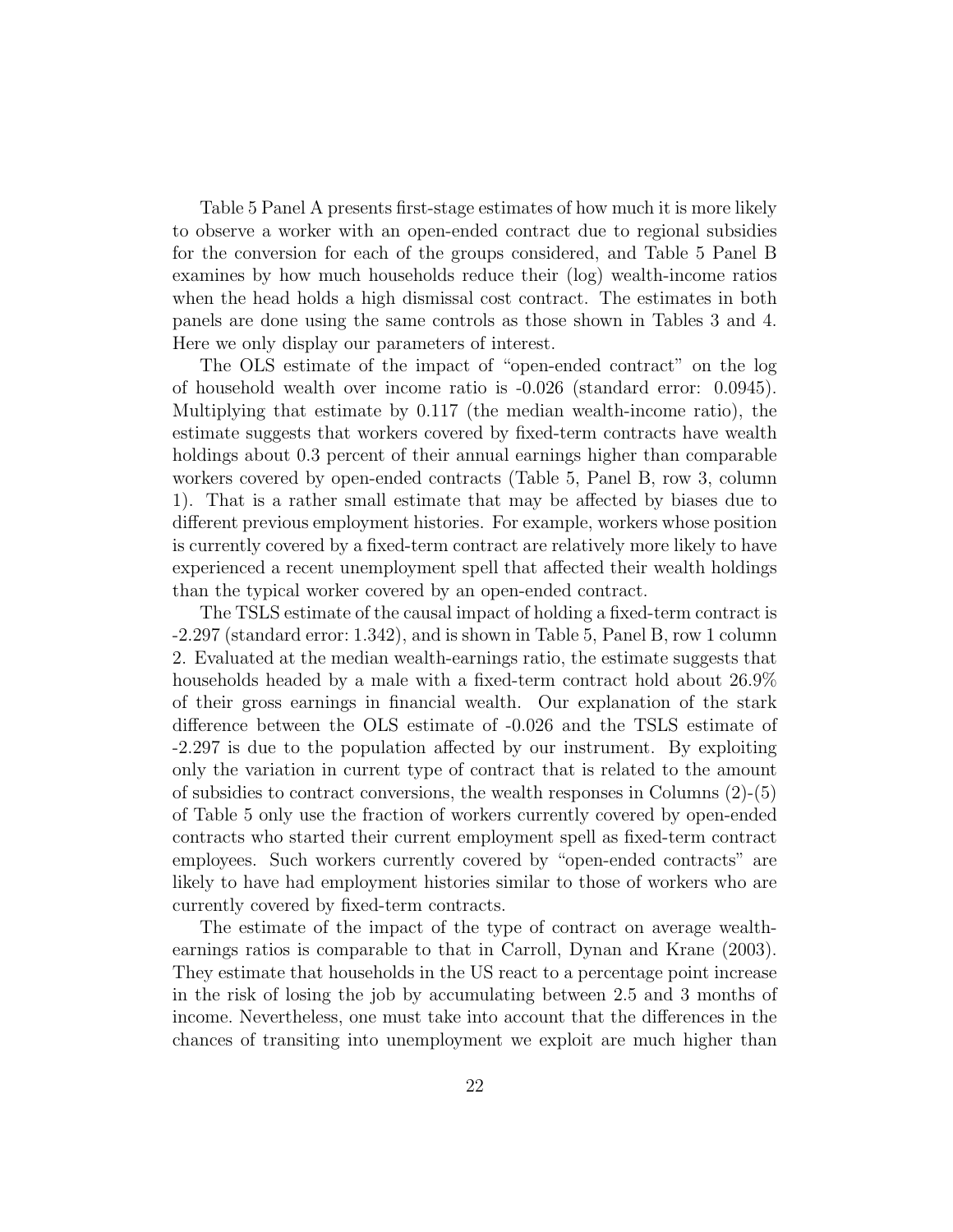the differences in employment flows between different workers in the US in the study of Carroll et al (2003).

Our estimate of the variable "High firing cost contract" becomes larger when we examine households headed by male workers. On average, the average log-wealth-earnings ratio held by households headed by a male worker with a fixed-term contract exceed by 2.62 those held by workers covered by open-ended contracts (Table 5, Panel B, row 1, column 4). For that particular group, the average buffer of liquid wealth exceeds that of open-ended contract by 30.7 percent, or 3.7 month's income (a substantial amount). The estimate is not very sensitive to the inclusion to region dummies (presented in column 5, Table 5, Panel B row 3)

The evidence from Table 5 is consistent with the notion that households headed by workers who are exposed to a large chance of losing their job react by accumulating financial wealth. The evidence is stronger among households headed by male employees, and the average size of the excess of wealth kept with respect to workers covered by high dismissal cost contracts is about 30.7% of gross household earnings.

### 5.3 Robustness checks

Table 6 conducts a series of robustness checks to the specification (4) in Table 5. We start by falsifying our empirical strategy by using as an instrument the subsidy amount during the fourth year of the contract. Very few conversions happen at the fourth year at the firm, according to the Spanish Labor Force Survey (EPA), so the variation in current employment status generated by an unappropriate instrument should have little impact on accumulated household wealth. Otherwise, we could be suspicious that the instrument is picking particular regional trends in wealth and employment quality. The estimate shown in Table 6, Column 1, Row 1 is close to zero: -174 (standard error: 1,129). Hence, we infer that the results in Table 5 are unlikely to be driven by spurious regional trends.

We then turn to analyzing alternative wealth measures. Bover (2005) infers from the age profile of the marginal propensity to consume out of an increase in the value of housing wealth that Spanish households use real estate as a buffer against risk (not necessarily unemployment risk). Thus, we start by experimenting with an expanded wealth measure that includes gross financial wealth and net housing wealth that excludes home equity. The rationale for that measure is that other real estate is less costly to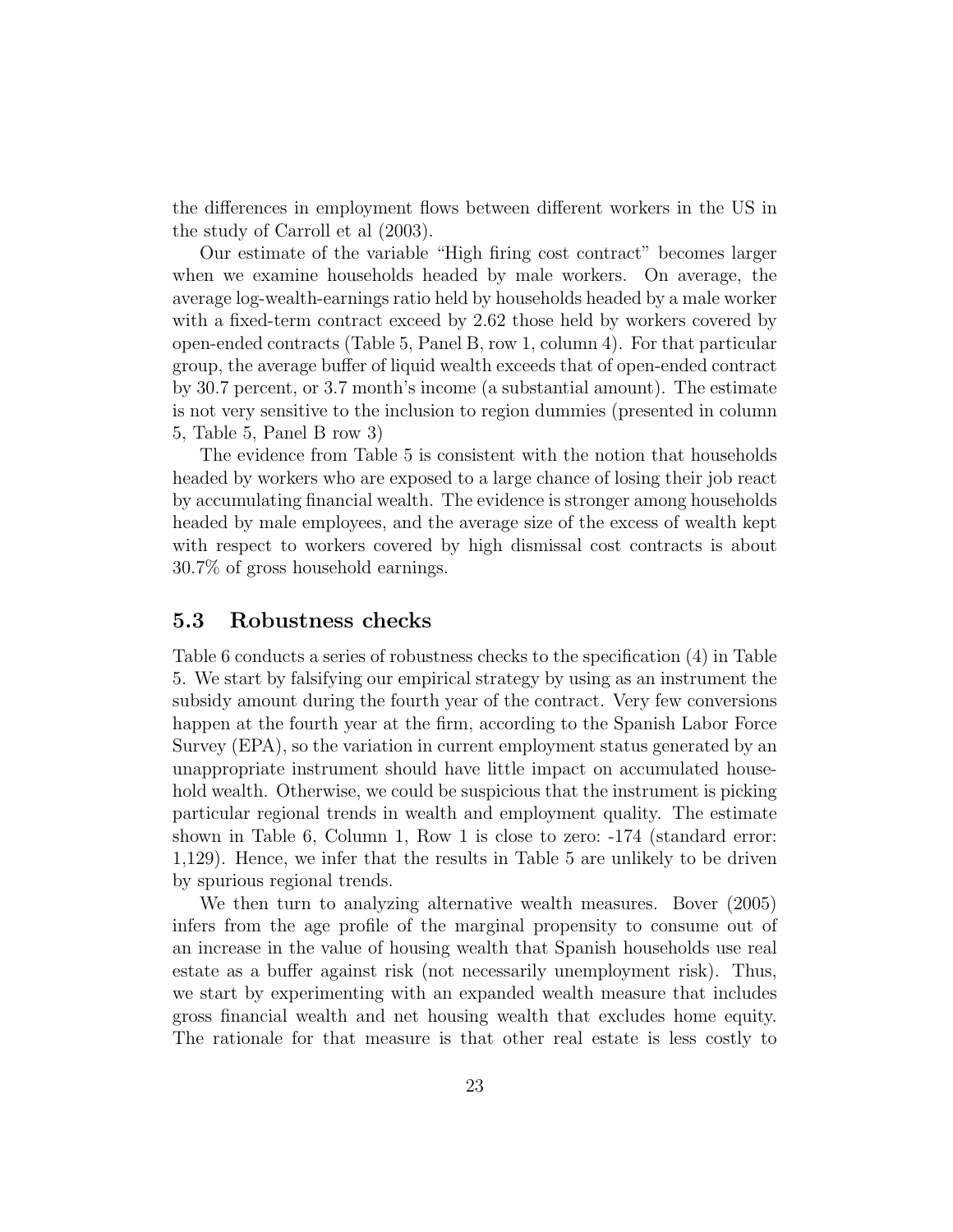liquidate in case of an unemployment spell than own housing wealth.<sup>18</sup> The estimate of the coefficient "Head covered by high dismissal costs contract" in Table 6, Row 1, Column 2 is -2.24 (standard error: 1.179). The estimate is slightly smaller than that using financial wealth, and is consistent with a "buffer stock saving" of about 26% of gross annual earnings (after multiplying the coefficient by the median wealth of households covered by a fixed-term contract, 0.180).

In the third column of Table 6 we use the broadest wealth concept: net wealth (excluding non-cashable pension funds and life insurance products). The point estimate is 1.88 (standard error: 1.20), positive and not significantly different from zero.<sup>19</sup>

We find two possible explanations for that result. First, workers covered by a fixed-term contract are less likely to obtain credit from banks and must then accumulate wealth through lower consumption to purchase a home. Such explanation of the findings in Table 5 and 6 does not rely necessarily on a precautionary saving motive. A second explanation is related to demand of credit in the presence of employment risk. (Locally) prudent households will refrain to borrow to invest in owner occupied housing, because the net value of the asset is hard to cash in the event of an involuntary job loss. That second explanation is consistent with a precautionary wealth motive. We disentangle between both hypothesis below.

### 5.4 Precautionary saving or credit constraints?

A liquidity-constrained individual is willing to borrow at the market interest rate, but is rationed in the sense that either a bank would reject the application for a loan or give an amount lower than that asked (Jappelli, 1990 and many others). We test if the results in Tables 5 and 6 are driven by credit constraints binding for individuals whose job position is covered by a fixedterm contract by examining how loan rejections vary with the subsidy to contract conversion. We identify three forms of credit constraints using the EFF. The first is whether an individual did not ask for a loan during the last

<sup>18</sup>See Carroll et al. (2003) for a different reasoning. We discuss the issue below.

<sup>&</sup>lt;sup>19</sup>Another two robustness checks done are to study whether our instrument given by the regional subsidies also moves other undesired outcomes, such as the household head's earnings and the fact that the spouse works or not. For this purpose, we regress both outcomes on the variables related to subsidies in our specifications and we obtain coefficient estimates near zero not being statistically different from zero.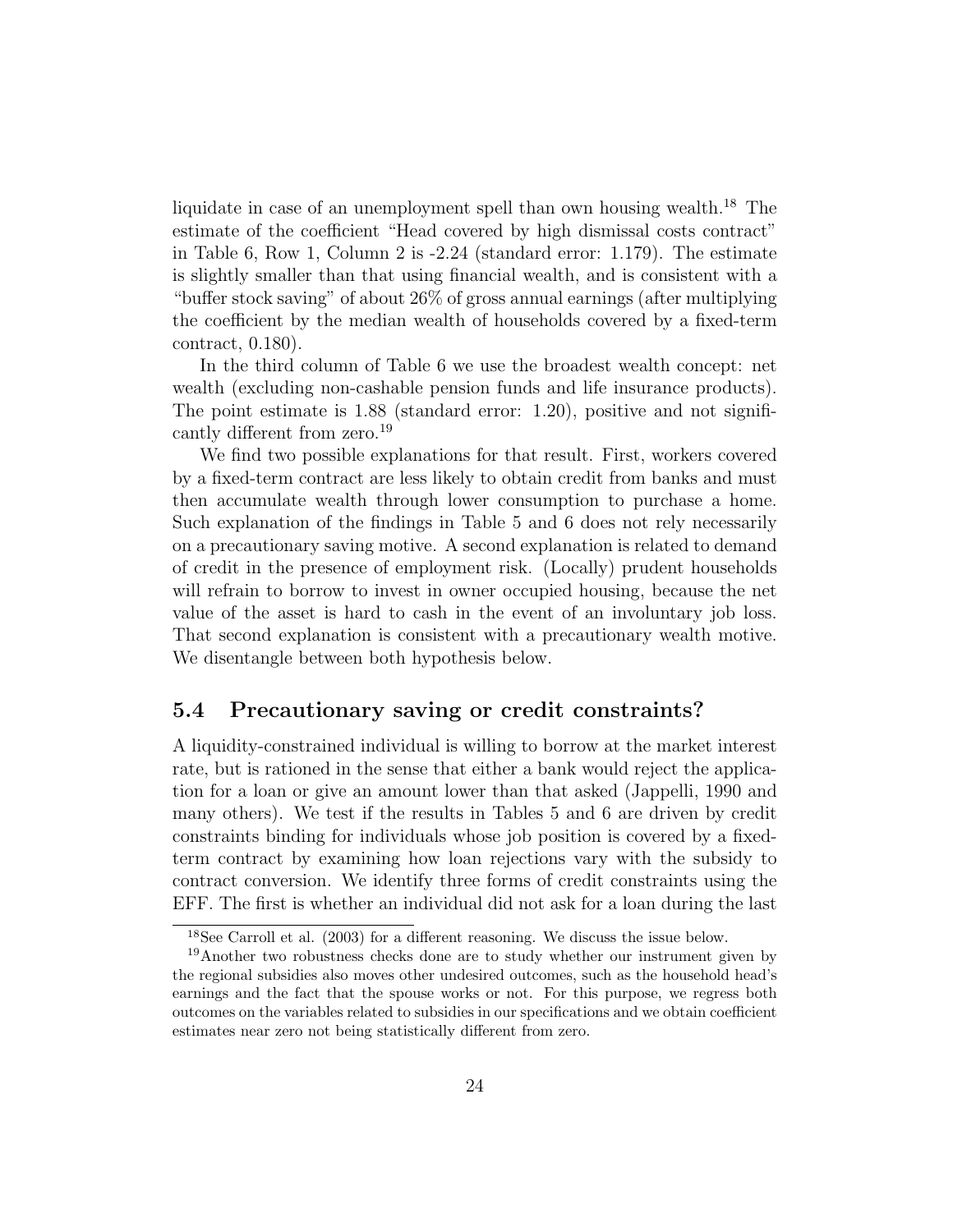two years because he or she thinks it would be rejected. The second form of credit constraints is whether the interviewed member of the household asked for a loan, but was rejected. The third form of credit constraint is whether the member of the household interviewed was not rejected, but was given a lower amount than the one asked. The three latter outcomes denote a credit constrained household. The estimation sample is formed by male household heads and the set of regressors is the same shown in Tables 3 and 4.

We examine if heads of households who were more likely to get an openended contract due to the existence of a higher subsidy to contract conversion were less likely to be affected by liquidity constraints.We use a multinomial logit model with five different outcomes. The first is not having asked for a loan for the first two years, the second is having asked for a loan and the application accepted. The third outcome is not asking for a loan because of the fear of having it rejected. The fourth is having the loan rejected and the fifth is having received a lower amount than that asked. If the estimates in Table 5 and 6 are picking up the responses of credit contrained households, we would expect that the variable  $Subsidy_{R,g,t_0}$  causes a drop in the relative chances of being credit constrainted.

Table 7 shows predicted probabilities of each of the events. The first row of Table 7 shows the summary statistics: 28.2 percent of the households have requested (and obtained) a loan in the last two years during the sample period, 1.1 percent of the households did not ask because they feel they would be rejected, 1 percent were actually rejected, and 1.5 percent got less than what they asked. According to this measure, 3.6 percent of all households were credit constrained, and 11.3 percent of potential loan applicants  $[-3.6/(28.2+3.6)*100]$ 

We also include for further reference the results from a model that includes the actual form of contract as the regressor. The results of that specification suggest that households headed by a male employee covered by a fixed-term contract are more likely to be credit constrained: 17.8 percent among all applicants holding fixed-term contracts while only 7.3 percent among households headed by an open-ended contract. The stronger presence of liquidity constraints among fixed-term workers may not only be due to their higher risk of losing the job, but also due to their past labor history (a higher propensity of having experienced past unemployment spells and unobserved characteristics that make them less able to accumulate wealth and earnings). Thus, our measure of the risk of losing the job, the length of the job contract, is an endogenous variable. For this reason, we estimate Model 2 replacing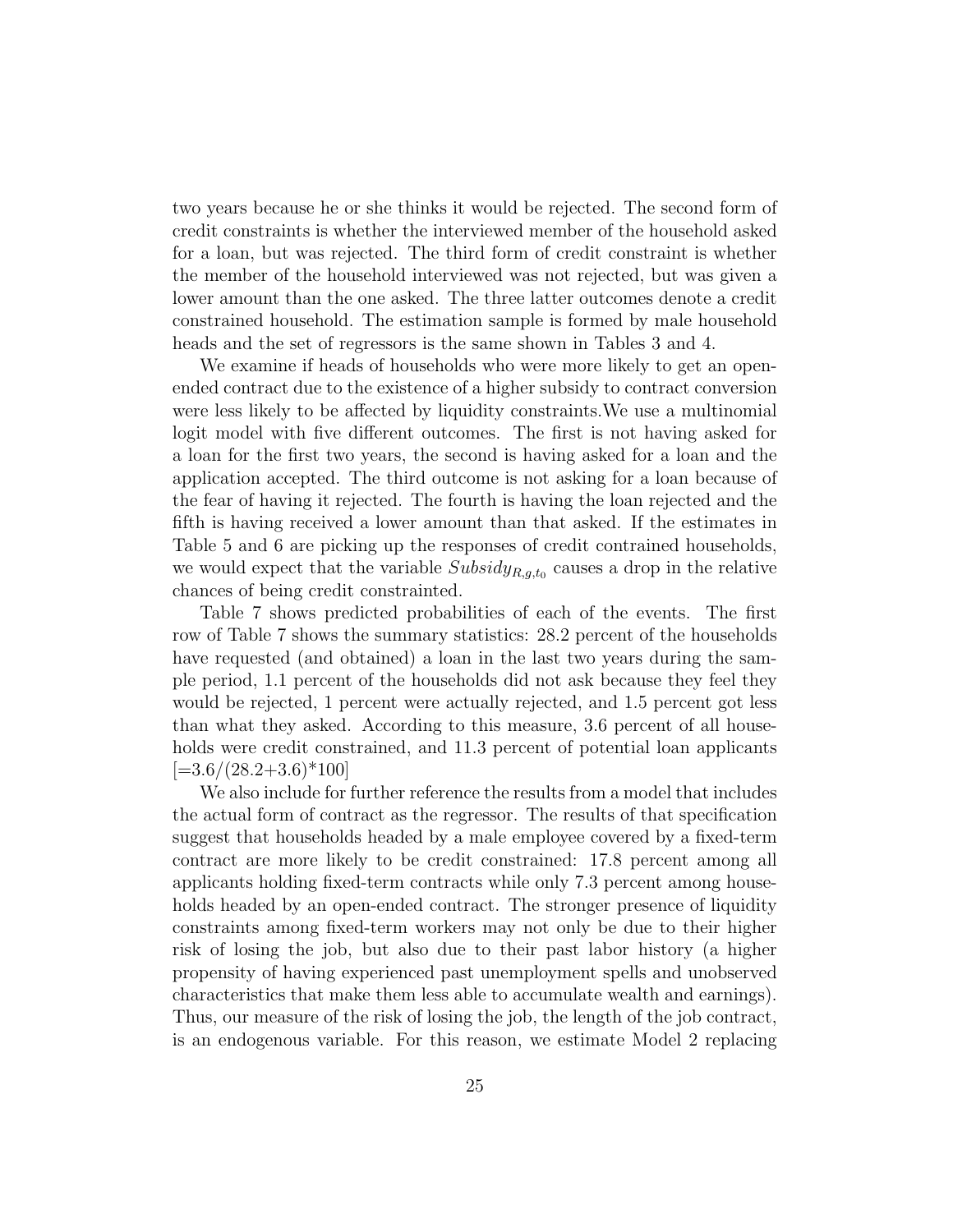the indicator of having a permanent contract by other exogenous proxy of the risk of job loss: the regional subsidies to the conversion of fixed-term contracts into permanent ones.

The pattern of coefficients shown in Model 2 shows that subsidies did not move the fraction of households that are credit constrained. Among households that are not eligible for subsidies, the fraction of liquidity constrained households is 12.8 percent (Table 7, Model 2, Column 6, row 1). Among households who are eligible for a 1,000 euro subsidy, the fraction of credit constrained households is slightly higher. Hence, there is little evidence that the risk of losing the job measured by the regional subsidies moves the liquidity constraints. Fixed-term workers seem to be more affected by credit constraints due to other factors like their past labor history and unobserved characteristics rather than their risk of losing the job. Therefore, the accumulation of more liquid wealth among fixed-term workers is consistent with a precautionary saving motive more than with liquidity contraints (their impossibility of investing in real estate due to the rejection of their loans applied for).

## 5.5 The response to the risk of losing the job at various points of the wealth distribution

#### Is the response homogenous over the wealth distribution

We interpret from Table 5 that workers exposed to a higher risk of losing the job keep on average higher (liquid) wealth balances. Now, such average response may reflect a situation in which all households exposed to the risk of losing the job keep uniformly higher balances or, alternatively, a situation in which most households keep small responses but a small fraction keep substantial amounts. In the second situation, precautionary motives would be present for only a minority of households/workers, leading to substantial consumption and welfare losses upon the event of unemployment. We distinguish between both situations by estimating Instrumental Variable-Quantile Regression Models of the response of wealth to the risk of losing the job (see Chernozhukov and Hansen, 2004 and 2008)

The results are shown in Table 8. While tentative and preliminary (the results are still a bit imprecise), the results suggest a non-uniform impact over the wealth distribution, the response of liquid wealth is stronger at the bottom tail as it would be predicted by a buffer-stock model based on a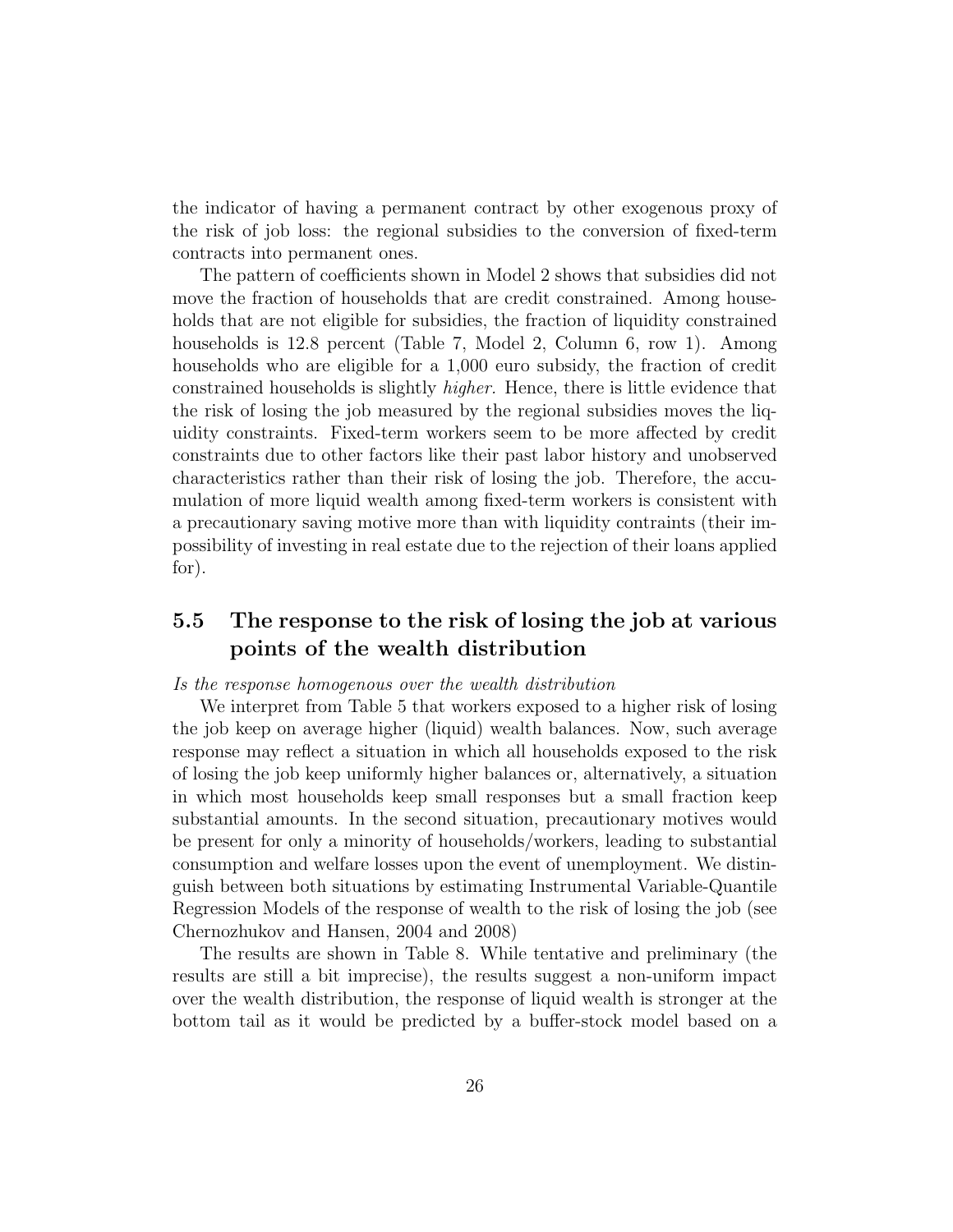precautionary saving motive. Finally, the results are very imprecise in the 75th quantile.

## 6 Further evidence from consumption (growth) responses

This section provides evidence of the household consumption response to the risk of losing the job by testing the main hypotheses formulated in Section 2. In this version of the paper, we only give suggestive evidence of the consumption response looking at Ordinary Least Squares estimates that are affected by endogeneity biases as explained later. In the following version of the paper, we will implement the identification strategy explained in Section 4 to obtained causal estimates of the household consumption response.

The theoretical model suggests two hypothesis about the household consumption response to the risk. Firstly, workers more exposed to the risk of losing the job postpone their consumption to build a buffer stock against future unexpected income losses. Secondly, workers more exposed to the risk of unemployment will exhibit higher consumption growth once the uncertainty about the future is solved. Moreover, the model also predicts that the consumption growth of all workers exposed to the risk (independently of whether they will become unemployed or not) will be higher on average [see Equation (2)].

To constrast both hypotheses, we make use of the consumption information collected in the EFF and exploit the panel component of the EFF to estimate the average household consumption growth. We use various measures of consumption. The first is a comprehensive PSID-like question about expenditure on food in a typical week. The second is a comprehensive question based on expenditure on non-durable goods. Finally, we also experiment with a broader definition of consumption that includes non-durable goods and the service flow of selected durables (jewellery, works of art, cars and other means of transport, furniture and housing equipment). The rates of depreciation in Fraumeni (1997), mostly based on the Hulten and Wykoff (1981) rates, are used to derive consumption measures from the household's stock of equipment and vehicles (see Bover, 2005, for a similar strategy).

The key regressor in our estimates that control for the risk of losing the job is the probability that an individual transits from employment to non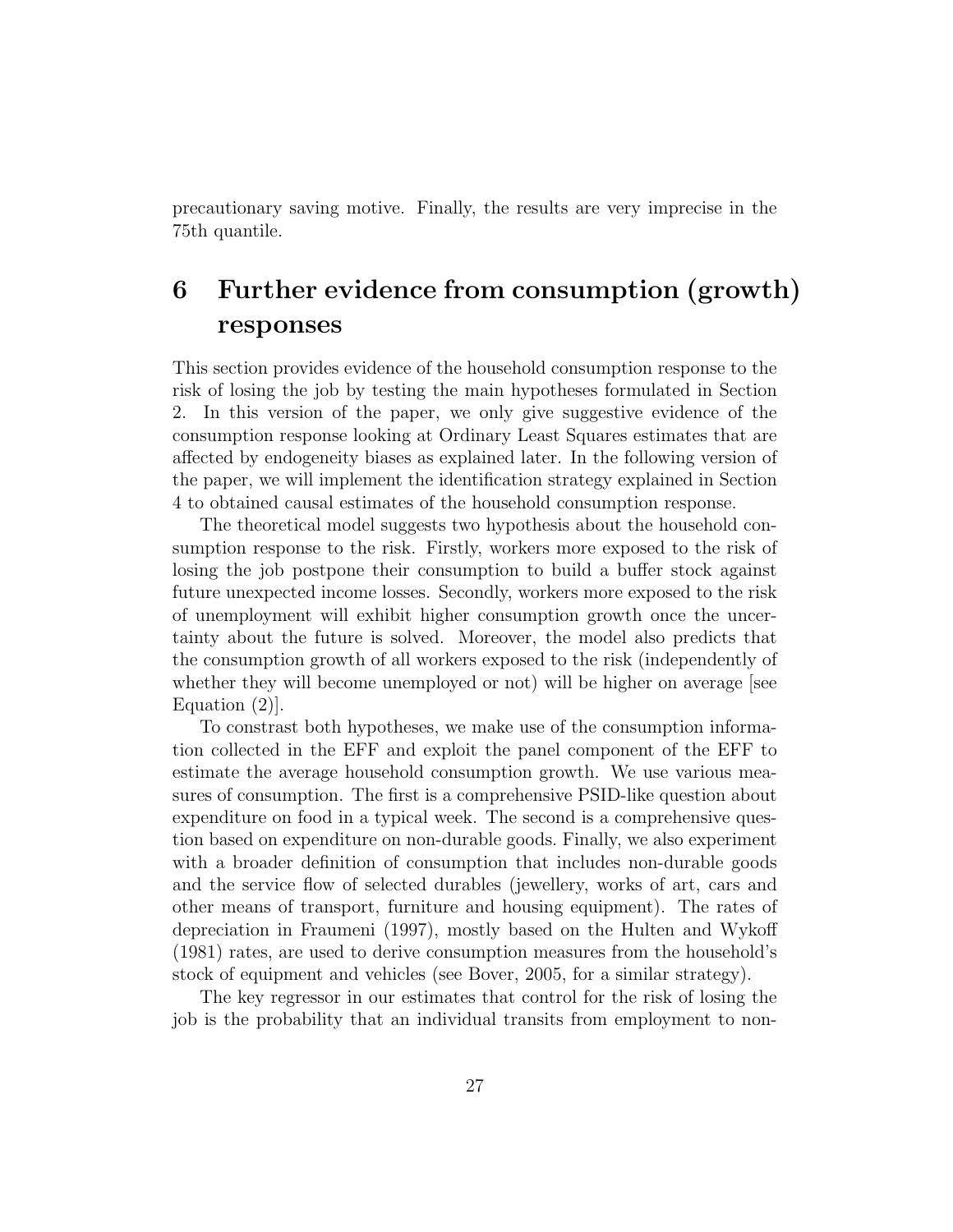employment. This probability is estimated using the 1998-2001 waves of the EPA. The dependent variable takes the value of 1 if the individual is employed in quarter q but not in quarter  $q+1$ . The independent variables are common across both data sets: occupation, industry, age dummies and whether or not employment in quarter q was covered by a fixed-term contract. We run separate *logit* models for males and females (see Table A.1).

In a second step, we use those predicted probabilities to impute in the EFF the probability that the head of the household (and spouse, if one exists) loses his or her job over the following quarter. We then run regressions of the outcomes of interest on the predicted probability that the head and spouse (if one exists) lose their job.

### 6.1 Tests based on household consumption

The first outcome of interest is the logarithm of consumption. For the level of consumption, our main specification is:

$$
\log C_{it} = \beta_0 + \beta_1 P_{it}(U_h = 1) + \beta_2 P_{it}(U_s = 1) + X'_{it}\gamma + \varepsilon^c_{it} \tag{C1}
$$

 $P_{it}(U_h = 1)$  measures the probability that the head of the household transits into unemployment.  $P_{it}(U_s = 1)$  measures the corresponding probability for an employed spouse (if one is present).

 $X_{it}$  contains various sets of regressors. First, it includes variables that are associated with transitions into unemployment but that we do not use for the identification of  $\beta_1$  and  $\beta_2$ . These include dummies with the head and spouse's schooling, industry and occupation dummies.<sup>20</sup> We also include a dummy for spouse not employed, to properly interpret the magniture of  $P_{it}(U_s = 1)$ . In the estimates, the reference person is a married head of household whose spouse also works. Finally, we include a dummy for the kind of self-employment [an independent professional or self-employed worker (omitted category), an owner of a family business, and a partner in a non-family partnership]. Second, we include variables that pick up life-cycle accumulation of assets due to aging, income and demographic shifters: four dummies in 10 year age bands, three separate intercepts for single, divorced and widow head and female-head, and 5 dummies capturing different household sizes.  $X_{it}$  also contains total household income accrued last year. Finally, Equation

 $20$ See Lusardi (1997), for a detailed analysis of why occupation-specific variance in income does not properly identify the income risk an individual is exposed to.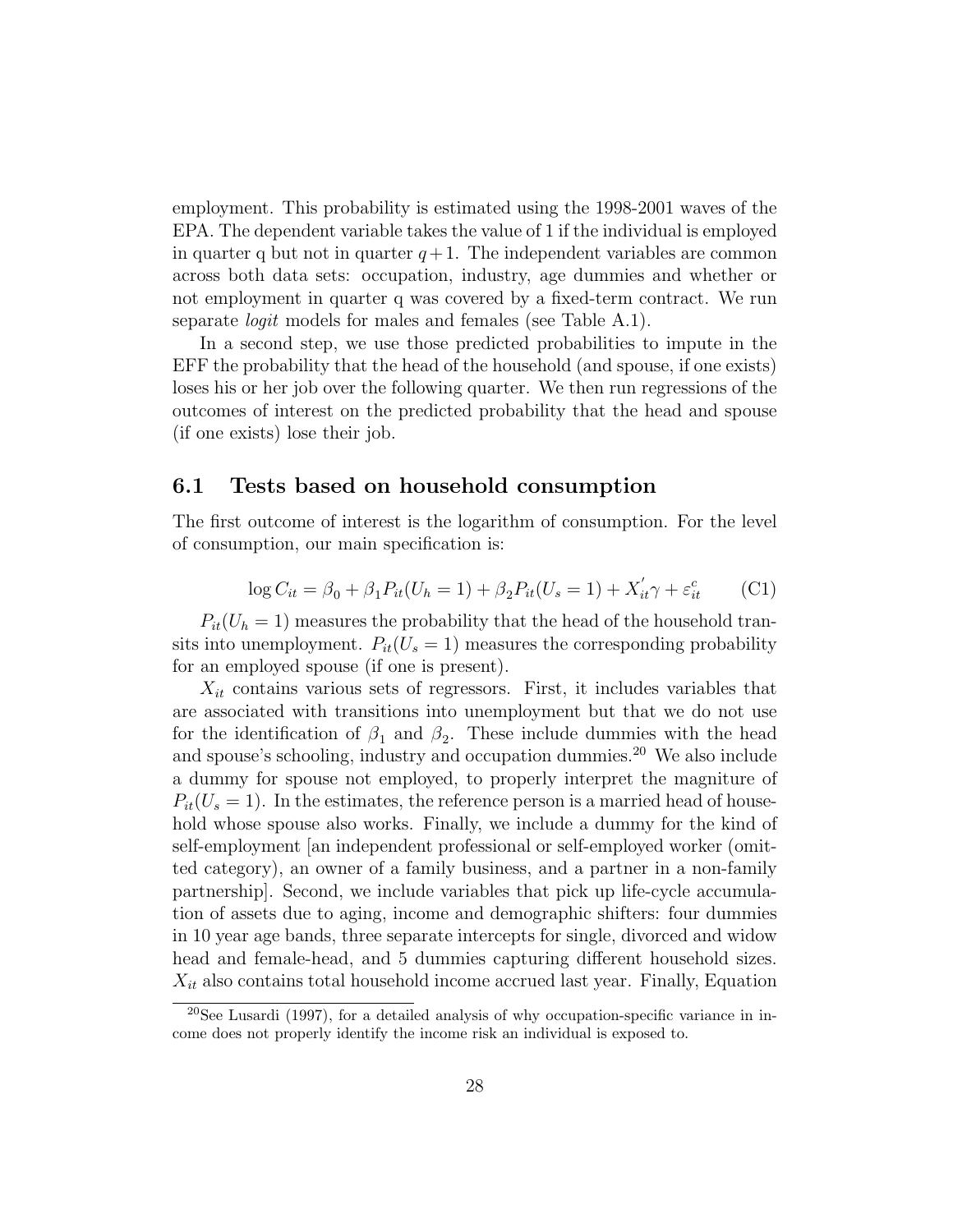(C1) is identified by assuming that the variable "type of contract" held by the household head and spouse enters the consumption equation only through its impact on the probability of losing the job.

According to the life-cycle model including the risk of losing a job,  $\beta_1$ and  $\beta_2$  should be negative, as explained in Section 2. We experiment with two measures of consumption: total non-durable consumption and a broader measure that includes durables.

A possible source of biases regarding the test in Equation (C1),  $\beta_1 < 0$ and  $\beta_2$  < 0, is that workers covered by an open-ended contract are more likely to have had continued labor market spells and lifetime income, which we cannot fully control for. The omission of lifetime income creates a negative link between  $P_{it}(U_h = 1)$  and  $\varepsilon_{it}^c$  and between  $P_{it}(U_s = 1)$  and  $\varepsilon_{it}^c$  biasing the OLS estimates of  $\beta_1$  and  $\beta_2$  toward a more negative number. In other words, the estimates of the consumption equation (C1) may be biased in favor of the null hypothesis, which is the reason we turn to alternative tests.

Our second test examines if households headed by a worker who has a higher probability of transiting into unemployment in 2002 had higher consumption growth between 2002 and 2005. Using the household panel sample, we estimate an equation for the household consumption growth with the following functional form:

$$
\log C_{i,2005} - \log C_{i,2002} = \alpha_0 + \alpha_1 P_i (U_h = 1 | year = 2002) +
$$
  
 
$$
+ \alpha_2 P_i (U_s = 1 | year = 2002) + X_i^{\Delta c'} \alpha_3 + \varepsilon_i^{\Delta c}
$$
 (DC1)

Equation (DC1) does not come from transforming consumption equation (C1) into first differences. The variable  $P_i(U_h = 1|year = 2002)$  is the probability that the head of household i employed in 2002 loses her or his job next quarter. The same applies to  $P_i(U_s = 1|year = 2002)$  when the household head's spouse was employed in 2002. The vector of explanatory variables,  $X_i^{\Delta c}$ , contains household and personal characteristics in levels and in firstdifferences, such as an indicator of whether the spouse did not work in 2002; the family head's gender, age band, marital status, economic sector and nature of the business if self-employed; and the education level of the couple. The covariates in first-differences control for a three-year change in the household size and the number of children by age, and the three-year household income growth. Finally, the error term of the equation is denoted by  $\varepsilon_i^{\Delta c}$ , which may also include measurement errors in the consumption growth.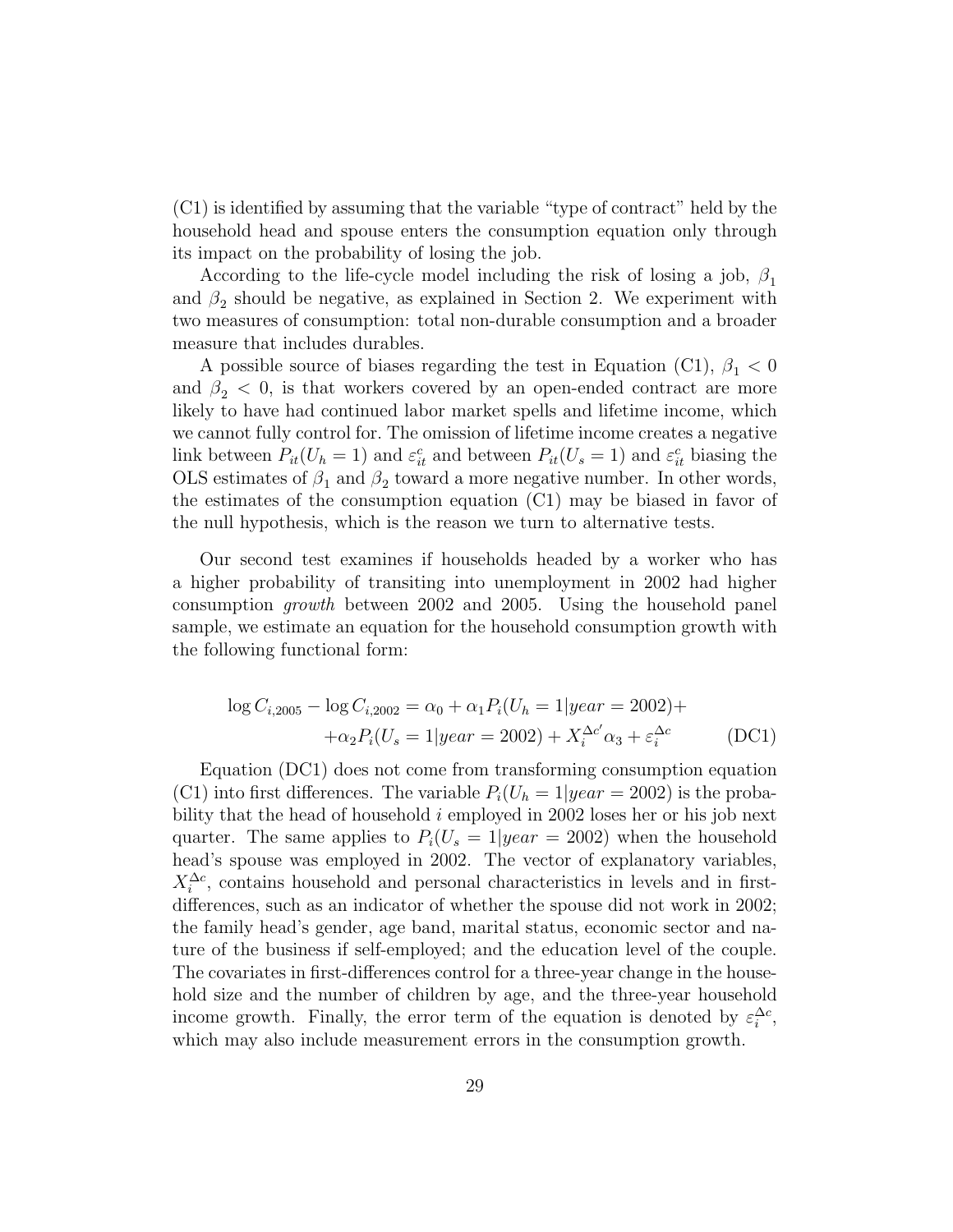According to the Euler equation governing the consumption growth in (DC1), households exposed to risk postpone consumption to the future. Thus, individuals who hold low firing cost contracts should experience higher consumption growth over a two year horizon than workers whose job is regulated by a high firing cost contract. Three comments are in order.

First, rather than modelling the variance of the income process, we only include the probability of losing the job, so our test is a very reduced form of the second-order approximation to the Euler equation. Second, we include a set of covariates that do not belong to an Euler equation, like the growth of total household income. The reason for doing so is to avoid biases associated to reversion to the mean: workers covered by fixed-term contracts have lower incomes and may mechanically experience higher income and consumption growth than higher-income workers. Third, note that we do not condition on labor market attachment in 2005. The prediction of higher average consumption growth holds after averaging across all states of the world, including unemployment.

### 6.2 Empirical results of the consumption responses

#### 6.2.1 Consumption levels

Table A.3 shows the relationship between the probability of losing the job on two measures of consumption. The first is a measure of (recall) non-durable consumption. The second is a broader measure that adds to non-durable consumption an estimate of the flow value of services from car and furniture holdings. The rationale is to allow for adjustments to the risk of losing a member of the couple's job by delaying the purchase of durable goods. We report both the impact of the probability of losing the job on mean consumption (using OLS) and median consumption (using median regressions).

The coefficient of "the probability that the head of the household loses the job over the next quarter" is -.004 (standard error: .004), shown in the first column, first row in Table A.3. The negative sign implies that a higher exposure to the risk of losing the job correlates negatively with non-durable consumption. In our sample, the change from the 50th centile to the 90th centile in the probability of transiting into unemployment in the following quarter is about 4 percentage points. Thus, the estimate in row 1 of Table A.3 implies that households would cut non-durable expenses by 1.44 percent as a response to a 4 percent increase in the probability of losing the job. The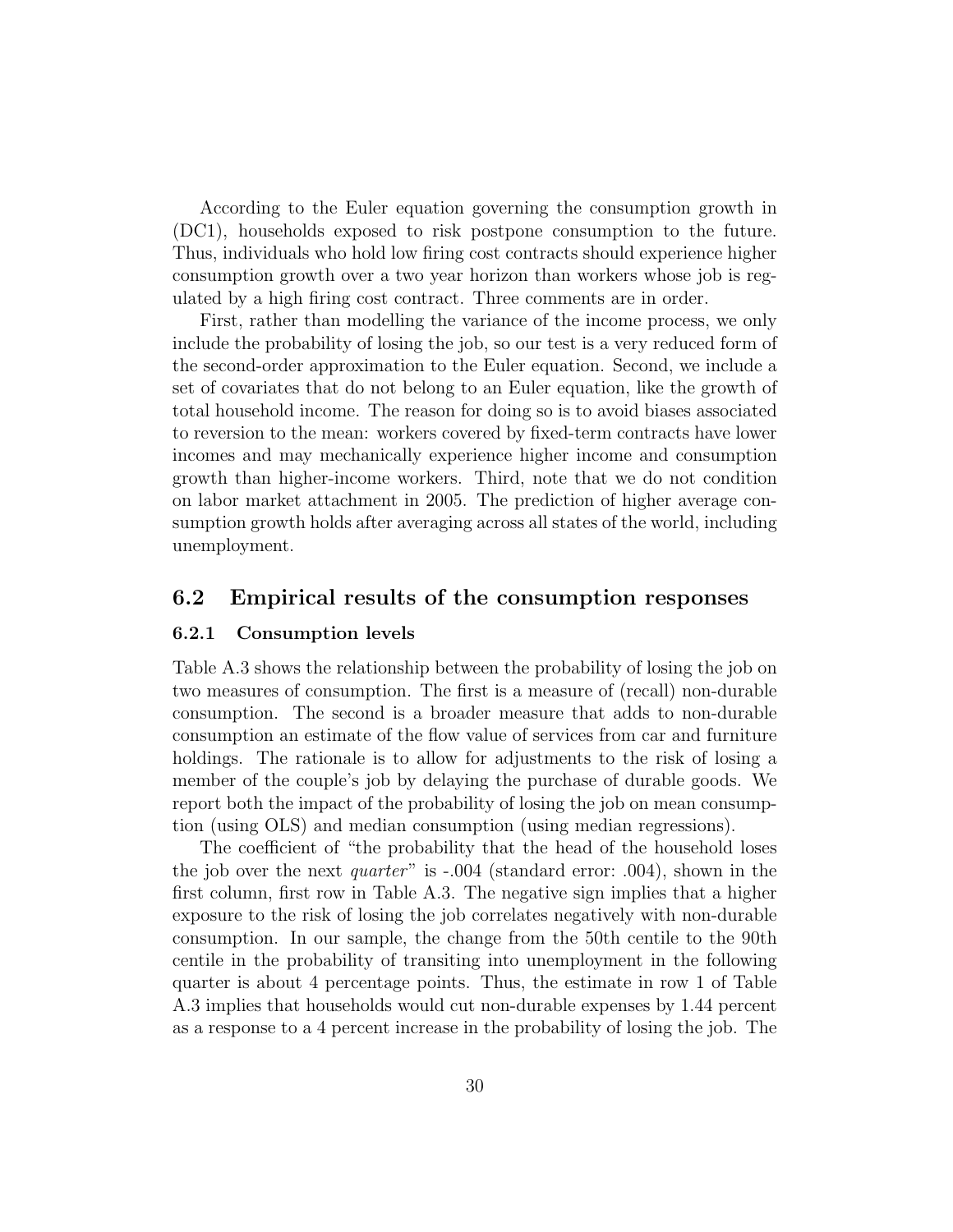estimate seems small.

The coefficient measuring the impact on non-durable consumption of the probability that an employed spouse in a married household loses his or her job over the next quarter is -0.002 (standard error: 0.003). It is shown in the first column, second row in Table A.3. The specification contains controls for a dummy that takes the value of 1 if the secondary earner does not work. The estimate is positive, contrary to the precautionary savings hypothesis. Neither estimate of the impact of the risk of job loss is very precise.

In column  $(2)$ , row 1 of Table A.3, we turn to the impact of the probability that the head transits into unemployment on total consumption. The coefficient is now -0.010 (standard error: 0.003), significantly different from zero at the 1 percent confidence level. The magnitude suggests that households react to the risk that the household head transits into non-employment by either cutting or delaying durable expenses, like cars or housing equipment. We quantify the magnitude of the estimate as in the case with non-durables: an increase in the quarterly probability that the head loses the job of 4 percentage points per quarter (basically, from the 50th to the 90th centile of the distribution of the probability of entering an unemployment spell in the next quarter) leads to a drop in durable consumption of 4 percent. The magnitudes of estimates of the impact of unemployment risk on median consumption are similar to mean impacts, and we do not comment them in detail.

Overall, the evidence in Table A.3 is consistent with the notion that households respond to the risk that the head loses his or her job by cutting mainly durable expenses. The response for the risk that the spouse loses her job (when a spouse is present and works) is somewhat smaller and also confined to durable goods. As we mention above, the potential biases in the previous specifications go in favor of finding evidence supporting precautionary savings, which is the reason we now turn to examine consumption growth and balance sheet responses.

#### 6.2.2 Consumption growth

Table A.4 presents estimates of the impact of exposure to the risk of losing the job on various measures of consumption growth. The results in column 1 suggest that a 1 percent increase in the chance of losing the job of the head over the next quarter led households to increase food consumption growth by 3.3 percentage points between 2002 and 2005. Taking the 4 percent difference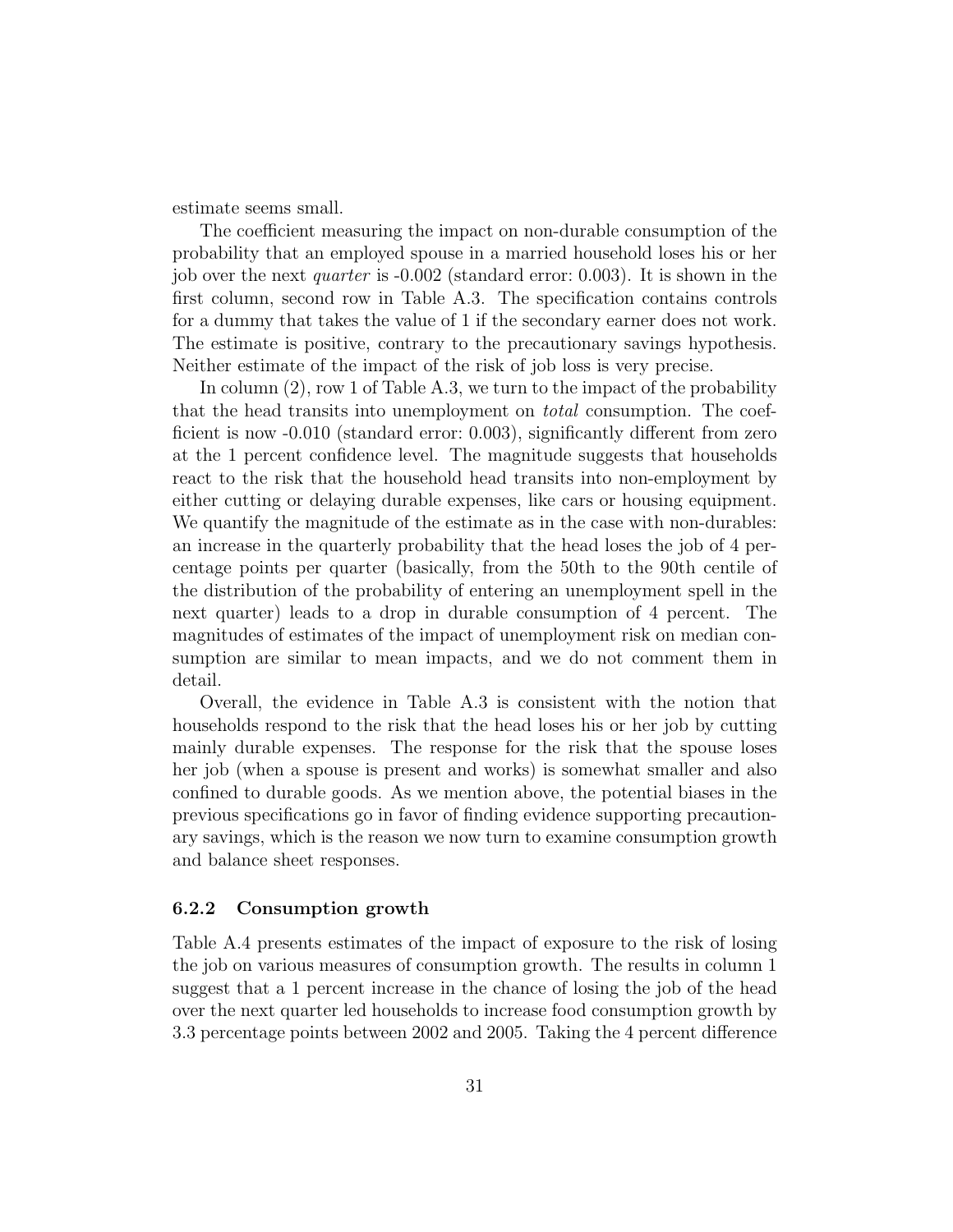between open-ended and fixed-term contracts, one obtains a 13.2% relative increase in consumption growth, but the estimate is very imprecise.

Now, the estimates are much more reliable when we examine total nondurable consumption and total consumption. The estimate in row 1 and column 2 of Table A.4 implies that a shift of 4 percentage points in the exposure to lose the job leads to an increase in non-durable consumption of 13.2 percentage points. The relative increase in the growth of our broadest measure of consumption (including the flow of services from cars and housing equipment) following a 4 percent increase in the probability that the head loses the job is smaller, around 9%. Again, the evidence in Table A.4 is consistent with the idea that households exposed to the risk of losing the job delay mostly non-durable and durable consumption. The evidence for changes in food consumption is much less clear-cut. We find little evidence for responses of household consumption growth to the spouse's risk of losing the job.

## 7 Conclusions

This draft has used the large dispersion in dismissal costs in the Spanish labor market to estimate the link between the probability of losing the job and household consumption and wealth. We obtain exogenous variation in the type of contract by exploiting the different timing and target groups of regional subsidies for firms that converted low dismissal cost contracts into high dismissal cost ones. We obtain that workers who exogenously obtain a high dismissal cost contract accumulate less financial wealth than comparable workers covered by low dismissal cost contracts. The size of the buffer stock estimated amounts to around 20-30% of gross yearly earnings. Nevertheless, we do not find that workers covered by high dismissal cost contracts accumulate more wealth when the net value of owner occupied housing is included in the measure. Our results are consistent with the notion that households headed by a worker exposed to the risk of losing the job accumulate higher balances of liquid wealth than comparable households covered by "safer" contracts.

A number of issues is still pending. First, we need to develop a theoretical framework to properly interpret the magnitudes we estimate. We plan to examine those issues in the next draft.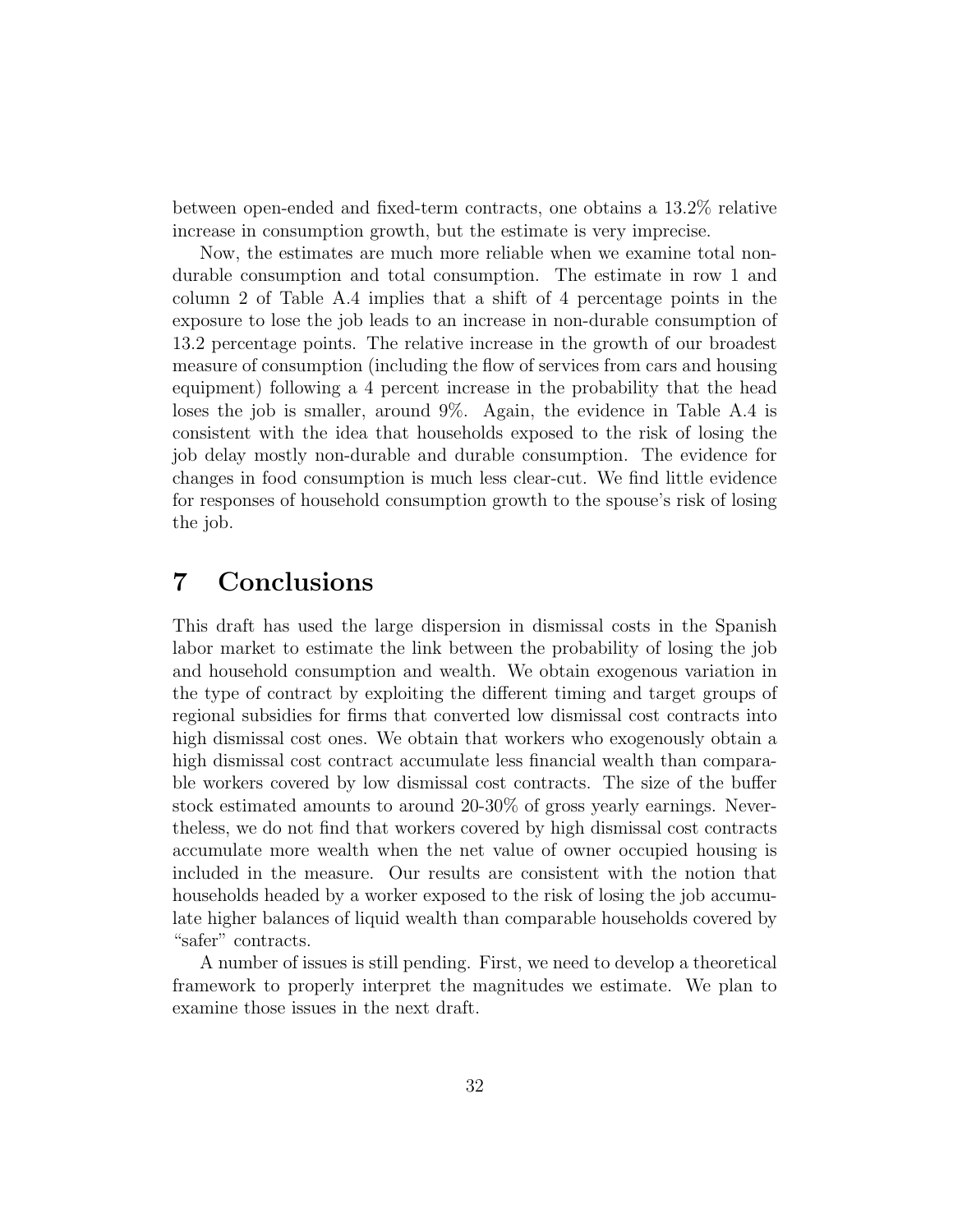## 8 References

- Banco de España (2005), "Survey of Household Finances (EFF): Description, Methods, and Preliminary Results", Economic Bulletin, January.
- Barceló, C. (2006), *Imputation of the 2002 wave of the Spanish Survey* of Household Finances (EFF), Occasional Paper no. 0603, Banco de España.
- Bover, O. (2004), The Spanish Survey of Household Finances (EFF): description and methods of the 2002 wave, Occasional Paper no. 0409, Banco de España.
- Bover, O. (2005), Wealth Effects on Consumption: Microeconometric Evidence from a New Survey on Household Finances, Working Paper no. 0522, Banco de España.
- Blundell, R. and T. M. Stoker (1999), "Consumption and the timing of income risk", European Economic Review 43, 475-507.
- Browning, M. and A., Lusardi (1996), "Household Saving: Micro Theories and Micro Facts", Journal of Economic Literature 34, 1797–1855.
- Caballero, R. J. (1990), "Consumption Puzzles and Precautionary Saving", Journal of Monetary Economics 25, 113–136.
- Carroll, C. D. (2001), "A Theory of the Consumption Function, with and without Liquidity Constraints", Journal of Economic Perspectives 15, 23-45.
- Carroll, C. D., Dynan, K. and S. D., Krane (2003), "Unemployment Risk and Precautionary Wealth: Evidence from Household's Balance Sheets", Review of Economics and Statistics 84, 586-604.
- Chernozhukov, V. and C. Hansen (2004), "The effects of 401(k) participation on the wealth distribution", Review of Economics and Statistics, 86, pp. 735-751.
- (2008), "Instrumental variable quantile regression: A robust inference approach", Journal of Econometrics, 142, pp. 379-398.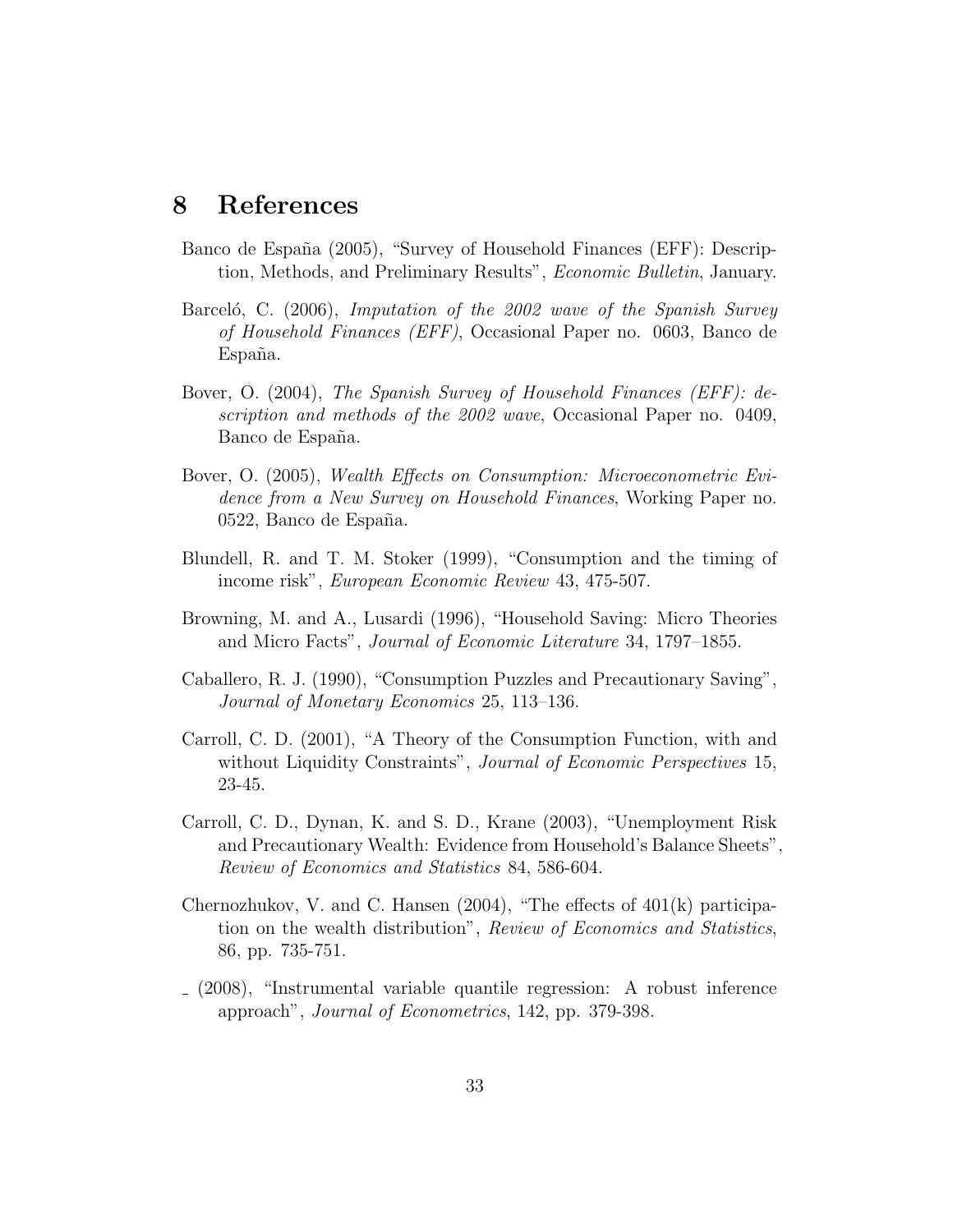- Dolado, J. J., Garcia-Serrano, C. and J. F. Jimeno (2002), "Drawing Lessons from the Boom of Temporary Jobs in Spain", The Economic Journal 112, F270-F295.
- Engen E. and J. Gruber (2001), "Unemployment Insurance and Precautionary Saving", Journal of Monetary Economics (47), 545-579.
- Fraumeni, B. (1997), "The Measurement of Depreciation in the U.S. National Income and Product Accounts", Survey of Current Business, July.
- Fuchs-Schündeln, N. and M. Schündeln (2005), "Precautionary Savings and Self-Selection: Evidence from the German Reunification 'Experiment'", The Quarterly Journal of Economics 120, 1085-1120.
- Galdón-Sánchez, J. E. and M. Güell (200), Let's go to court! Firing costs and dismissal conflicts, Working Paper No. 444, Princeton University.
- García-Ferreira M. and E. Villanueva (2007), *Employment Risk and House*hold Formation: Evidence from firing costs, Working Paper no 737, Banco de España.
- García-Pérez, J. I. and Y. Rebollo-Sanz (2009), "The Use of Permanent Contracts Across Spanish Regions: Do Regional Wage Subsidies Work?", Investigaciones Económicas, 33, pp. 39-68.
- García-Pérez, J. I. and A. R. Sánchez-Martín (2008), "Social Security and the Search Behaviour of Workers Approaching Retirement", mimeograph, Universidad Pablo de Olavide.
- Güell, M. and B. Petrongolo (2007), "How binding are legal limits? Transitions from temporary to permanent work in Spain, *Labour Economics* 14, pp. 153-183.
- Guiso, L., Jappelli, T. and D. Terlizzese (1992), "Earnings Uncertainty and Precautionary Saving," Journal of Monetary Economics 30, 307–337.
- Hall, R. E. (2006), "Complete Markets as an Approximation to the Bewley Equilibrium with Unemployment Risk", mimeograph, Stanford University.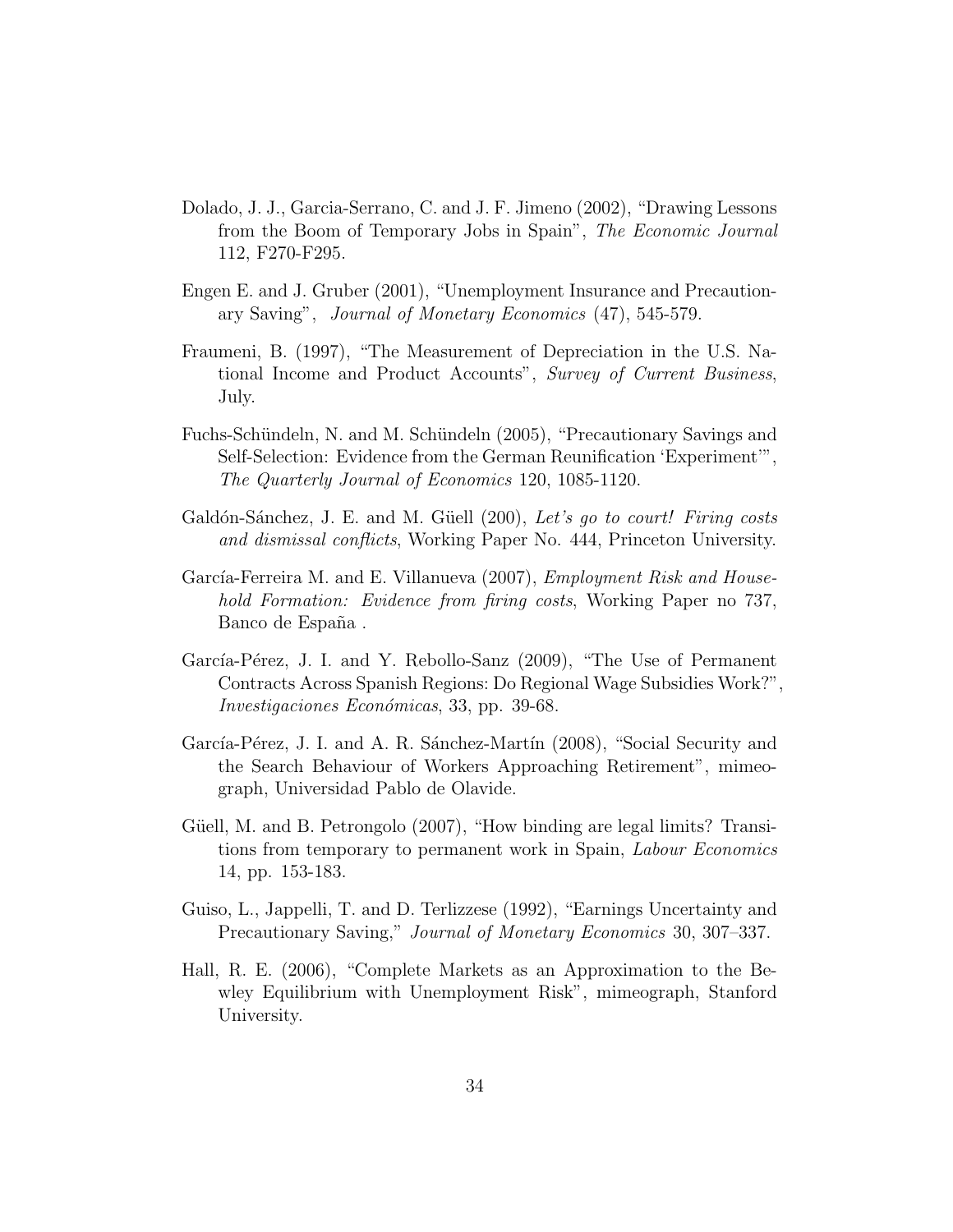- Hulten, C. R. and F. C. Wykoff (1981): "The measurement of economic depreciation", in C. Hulten (comp.), Depreciation, Inflation and the Taxation of Income from Capital, Urban Institute.
- Izquierdo, M. and A. Lacuesta (2006), *Wage inequality in Spain: recent de*velopments, Working Paper No. 0615, Banco de España.
- Jappelli, T. (1990), "Who is Credit Constrained in the U. S. Economy?", The Quarterly Journal of Economics 105, pp. 219-234.
- Jappelli T., Padula M., and L. Pistaferri (2007), "A Direct Test of the Buffer-Stock Model of Saving", forthcoming The Journal of the European Economic Association.
- Kugler, A., Jimeno, J. F. and V. Hernanz (2002), Employment Consequences of Restrictive Permanent Contracts: Evidence from Spanish Labor Market Reforms, IZA Working Paper No. 657.
- Lusardi, A. (1997), "Precautionary Saving and Subjective Earnings Variance" Economics Letters (57), 319-326
- Manski, C. F. and J. Straub (2000), "Worker Perceptions of Job Insecurity in the Mid-1990s: Evidence from the Survey of Economic Expectations", Journal of Human Resources 35, 447-479.
- Shore, S. H. and T. Sinai (2008), "Commitment, Risk, and Consumption: Do Birds of a Feather Have Bigger Nests?", forthcoming Review of Economics and Statistics.
- Staiger, D. and J. H. Stock (1997), "Instrumental Variables Regression with Weak Instruments", *Econometrica*, 65, pp. 557-586.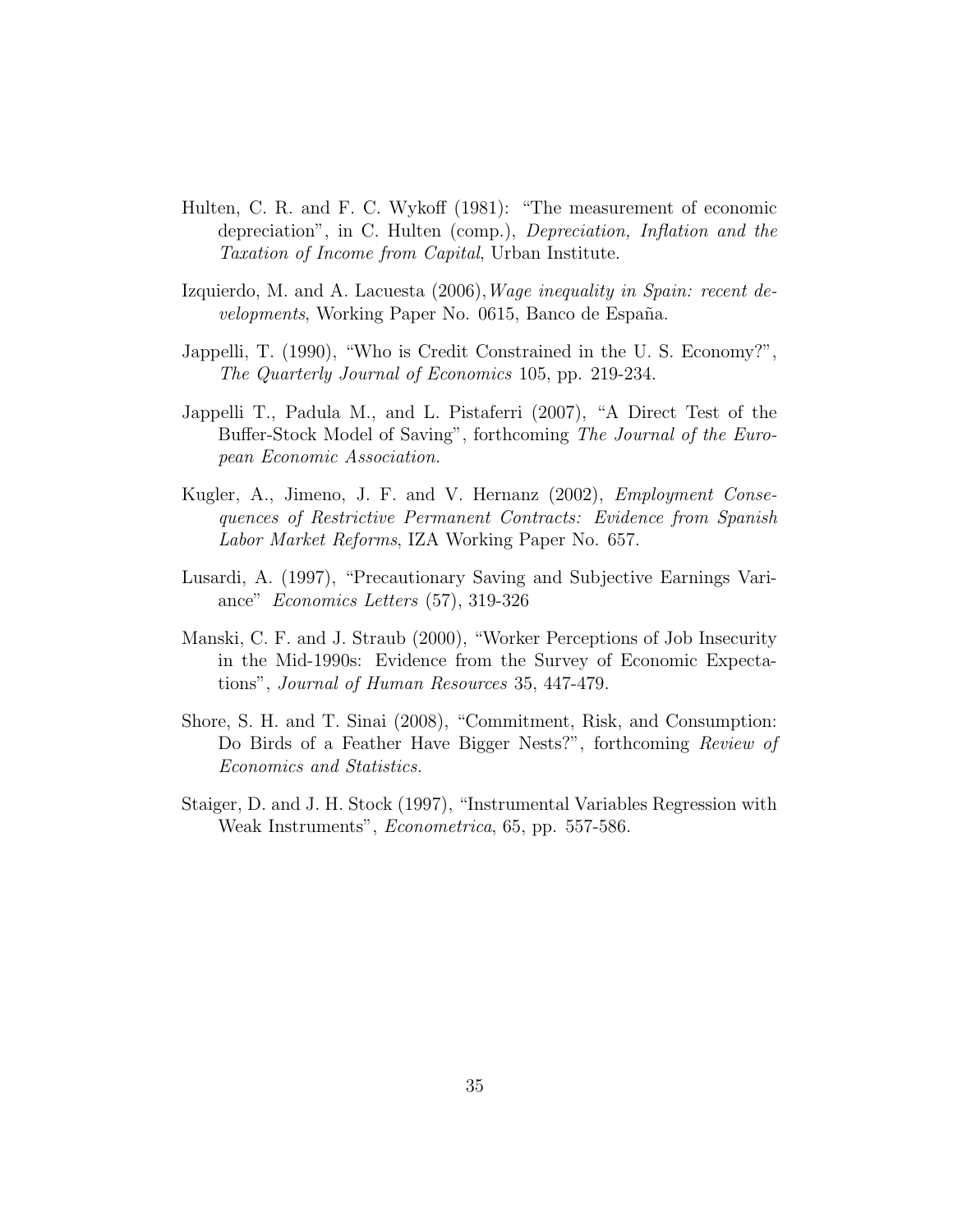### **Table 1.A.: The distribution of the probability of losing the job, by education**

|                        | Open-ended contract | Fixed-term contract |
|------------------------|---------------------|---------------------|
| Total                  | 0.011               | 0.088               |
| Primary school         | 0.018               | 0.111               |
| Secondary school       | 0.012               | 0.082               |
| Upper secondary school | 0.009               | 0.074               |
| College                | 0.006               | 0.062               |
|                        |                     |                     |

#### *Panel A: Probability of transiting into unemployment in the next quarter (Source: EPA 1998-2001 )*

Predicted quarterly probabilities of transiting from employment into unemployment in a sample of working individuals. Independent variables are employee, employee covered by open-ended contract, 3 education, dummies, 5 age dummies, 3-quarter dummies and 2 year dummies (1999 and 2001).

### **Table 1.B.: The distribution of the probability of losing the job, by education**

*Panel B: Probability of experiencing an unemployment spell in 2004 by the type of contract in 2002 (EFF 2002-2005)*

|                        | Open-ended contract | Fixed-term contract |
|------------------------|---------------------|---------------------|
| Head:                  |                     |                     |
| Total                  | 0.055               | 0.187               |
| Primary school         | 0.117               | 0.289               |
| Secondary school       | 0.050               | 0.138               |
| Upper secondary school | 0.046               | 0.130               |
| College                | 0.027               | 0.079               |
| Spouse:                |                     |                     |
| Primary school         | 0.170               | 0.589               |
| Secondary school       | 0.148               | 0.550               |
| Upper secondary school | 0.112               | 0.469               |
| College                | 0.057               | 0.300               |

The probabilities in Panel B are predicted from weighted logit estimates obtained separately for the head and the spouse and using the type of contract and the level of education.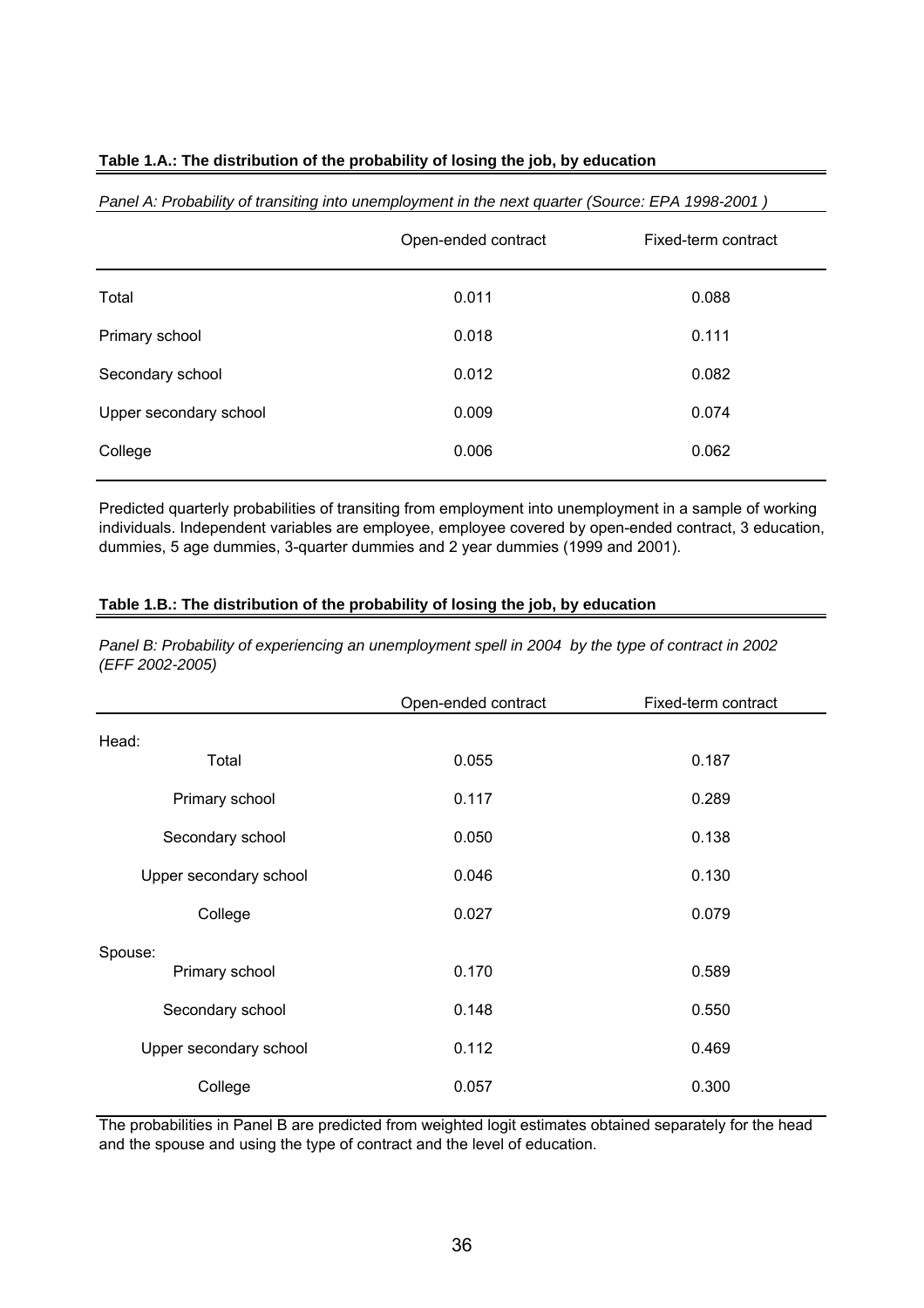|                                                | Total sample | Open-ended | Fixed-term |
|------------------------------------------------|--------------|------------|------------|
| Head with open-ended contract                  | .805         |            |            |
|                                                | (.396)       |            |            |
| Head with fixed-term contract                  | .194         |            | --         |
|                                                | (.370)       |            |            |
| Age of household head                          | 43.412       | 44.308     | 39.903     |
| S.D.                                           | (9.473)      | (9.563)    | (9.537)    |
| Married                                        | .807         | .813       | .718       |
|                                                | (.394)       | (.389)     | (.477)     |
| Household size                                 | 3.217        | 3.244      | 3.107      |
|                                                | (1.238)      | (1.21)     | (1.347)    |
| Prob. job loss (quarter), head                 |              |            |            |
| Mean:                                          | .0299        | .0065      | .0859      |
| S.D.                                           | (.0342)      | (.0036)    | (.0407)    |
| # Years at current job                         |              | 14.16      | 3.529      |
|                                                |              | (10.42)    | (5.187)    |
|                                                |              |            |            |
| Household earnings                             | 27.212       | 29.561     | 17.485     |
|                                                | (19.112)     | (19.754)   | (12.0277)  |
| Head eligible for subsidy                      | .271         | .142       | .431       |
| Amount eligible                                | 1.003        | .888       | 1.501      |
| Non-durable expenditure                        | 12.565       | 13.298     | 10.228     |
| S.D.                                           | (7.344)      | (7.833)    | (5.253)    |
|                                                |              |            |            |
| Owns real estate                               | .832         | .865       | .693       |
| Net worth                                      |              |            |            |
| Median                                         | 120.044      | 133.138    | 66.034     |
| Mean                                           | 167.622      | 186.217    | 90.623     |
| Net worth to earnings ratio                    |              |            |            |
| Median                                         | 4.909        | 5.157      | 3.476      |
| Mean                                           | 7.322        | 7.129      | 8.119      |
|                                                |              |            |            |
| <b>Financial wealth</b>                        |              |            |            |
| 25th centile                                   | 966          | 1.598      | .480       |
| Median                                         | 3.354        | 4.120      | 1.598      |
| Mean                                           | 16.270       | 19.339     | 6.008      |
| Financial wealth to earnings ratio             |              |            |            |
| Median                                         | .155         | .17        | .117       |
| Mean                                           | .563         | .581       | .465       |
| 2.502 household voore in two FFF wouse (2002 o |              |            |            |

|  | Table 2: Summary statistics, combined EFF2002 and EFF2005 |
|--|-----------------------------------------------------------|
|  |                                                           |

Sample: 3,583 household-years in two EFF waves (2002 and 2005). All statistics weighted. S.D. are standard deviations. Monetary magnitudes

in 1000s of 2005 euro. Subsidy amounts deflacted using regional industrial price index.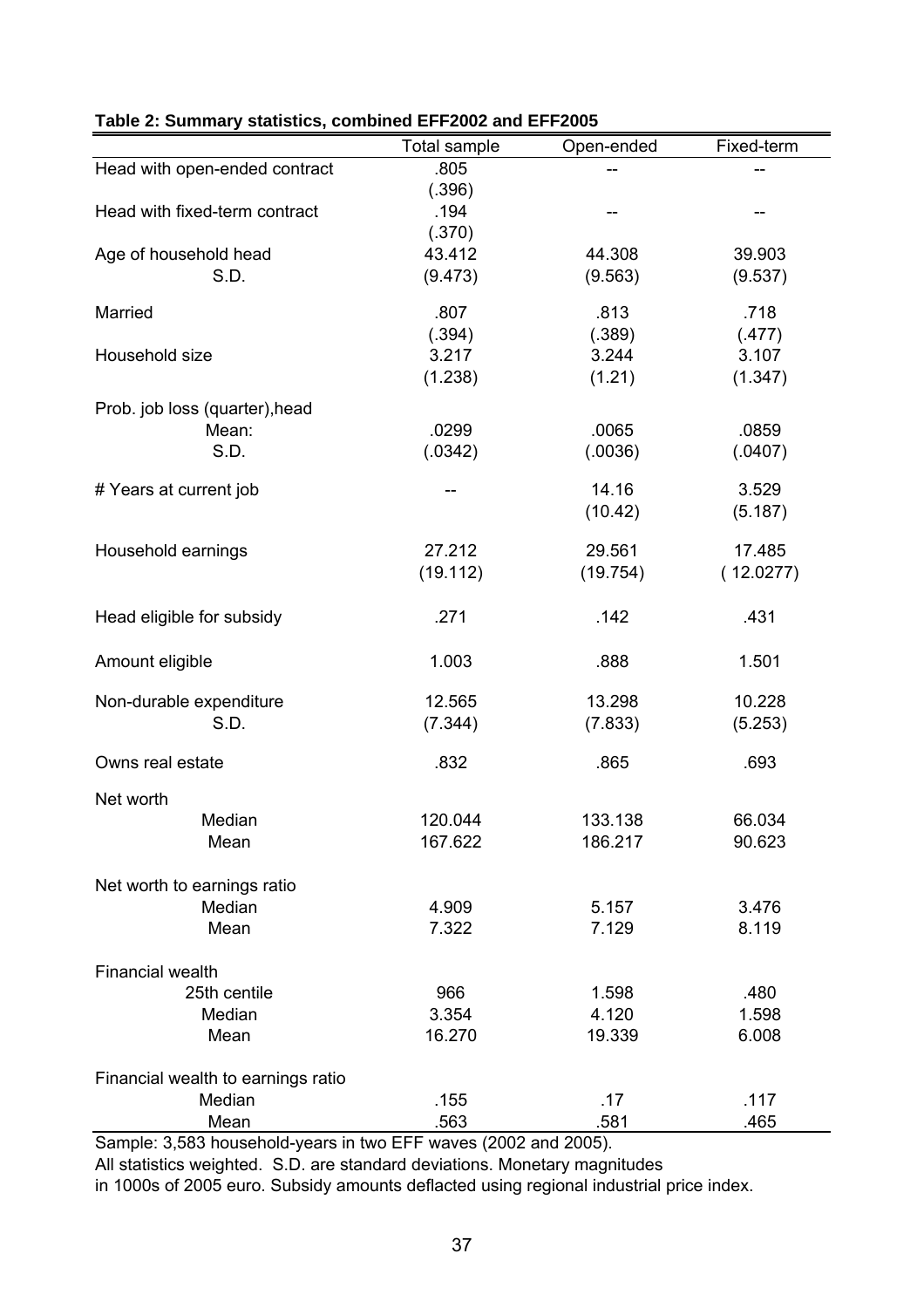| Dependent variable is binary (1 if head has an open-ended contract)<br>Estimation method: OLS (Linear probability model) |                                |                       |                               |                              |
|--------------------------------------------------------------------------------------------------------------------------|--------------------------------|-----------------------|-------------------------------|------------------------------|
|                                                                                                                          | Full sample<br>(1)             | (2)                   | (3)                           | Sample of male heads<br>(4)  |
|                                                                                                                          |                                |                       |                               |                              |
| 1. Mean subsidy to conversion in<br>two first years of tenure                                                            | .0181<br>$(.0045)$ **          | .0133<br>$(.0049)$ ** | .0208<br>$(.0048)$ ***        | .0167<br>$(.0051)***$        |
| 2. Subsidy to conversion *(Age< 35)                                                                                      | $-.0054$<br>(.0078)            | $-.013$<br>(.0059)    | $-.024$<br>(.0064)            | $-0247$<br>$(.006)$ **       |
| 3. Subsidy * Female head                                                                                                 | $-0127$<br>(.0064)             | $-0.045$<br>(.008)    |                               |                              |
| Head is a female                                                                                                         | $-.003$                        |                       |                               |                              |
| Head aged 18-25                                                                                                          | (.023)<br>$-0215$              |                       | .092                          | .093                         |
| Head aged 26-35                                                                                                          | (.0616)<br>$-0.012$<br>(.0216) |                       | (.071)<br>.0146<br>(.023)     | (.071)<br>.017<br>(.0226)    |
| Head aged 46-55                                                                                                          | $-0.030$<br>(.014)             |                       | $-.021$<br>(.016)             | $-0.025$<br>(.0163)          |
| Head aged 56-65                                                                                                          | $-.0041$<br>(.0188)            |                       | .010<br>(.020)                | .0063<br>(.020)              |
| Household size 1                                                                                                         | .0215<br>(.0241)               |                       | $-0.012$<br>(.037)            | $-0.14$<br>(.037)            |
| Household size 3                                                                                                         | .0048<br>(.015)                |                       | .026<br>(.016)                | .0252<br>(.016)              |
| Household size 4                                                                                                         | .0066<br>(.0159)               |                       | .0212<br>(.017)               | .0236<br>(.017)              |
| Household size 5                                                                                                         | $-.0014$<br>(.0205)            |                       | .0146<br>(.022)               | .018<br>(.022)               |
| Household size 6+                                                                                                        | $-0.088$<br>(.030)             |                       | .007<br>(.030)                | .0163<br>(.0305)             |
| Contract started after 1997                                                                                              | .0787<br>(.0308)               | .0923<br>(.028)       | .068<br>(.031)                | .0798<br>(.030)              |
| Unemployment rate in region<br>(year entered current firm)                                                               | $-.0011$<br>(.0005)            |                       |                               |                              |
| Head entered labor market<br>after 1984                                                                                  | $-0526$<br>(.0158)             |                       | $-.036$<br>(.017)             | $-.035$<br>(.0176)           |
| Logarithm of earnings<br>(head and spouse, if present)                                                                   | .0964<br>(.010)                |                       | .077<br>(.011)                | .0717<br>(.011)              |
| Spouse works                                                                                                             | $-0.0342$                      |                       |                               |                              |
| Secondary school, head                                                                                                   | (.0126)<br>.0484<br>(.021)     |                       | .048<br>(.022)                | .0498<br>(.0219)             |
| Upper secondary school, head                                                                                             | .079<br>(.023)                 |                       | .0772<br>(.024)               | .0735<br>(.0239)             |
| College, head                                                                                                            | .049                           |                       | .0438                         | .044                         |
| Works for the public sector                                                                                              | (.022)<br>$-0.012$             |                       | (.023)<br>$-0.029$            | (.023)<br>$-0.025$           |
| Industry, head                                                                                                           | (.011)<br>$-0.088$<br>(.0135)  |                       | (.0118)<br>$-0228$<br>(.0134) | (.0123)<br>$-.030$<br>(.013) |

## **Table 3: First stage: the impact of subsidies on contract conversion.**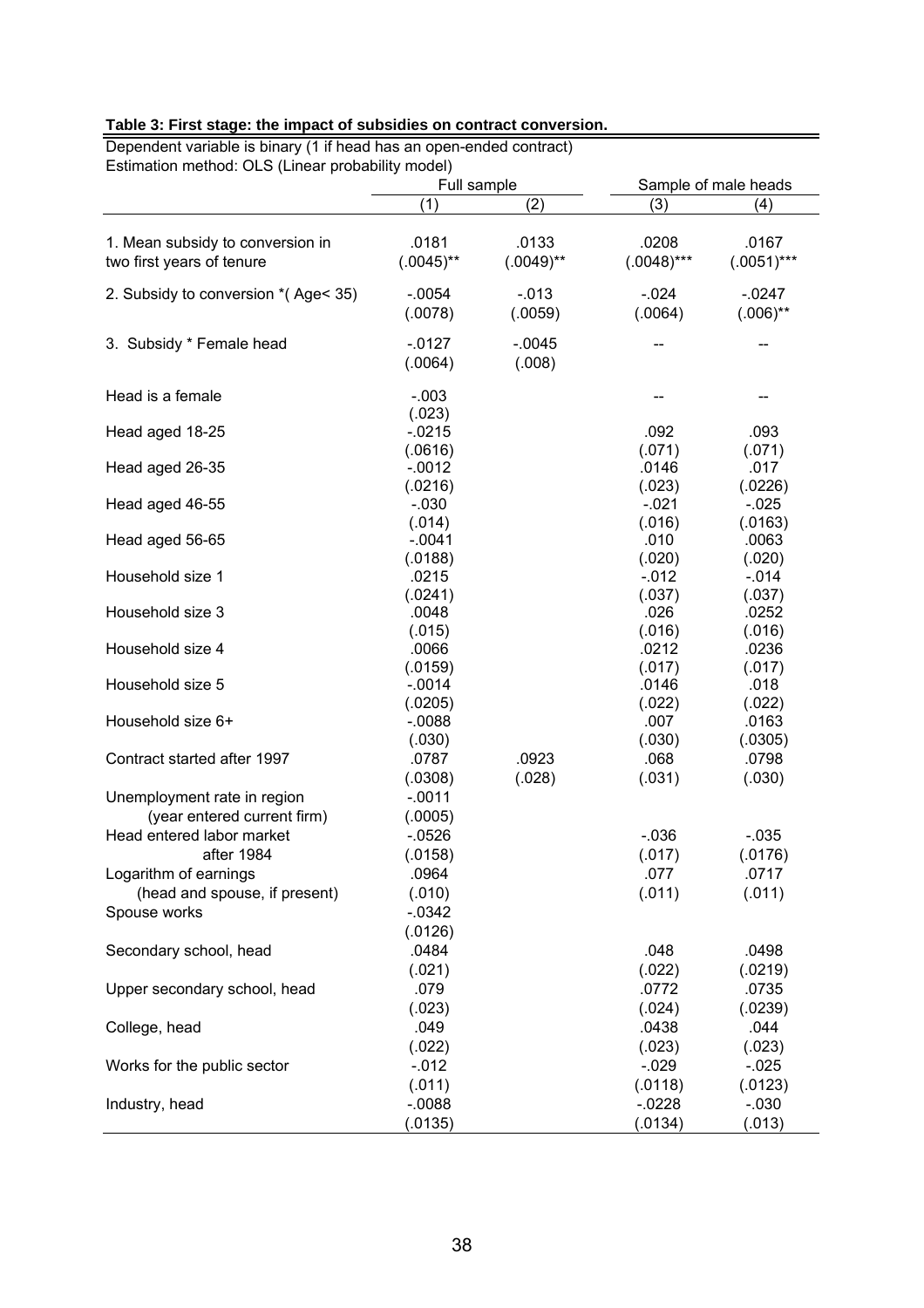| Instrument:                     | Amount head was eligible during the first two years of contract |     |           |             |  |
|---------------------------------|-----------------------------------------------------------------|-----|-----------|-------------|--|
|                                 | (average over the two years)                                    |     |           |             |  |
|                                 | (1)                                                             | (2) | (3)       | (4)         |  |
| Agriculture, head               | $-.112$                                                         |     | $-144$    | $-.134$     |  |
|                                 | (.031)                                                          |     | (.0287)   | (.028)      |  |
| Construction, head              | $-.121$                                                         |     | $-.140$   | $-138$      |  |
|                                 | (.020)                                                          |     | (.0218)   | (.0218)     |  |
| <b>Year 2003</b>                | .0179                                                           |     | .0146     | .0065       |  |
|                                 | (.0162)                                                         |     | (.0155)   | (.0163)     |  |
| <b>Year 2005</b>                | $-.021$                                                         |     | $-0.0159$ | $-.018$     |  |
|                                 | (.0177)                                                         |     | (.0175)   | (.018)      |  |
| <b>Year 2006</b>                | .0113                                                           |     | $-.0003$  | $-0.0038$   |  |
|                                 | (.0147)                                                         |     | (.0149)   | (.015)      |  |
| Tenure on the job-4, head       | .064                                                            |     | .055      | .055        |  |
|                                 | (.0049)                                                         |     | (.0044)   | (.0043)     |  |
| Tenure on the job squared, head | $-.0033$                                                        |     | $-.003$   | $-.0031$    |  |
|                                 | (.00026)                                                        |     | (.00025)  | (.0002)     |  |
| Tenure on the job cubed, head   | 5.00E-05                                                        |     | 4.80E-05  | 3.00E-05    |  |
|                                 | (4.05e-06)                                                      |     | (4.31e-6) | $(2.4e-06)$ |  |
| Constant                        | .593                                                            |     | 0.588     | .614        |  |
|                                 | (0374)                                                          |     | (.038)    | (.040)      |  |
| Region controls?                | No                                                              | Yes | No        | Yes         |  |
| R.squared                       | .332                                                            |     |           |             |  |

**Table 3: First stage: the impact of regional subsidies on contract conversion (Contd.).** Dependent variable is binary (1 if head has an open-ended contract)

Estimation method: OLS<br>Instrument:

Notes: 3853 cases, sample of households headed by an employee between 20 and 65 years of age We pool the 2002 and 2005 waves. Standard errors are corrected for heteroscedasticity and arbitrary correlation among observations belonging to the cell at which subsidies are imputed: years at the job, region, age group and gender. Household earnings are the deviation from the weighted sample mean.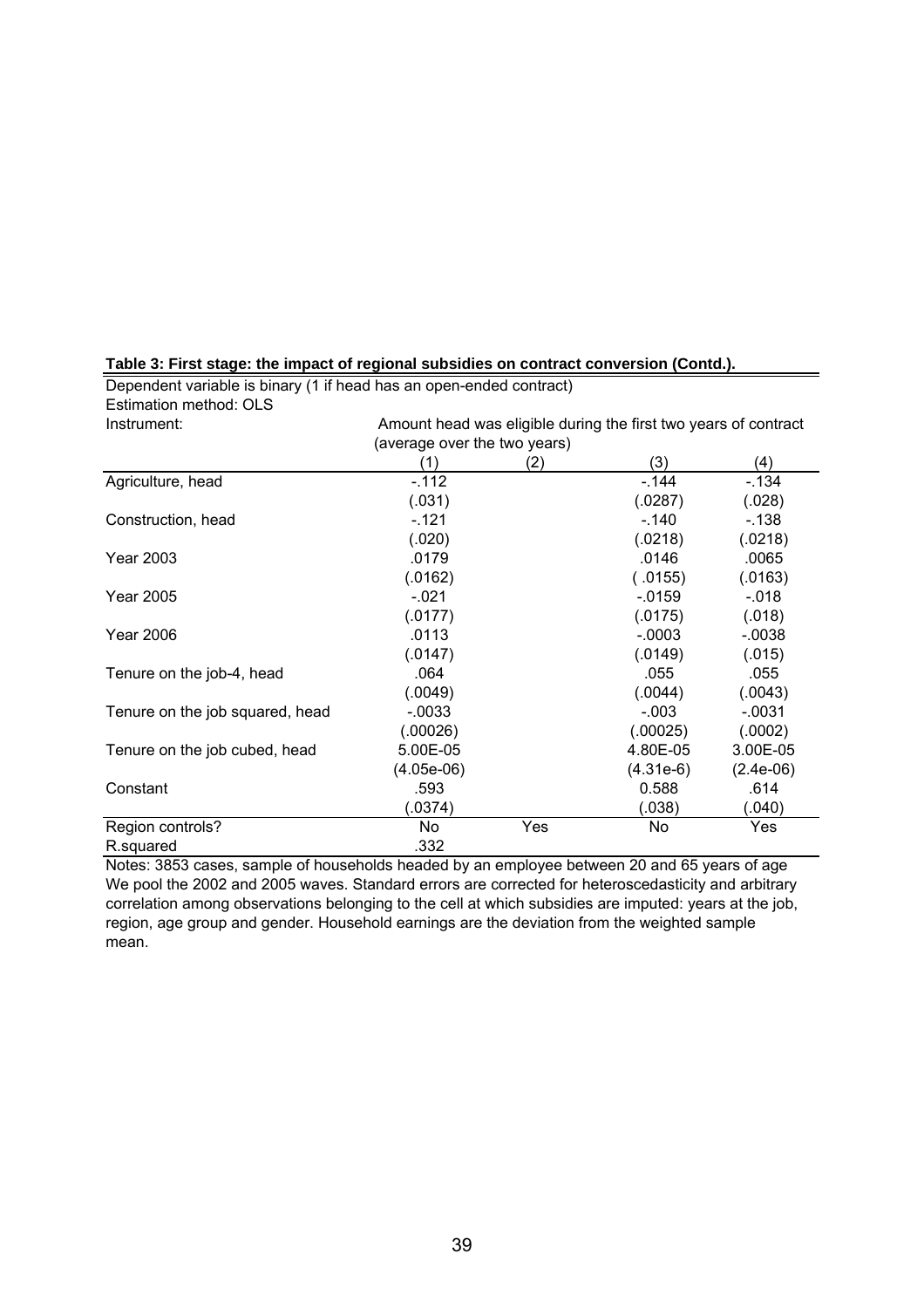| Estimation method: OLS              | (1)         | (2)       | (3)          | (4)          |
|-------------------------------------|-------------|-----------|--------------|--------------|
| 1. Mean subsidy to conversion in    | $-0.045$    | $-0.0327$ | $-065$       | $-0.053$     |
| two first years of tenure           | $(.022)$ ** | (.0239)   | $(.0229)***$ | $(.0252)$ ** |
|                                     |             |           |              |              |
| 2. Subsidy to conversion            | .0360       | .0423     | .0544        | .0634        |
| $*($ Age < 35)                      | (.028)      | (.0287)   | (.030)       | $(.030)$ **  |
| 3. Subsidy * Female head            | .0426       | .0439     | --           | --           |
|                                     | (.035)      | (.035)    |              |              |
| Head is a female                    | $-.378$     | $-.399$   |              |              |
|                                     | (.137)      | (.137)    |              |              |
| Head aged 18-25                     | $-0.559$    | $-0.543$  | $-567$       | $-0.610$     |
|                                     | (.223)      | (.222)    | (.275)       | (.269)       |
| Head aged 26-35                     | $-.197$     | $-.204$   | $-0.191$     | $-22$        |
|                                     | (.105)      | (.106)    | (.112)       | (.113)       |
| Head aged 46-55                     | .346        | .335      | .255         | .241         |
|                                     | (.089)      | (.088)    | (.098)       | (.098)       |
| Head aged 56-65                     | .816        | .809      | .720         | .706         |
|                                     | (.115)      | (.115)    | (.129)       | (.129)       |
| Household size 1                    | $-760$      | $-755$    | $-0.858$     | $-.837$      |
|                                     | (.132)      | (.13)     | (.205)       | (.205)       |
| Household size 3                    | .214        | .203      | .144         | .135         |
|                                     | (.088)      | (.087)    | (.095)       | (.095)       |
| Household size 4                    | .124        | .111      | .069         | .0486        |
|                                     | (.0915)     | (.090)    | (.097)       | (.096)       |
| Household size 5                    | .290        | .283      | .231         | .213         |
|                                     | (.127)      | (.127)    | (.132)       | (.131)       |
| Household size 6+                   | $-.020$     | .012      | $-067$       | $-.039$      |
|                                     | (.180)      | (.127)    | (.187)       | (.187)       |
| Contract started after 1997         | $-.0057$    | $-.029$   | .125         | .116         |
|                                     | (.148)      | (.151)    | (.165)       | (.162)       |
| Head entered labor market           | .1248       | .114      | .002         | $-.0003$     |
| after 1984                          | (.090)      | (.090)    | (.101)       | (.10)        |
| Logarithm of earnings               | .078        | .077      | .147         | .147         |
| (head and spouse, if present)       | (.069)      | (.071)    | (.078)       | (.08)        |
| Spouse works                        | $-.228$     | $-.228$   | $-.245$      | $-.247$      |
|                                     | (.076)      | (.075)    | (.077)       | (.0767)      |
| Secondary school, head              | .020        | $-0.0025$ | $-0.16$      | $-0.37$      |
|                                     | (.099)      | (.100)    | (.110)       | (.11)        |
| Upper secondary school, head        | .209        | .173      | .211         | .175         |
|                                     | (.117)      | (.117)    | (.127)       | (.127)       |
| College, head                       | .797        | .774      | .820         | .803         |
|                                     | (.122)      | (.121)    | (.138)       | (.137)       |
| Works for the public sector         | $-.140$     | $-123$    | $-145$       | $-124$       |
|                                     | (.083)      | (.082)    | (.093)       | (.091)       |
| Head works in manufacturing sector. | .111        | .032      | .128         | .0586        |
|                                     | (.082)      | (.083)    | (.086)       | (.0876)      |

#### **Table 4: The impact of subsidies to contract conversion on household financial wealth**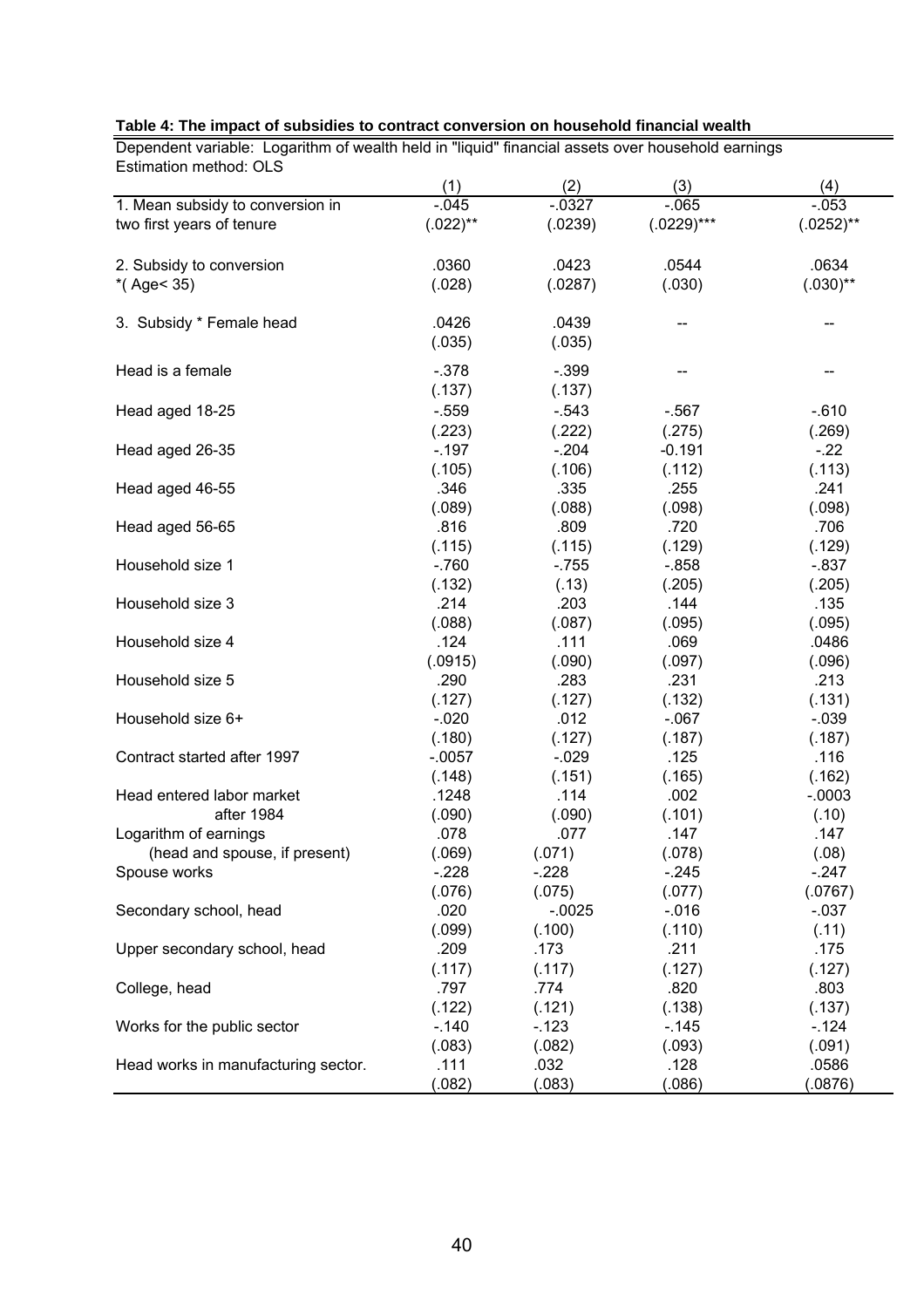| Instrument:                       | Amount head was eligible during the first two years of contract |             |          |          |  |
|-----------------------------------|-----------------------------------------------------------------|-------------|----------|----------|--|
|                                   | (average over the two years)                                    |             |          |          |  |
|                                   | (1)                                                             | (2)         | (3)      | (4)      |  |
| Head works in agriculture         | .085                                                            | .067        | .150     | .144     |  |
|                                   | (.128)                                                          | (.133)      | (.134)   | (.137)   |  |
| Head works in construction sector | $-185$                                                          | $-.207$     | $-.213$  | $-.226$  |  |
|                                   | (.098)                                                          | (.096)      | (.101)   | (.099)   |  |
| <b>Year 2003</b>                  | .0249                                                           | .076        | .0038    | .037     |  |
|                                   | (.084)                                                          | (.086)      | (.090)   | (.093)   |  |
| <b>Year 2005</b>                  | .345                                                            | .305        | .104     | .314     |  |
|                                   | (.097)                                                          | (.100)      | (.360)   | (.108)   |  |
| <b>Year 2006</b>                  | .0776                                                           | .133        | .040     | .083     |  |
|                                   | (.0801)                                                         | (.080)      | (.086)   | (.085)   |  |
| Tenure on the job-3, head         | .0212                                                           | .022        | .0316    | .035     |  |
|                                   | (.018)                                                          | (.0186)     | (.021)   | (.021)   |  |
| Tenure on the job squared, head   | $-.00013$                                                       | $-00038$    | $-.0011$ | $-.0014$ |  |
|                                   | (.001)                                                          | (.0011)     | (.0012)  | (.0013)  |  |
| Tenure on the job cubed, head     | $-6.36e-06$                                                     | $-2.19e-06$ | 1.50E-05 | $2e-5$   |  |
|                                   | $(2.2e-5)$                                                      | $(2e-5)$    | $(2e-5)$ | $(2e-5)$ |  |
| Constant                          | $-2.631$                                                        | $-2.751$    | $-2.51$  | $-2.63$  |  |
|                                   | (.187)                                                          | (.196)      | (.203)   | (.215)   |  |
| Region controls?                  | No                                                              | Yes         | No       | Yes      |  |
| Sample size                       | 3739                                                            | 3739        | 3207     | 3207     |  |
| R-squared                         | .158                                                            | .177        | .164     | .182     |  |

**Table 4: The impact of subsidies to contract conversion on household financial wealth** Dependent variable is binary (1 if head has an open-ended contract)

Estimation method: OLS

Notes: 3853 cases, sample of households headed by an employee between 18 and 65 years of age We pool the 2002 and 2005 waves. Standard errors are corrected for heteroscedasticity and arbitrary correlation among observations belonging to the cell at which subsidies are imputed: years at the job, region, age group and gender. Household earnings are the deviation from the weighted sample mean.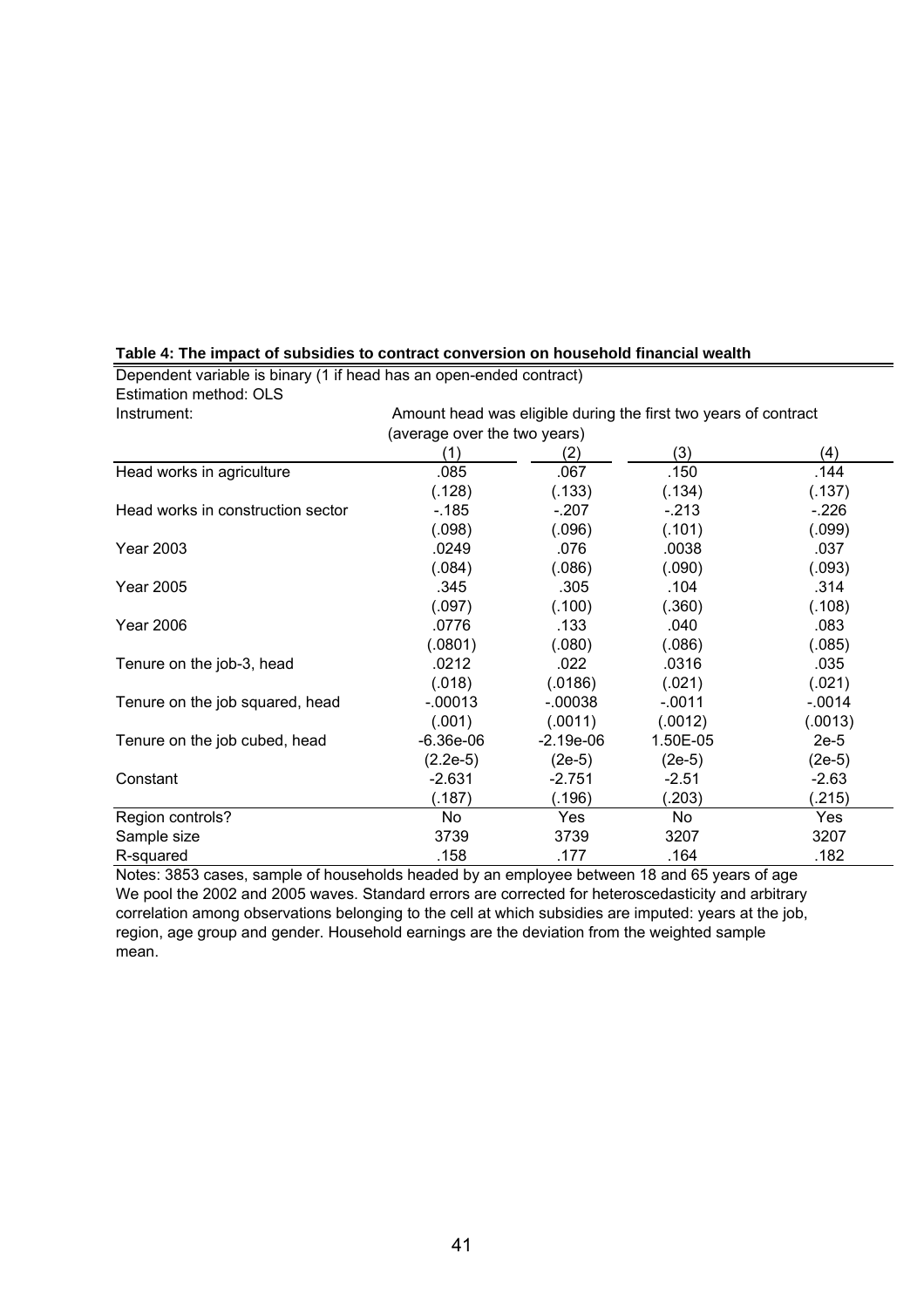| <b>Estimation method:</b>                                                                                | <b>OLS</b>     | Two Stage Least Squares |              |                  |               |
|----------------------------------------------------------------------------------------------------------|----------------|-------------------------|--------------|------------------|---------------|
| Sample:                                                                                                  | All households | All households          |              | Headed by a male |               |
|                                                                                                          | (1)            | (2)                     | (3)          | (4)              | (5)           |
| Panel A Dependent variable takes value 1 if the household head has an open-ended contract (first stage). |                |                         |              |                  |               |
| 1. Subsidy to conversion amount head                                                                     |                | .0176                   | .0127        | .0202            | .0177         |
| was eligible for                                                                                         |                | $(.0040)***$            | $(.0044)$ ** | $(.0042)***$     | $(.0047)***$  |
| 2. Subsidy to conversion * (Age <= 35)                                                                   |                | $-0.0133$               | $-0129$      | $-0.025$         | $-0225$       |
|                                                                                                          |                | $(.0052)^*$             | $(.0052)$ ** | $(.0058)$ **     | $(.0091)$ *** |
| 3. Subsidy to converison *                                                                               |                | $-.0048$                | $-.004$      |                  |               |
| (Head is female)                                                                                         |                | (.0059)                 | (.0058)      |                  |               |
| Panel B Dependent variable is the logarithm of financial wealth over earnings of head and spouse         |                |                         |              |                  |               |
| 1. Head covered by                                                                                       | $-.026$        | $-2.297$                | $-2.61$      | $-2.62$          | $-2.62$       |
| high firing cost contract                                                                                | (.095)         | $(1.342)^{*}$           | (1.975)      | $(1.164)$ **     | $(1.37)^*$    |
| 2. Constant                                                                                              | $-2.592$       | $-1.249$                | $-1.133$     | $-948$           | $-1.065$      |
|                                                                                                          | (.2074)        | $(.813)^*$              | (1.252)      | (.702)           | (.865)        |
| 3. Fraction of gross earnings held                                                                       | 0.003          | 0.269                   | 0.305        | 0.307            | 0.307         |
| as financial wealth (at the median)                                                                      |                |                         |              |                  |               |
| Region dummies?                                                                                          | No             | <b>No</b>               | Yes          | <b>No</b>        | Yes           |
| Sample sizes:                                                                                            | 3739           | 3739                    | 3739         | 3207             | 3207          |

### **Table 5: The average effect of being covered by high firing costs contract on the log of financial wealth over earnings ratio**

The same set of regressors used in Tables 3 and 4 is used in all specifications, but not shown to save space. Standard errors (in parentheses) are corrected for arbitrary autocorrelation at the age-region-gender-year of entry at the firm level.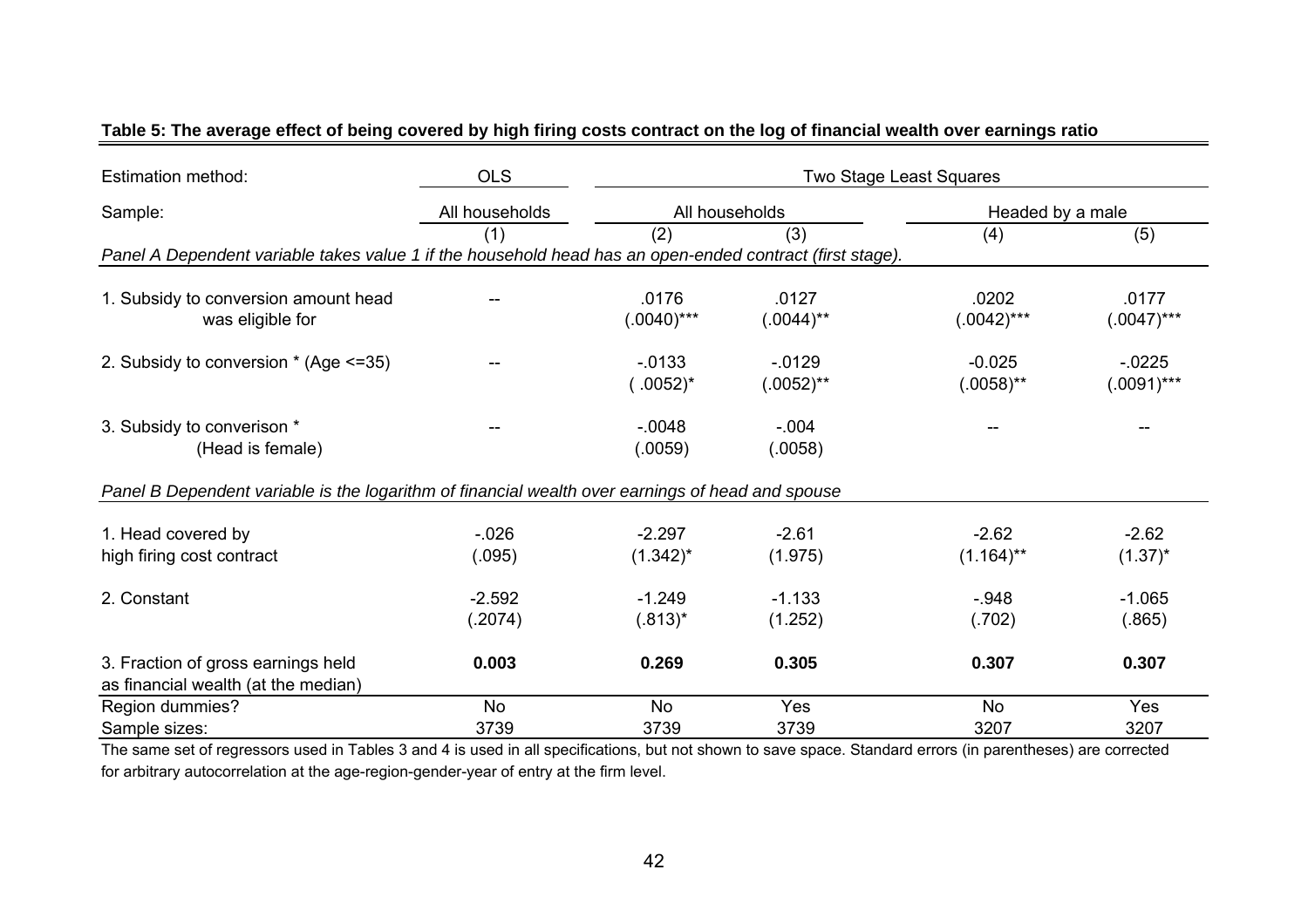|                                     | <b>Falsification exercise</b> | Alternative dependent variables |                    |
|-------------------------------------|-------------------------------|---------------------------------|--------------------|
|                                     | Subsidy available             | Net wealth minus home value     | Net wealth as      |
|                                     | during the 4th year subsidy   | and debts associated            | dependent variable |
|                                     | (1)                           | (2)                             | (3)                |
| 1. Head covered by                  | $-.174$                       | $-2.24$                         | 1.88               |
| high dismissal cost                 | (1.279)                       | $(1.179)^*$                     | (1.20)             |
| Head aged 18-25                     | $-.363$                       | $-0.33$                         | $-1.346$           |
|                                     | (.269)                        | (.364)                          | (.4272)            |
| Head aged 26-35                     | $-060$                        | $-0.0379$                       | $-187$             |
|                                     | (.100)                        | (.123)                          | (.120)             |
| Head aged 46-55                     | .159                          | .244                            | .211               |
|                                     | (.099)                        | (.120)                          | (.091)             |
| Head aged 56-65                     | .548                          | .783                            | .456               |
|                                     | (.131)                        | (.157)                          | (.115)             |
| Contract started after 1997         | .023                          |                                 | $-184$             |
|                                     | (.202)                        |                                 | (.185)             |
| Unemployment rate in region         | $-.0107$                      |                                 | $-.0007$           |
| (year entered current firm)         | (.0042)                       |                                 | (.0037)            |
| Head entered labor market           | $-0.0259$                     |                                 | $-.0207$           |
| after 1984                          | (.1059)                       |                                 | (.099)             |
| Logarithm of earnings               | .158                          |                                 | $-185$             |
|                                     | (.126)                        |                                 | (.143)             |
| Logarithm of earnings, squared      |                               |                                 | .214               |
|                                     |                               |                                 | (.055)             |
| Logarithm of earnings, cubed        |                               |                                 | $-0715$            |
|                                     |                               |                                 | (.0205)            |
| 3. Fraction of gross earnings       | 0.020                         | 0.262                           | ⊷                  |
| as financial wealth (at the median) |                               |                                 |                    |

**Table 6: The average effect of being covered by high severance payments on various measures of household wealth**

Two-stage-least squares estimates, "Subsidy to conversion" and its interaction with age of the head below 35 as instruments. Sample of male heads.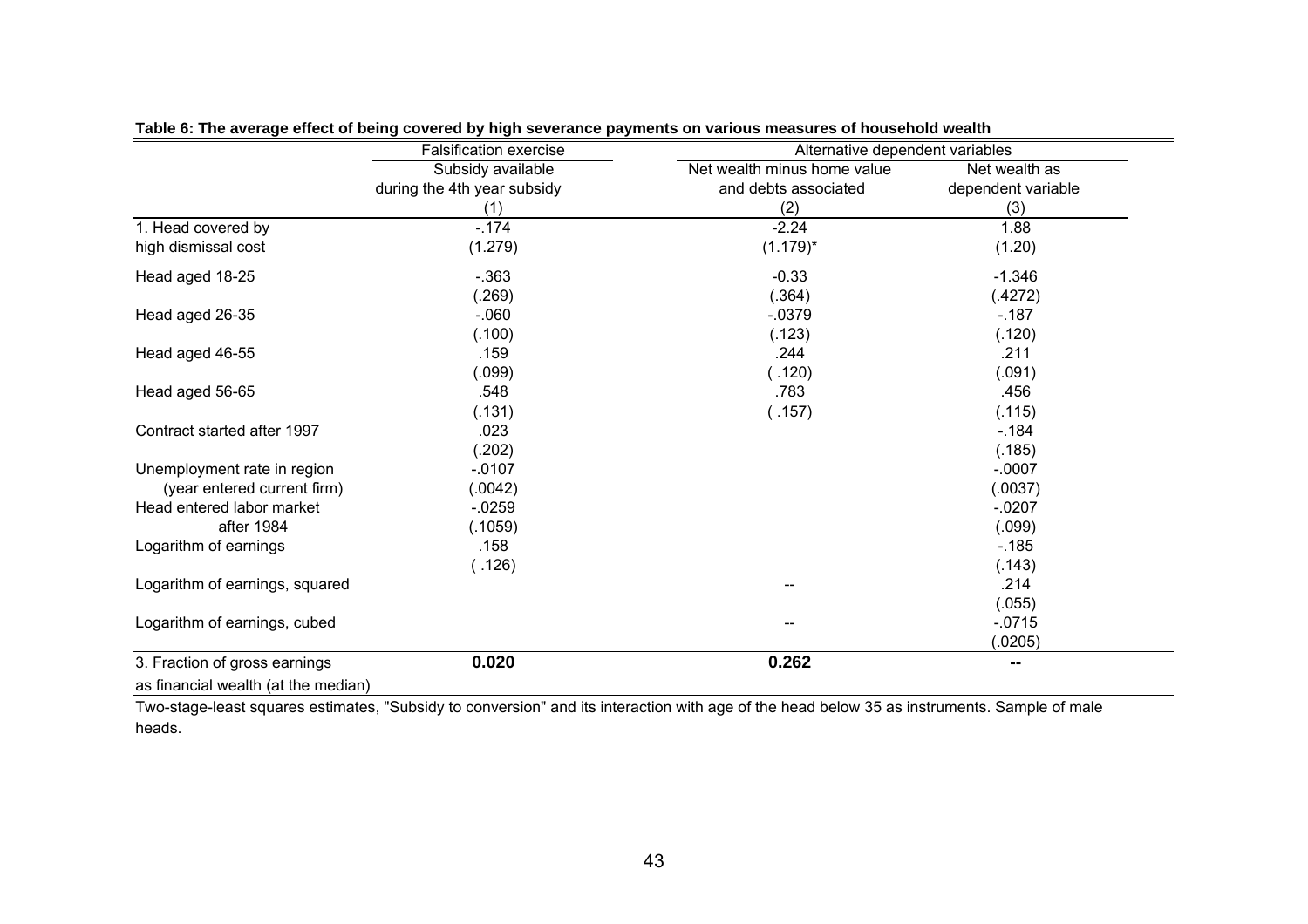### **Table 7: The average effect of being covered by a high severance payment contract on access to credit markets**

|                                                        | Kinds of "credit constrained" households      |                                        |                                  |                                 |                                 | All constrained hh                              |
|--------------------------------------------------------|-----------------------------------------------|----------------------------------------|----------------------------------|---------------------------------|---------------------------------|-------------------------------------------------|
|                                                        | Asked for a loan<br>and fully accepted<br>(1) | Did not ask,<br>fears rejection<br>(2) | Asked and<br>was rejected<br>(3) | Given less<br>than asked<br>(4) | Overall<br>$(2)+(3)+(4)$<br>(5) | Among potential<br>borrowers<br>$(5)/[(1)+(5)]$ |
| Sample means:                                          | 0.282                                         | 0.011                                  | 0.010                            | 0.015                           | 0.036                           | 0.113                                           |
| Model 1: Open-ended contract as a regressor            |                                               |                                        |                                  |                                 |                                 |                                                 |
| 1. Fixed-term contract                                 | 0.273                                         | 0.042                                  | 0.003                            | 0.014                           | 0.059                           | 0.178                                           |
| 2. Open-ended contract                                 | 0.279                                         | $0.014$ (***)                          | 0.002                            | $0.006$ (**)                    | 0.022                           | 0.073                                           |
| Model 2: Subsidy to contract conversion as a regressor |                                               |                                        |                                  |                                 |                                 |                                                 |
| 1. Zero subsidies                                      | 0.273                                         | 0.029                                  | 0.002                            | 0.009                           | 0.040                           | 0.128                                           |
| 2. 1,000-euro subsidies                                | 0.262                                         | $0.030$ (*)                            | $0.003$ (***)                    | $0.008$ (**)                    | 0.041                           | 0.135                                           |

Estimation method: multinomial logit (base outcome: asked not for a loan in the last 2 years)

Entries are fitted probabilities of a multinomial logit that has "Not asked for a loan"

as the base outcome. (\*\*\*), (\*\*) and (\*) mean that the latent variable coefficient is significant at

the 1, 5 and 10 percent, respectively. Model 1 uses "Open-ended contract" as a regressor,

model 2 uses our instrument (subsidies). Rest of covariates: age dummies, marital status, logarithm of income,

schooling of head and spouse, family size, third order polynomial in tenure minus 3.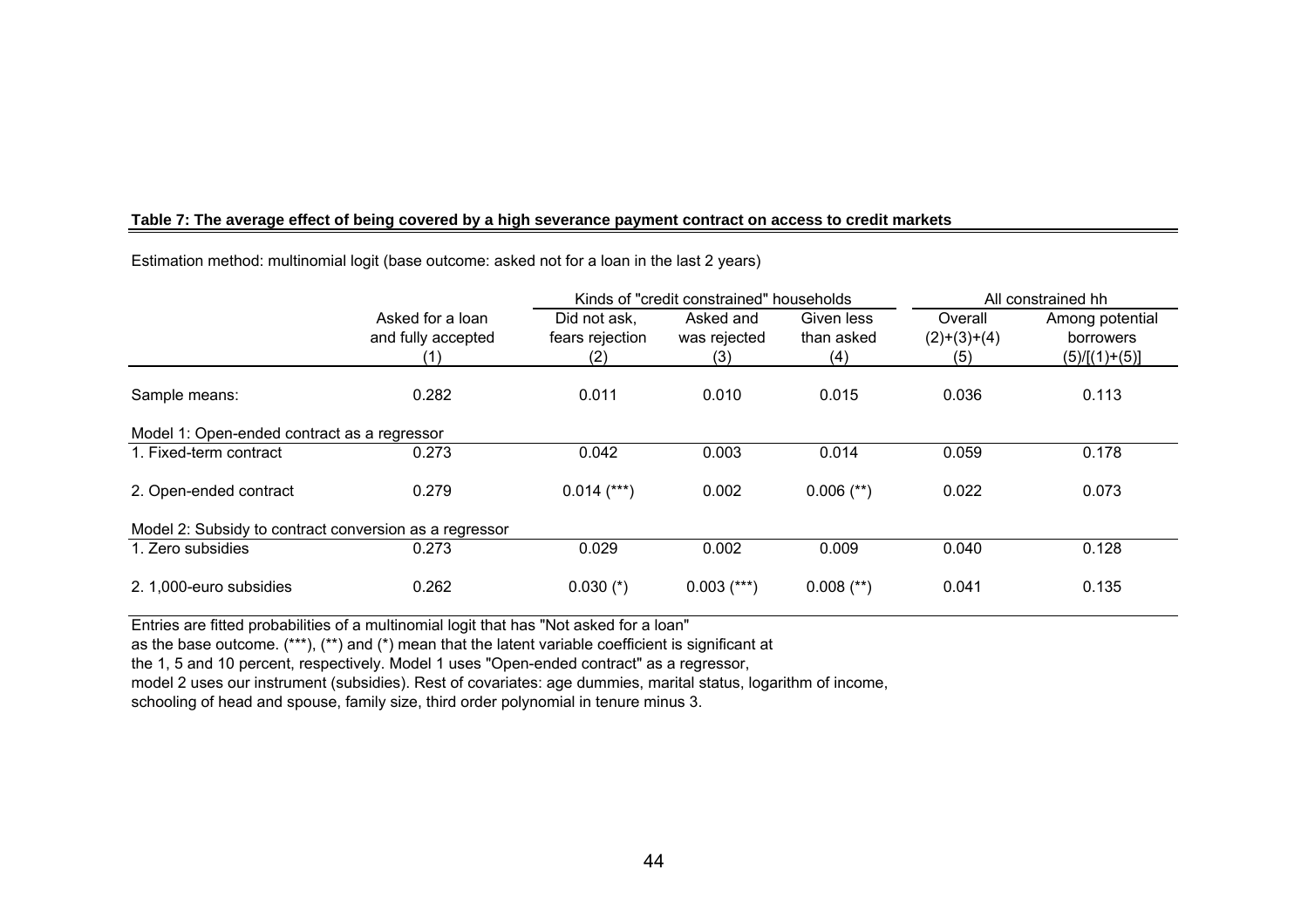### **Table 8: The effect of an open-ended contract on the ratio of financial wealth over income**

| Estimation method: Instrumental variable quantile regression (Chernozhukov and Hansen) |  |  |  |  |
|----------------------------------------------------------------------------------------|--|--|--|--|
|----------------------------------------------------------------------------------------|--|--|--|--|

|                                                                 | 25th centile             | 50th centile           | 75th centile           |
|-----------------------------------------------------------------|--------------------------|------------------------|------------------------|
| 1. Covered by an open-ended contract<br>95% confidence interval | $-2.1$<br>$[-5.8, -0.9]$ | $-1.2$<br>$[-4.9, .4]$ | $-3.1$<br>$[-10, 2.5]$ |
| 2. Constant                                                     | $-2.244$                 | $-1.684$               | 0.905                  |
| 3. Fraction of gross yearly income<br>held as wealth            | 0.093                    | 0.130                  | $\sim$                 |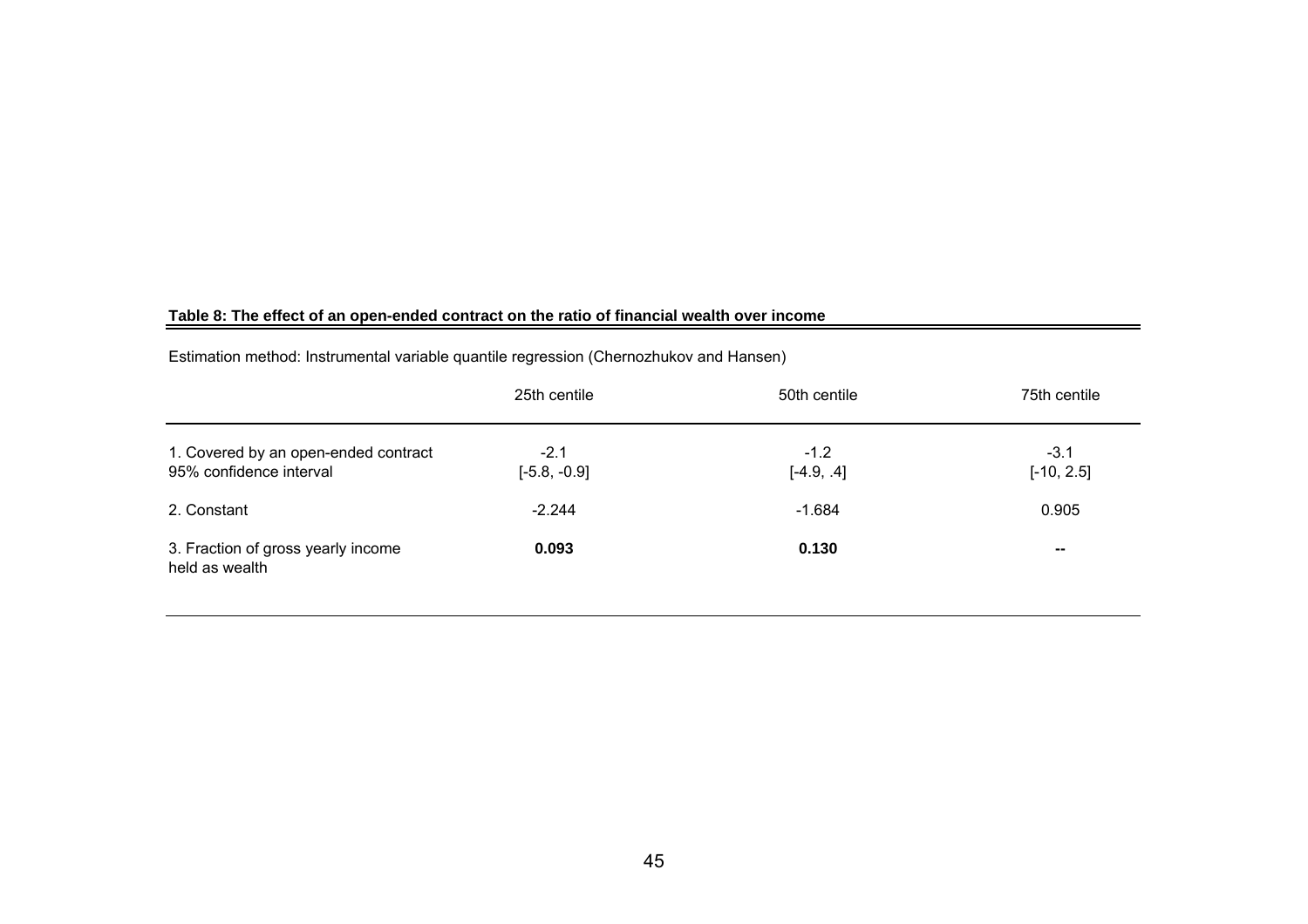## **Table A.1: Determinants of the transition from employment to unemployment (EPA)**

Dependent variable takes value 1 if there is a transition from employment to unemployment Estimation method: Logit

|                                     | (1)          | (2)            |
|-------------------------------------|--------------|----------------|
| Sample:                             | <b>Males</b> | <b>Females</b> |
| Employee with open-ended contract   | $-0.937$     | $-0.880$       |
|                                     | (0.017)      | (0.018)        |
| Open-ended contract after 1997      | 0.285        | 0.190          |
|                                     | (0.023)      | (0.024)        |
| Employee                            | 0.922        | 0.836          |
|                                     | (0.022)      | (0.032)        |
| <b>Public sector</b>                | 0.148        | 0.086          |
|                                     | (0.027)      | (0.021)        |
| Public sector * Open-ended contract | $-0.358$     | $-0.286$       |
|                                     | (0.041)      | (0.033)        |
| Constant                            | $-2.408$     | $-2.002$       |
|                                     | (0.038)      | (0.037)        |
| Sample size:                        | 326,648      | 176,633        |

Notes: Other independent variables are employee, employee covered by open-ended contract, 3 education, dummies, 5 age dummies, 3-quarter dummies and 2 year dummies (1999 and 2001).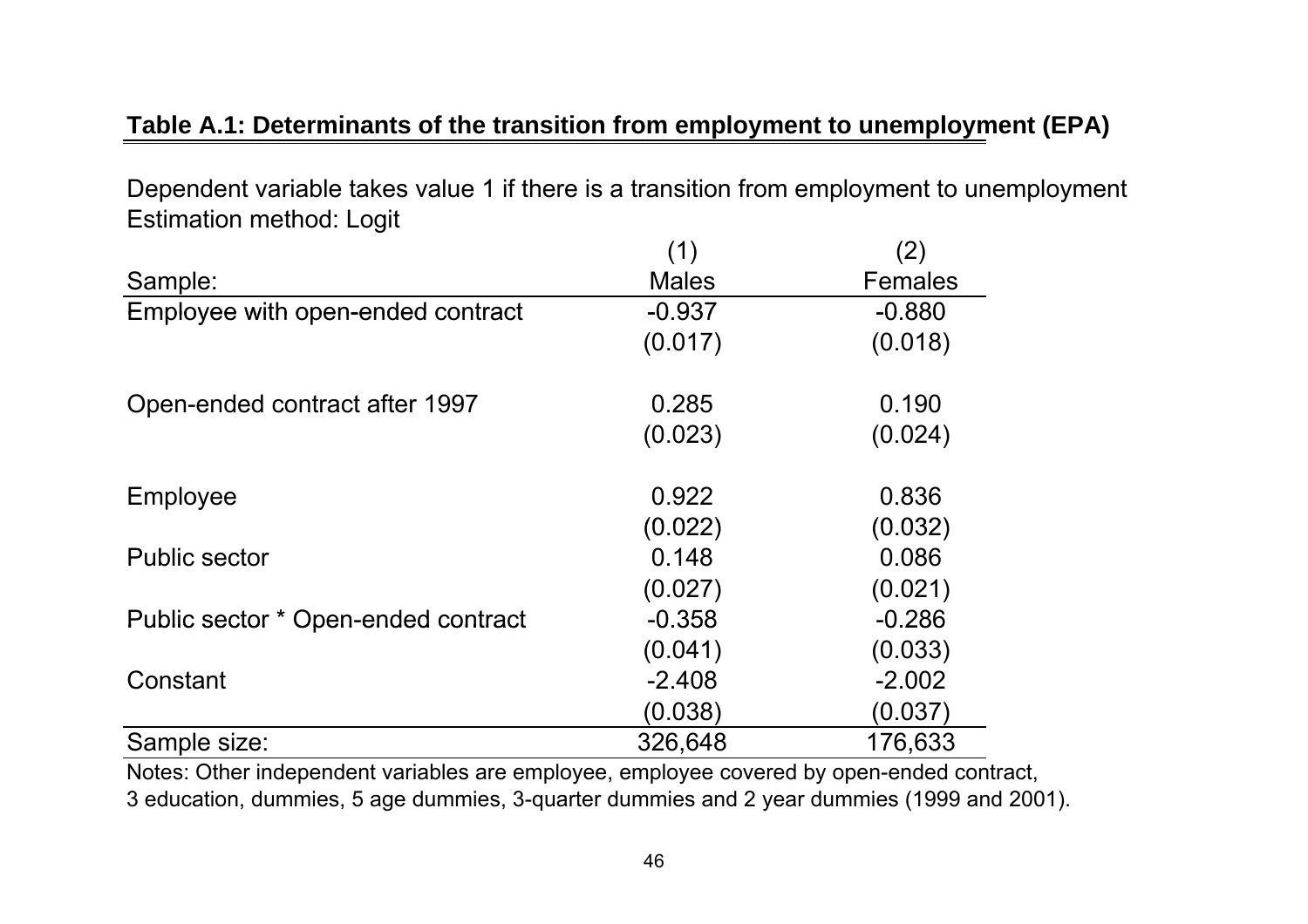| Region / Year         | 1997           | 1998                             | 1999                                  | 2000                                    | 2001                   |
|-----------------------|----------------|----------------------------------|---------------------------------------|-----------------------------------------|------------------------|
| 1. Andalucia          |                |                                  | All years, $1,800$ euro if age $<$ 30 |                                         |                        |
| 2. Aragon             |                |                                  | All years, 1,200 euro for females     |                                         |                        |
| 3. Asturias           | 2,100 euro     | 2,100 euro, all workers          | 2,100 euro, all workers               | 2,100 euro, all workers                 | None                   |
|                       |                | 2,400 if "learning contract"     | 2,400 euro if "learning contract"     | 2,400 if "learning contract"            |                        |
|                       |                | 600 extra if female in male job  | 600 extra if female in male job       | plus 600 if female in male job          |                        |
| 4. Baleares           |                |                                  | None                                  |                                         |                        |
| 5. Canarias           | None           | 3,600 if age<25 or if female     | None                                  | None                                    | None                   |
| 6. Cantabria          | None           | 1,800                            | None                                  | None                                    | None                   |
|                       |                | 2,400 if age<30 or female        |                                       |                                         |                        |
|                       |                | 3,600 if above 40                |                                       |                                         |                        |
| 7. Castilla-Leon      | None           | 1,800 euro                       | 1,800 euro                            | 1,803 if age<30                         | 1,803 if age<30        |
|                       |                | 2,400 if apprenticeship contract | 2,400 if apprenticeship contract      |                                         | 2.040 if female        |
| 8. Castilla-La Mancha |                |                                  | None                                  |                                         |                        |
| 9. Catalonia          |                |                                  | None                                  |                                         |                        |
| 10. Valencia          | None           | None                             | 30% of payroll tax                    | 30% of payroll tax                      | 1400, practice contr.  |
|                       |                |                                  |                                       |                                         | 1,800 if "practice c." |
|                       |                |                                  |                                       |                                         | and female             |
| 11. Extremadura       | 4908           | 3545                             | 3618                                  | 2100 if training                        | 2101 if "practice c."  |
| 12. Galicia           | None           | 3000 euro if age<30              | None                                  | None                                    | None                   |
|                       |                | 4200 if female in male job       | None                                  | None                                    | None                   |
| 13. Madrid            |                |                                  | None                                  |                                         |                        |
| 14. Murcia            | 1800           | 2100 if age <= 30                | 2100 if age <= 30                     | 2100 if age <= 30                       | 2100 if age <= 30      |
|                       | 2400 if age<30 | 1500 if age>30                   | 1800 if age>30                        | 1800 if age>30                          | 1800 if age>30         |
| 15. Navarra           | None           | 1800                             | None                                  | Payroll subsidy depending on age        |                        |
| 16. Basque country    | None           | 3000 for age<40                  | 3000 for age<40                       | Both years: Former+ 6009 euro if age<30 |                        |
|                       | None           | 150 extra if female              | 150 extra if female                   | Former+ 4507 euro if age<30 & female    |                        |
| 17. Rioja             | None           | Depends on # conversions         | Depends on # conversions              | Depends on # conversions                |                        |

**Table A.2: Subsidies for conversion of temporary contracts into permanent ones, by region and year**

1. "Apprenticeship contract" (contrato de aprendizaje): contract typically offered to low-skilled young workers

2. "Learning contract" (contrato de formación): contract typically used for workers between 16 and 18 years of age.

3. "Practice contract" (contrato en prácticas) Contract typically used for qualified young workers without labor market experience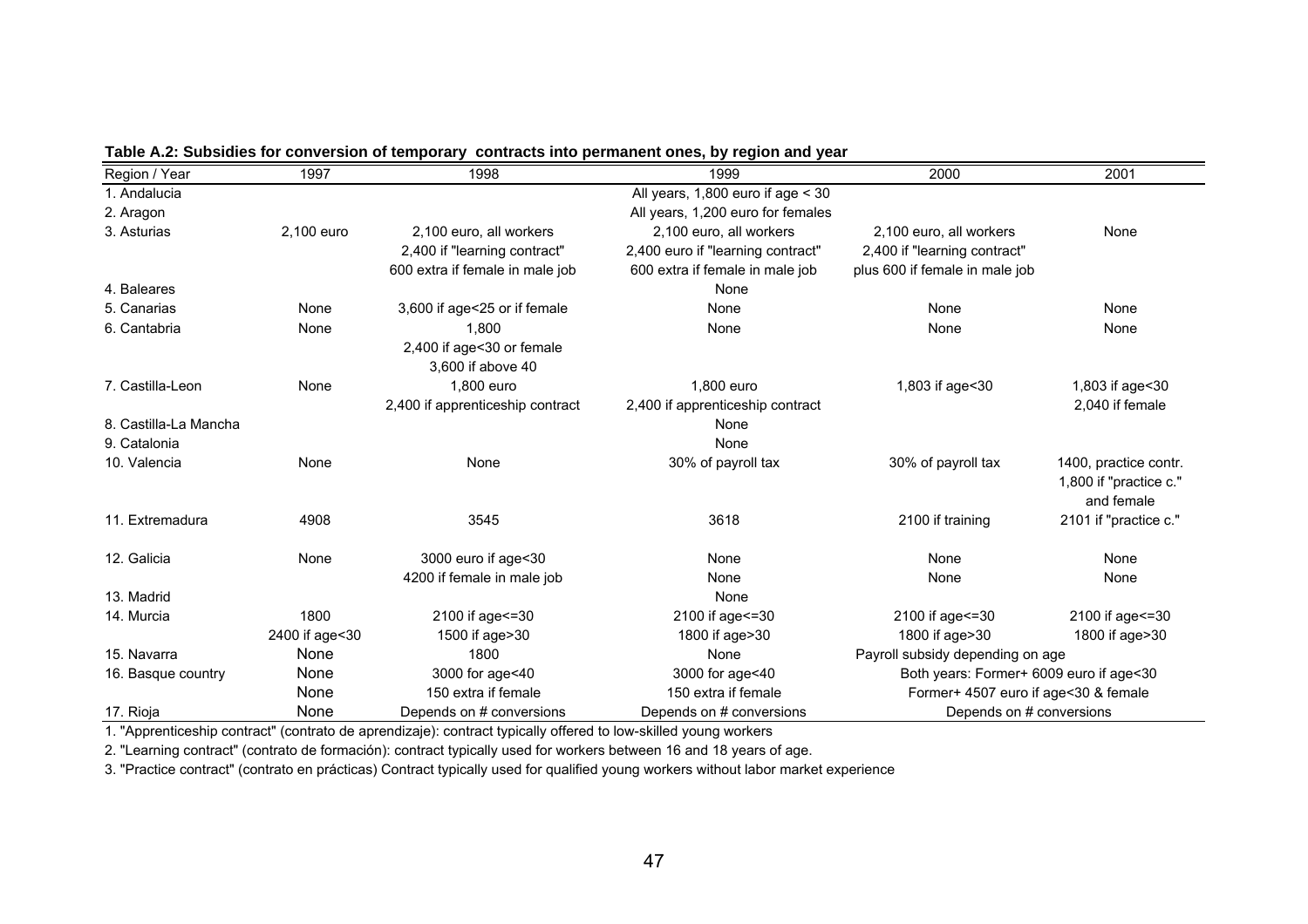| Dependent variable:               | Non-durable       | Total consumption | Non-durable       | Total             |
|-----------------------------------|-------------------|-------------------|-------------------|-------------------|
|                                   | consumption (log) | (log)             | consumption (log) | consumption (log) |
| Estimation method:                | <b>OLS</b>        |                   | QR                |                   |
|                                   | 1                 | (2)               | (3)               | (4)               |
| 1. (Prob job loss, head - .012)   | $-.004$           | $-.01$            | $-0.003$          | $-0.008$          |
| $*100$                            | (.004)            | (.003)            | (.005)            | (.004)            |
| 2. (Prob job loss, spouse - .032) | .002              | $-0.002$          | .006              | 0.000             |
| $*100$                            | (.003)            | (.003)            | (.004)            | (.004)            |
| Spouse does not work              | 0.052             | 0.043             | 0.062             | 0.042             |
| Constant                          | 2.132             | 2.476             | 2.175             | 2.507             |
|                                   | (0.036)           | (0.032)           | (0.044)           | (0.043)           |

### **Table A.3: Consumption responses to the risk of losing the job**

Notes: Sample size: 5294. Standard errors corrected for heteroscedasticity.

Additional covariates not shown: household income, family head's age, gender, education, economic sector, number of years contributed to Social Security, indicators of whether the family head works self-employed, nature of the business if self-employed and marital status; and the following covariates referred to the family head's spouse: education, economic, number of years contributed to Social Security and the indicator of whether she or he worked continuously last year.